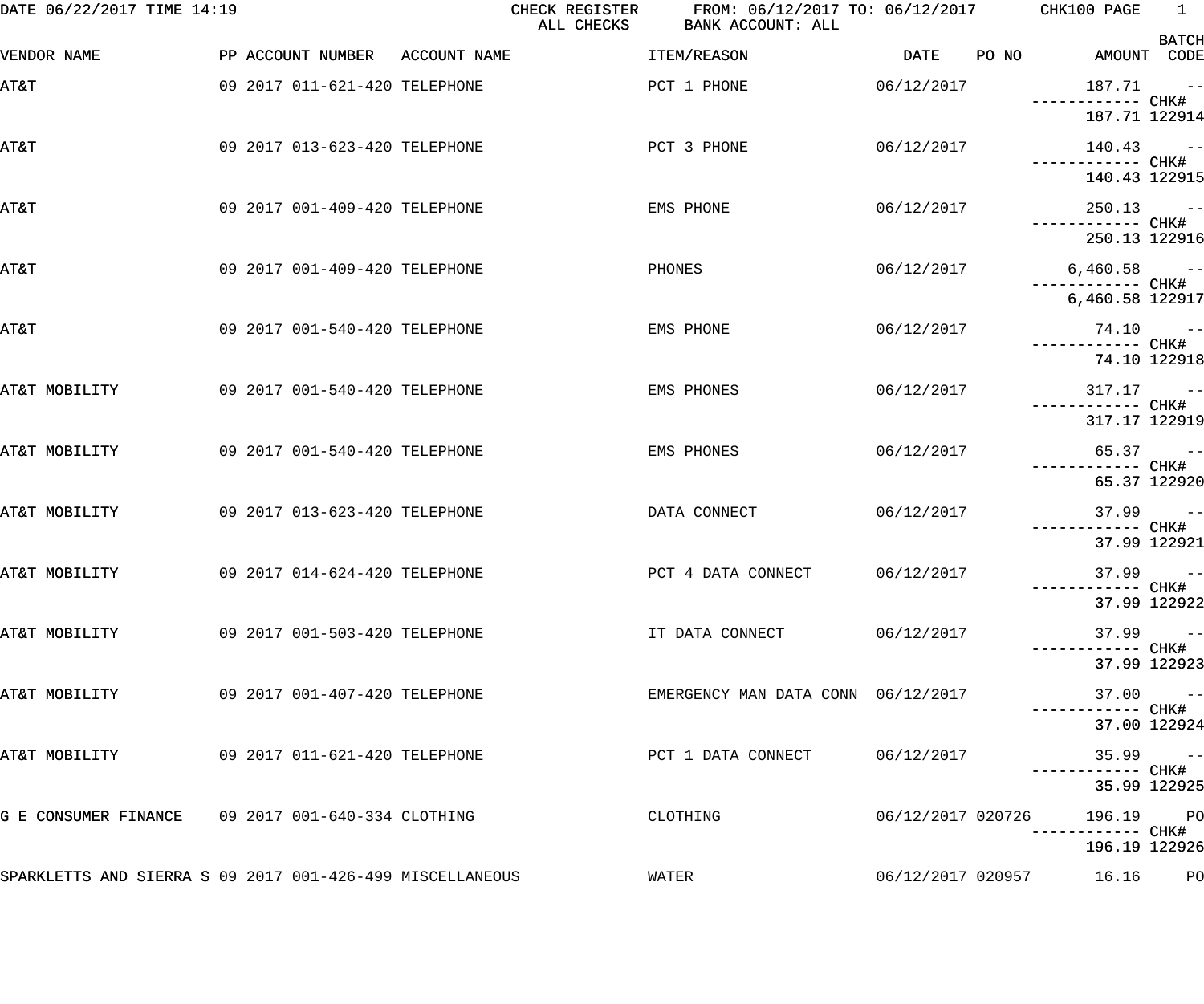| DATE 06/22/2017 TIME 14:19                           |  | CHECK REGISTER<br>ALL CHECKS                                                                                                                                                                                                                                                                                                                                                                                 | FROM: 06/12/2017 TO: 06/12/2017 CHK100 PAGE<br>BANK ACCOUNT: ALL                                                                                                                                                                                 |                                                                                                                                                                                           |       |                                                                                                              | $2^{\circ}$<br><b>BATCH</b>                                          |
|------------------------------------------------------|--|--------------------------------------------------------------------------------------------------------------------------------------------------------------------------------------------------------------------------------------------------------------------------------------------------------------------------------------------------------------------------------------------------------------|--------------------------------------------------------------------------------------------------------------------------------------------------------------------------------------------------------------------------------------------------|-------------------------------------------------------------------------------------------------------------------------------------------------------------------------------------------|-------|--------------------------------------------------------------------------------------------------------------|----------------------------------------------------------------------|
| VENDOR NAME                                          |  | PP ACCOUNT NUMBER ACCOUNT NAME                                                                                                                                                                                                                                                                                                                                                                               | ITEM/REASON                                                                                                                                                                                                                                      | DATE                                                                                                                                                                                      | PO NO | AMOUNT CODE                                                                                                  |                                                                      |
|                                                      |  |                                                                                                                                                                                                                                                                                                                                                                                                              |                                                                                                                                                                                                                                                  |                                                                                                                                                                                           |       | 16.16 122927                                                                                                 |                                                                      |
| SPARKLETTS AND SIERRA S 09 2017 041-650-310 SUPPLIES |  |                                                                                                                                                                                                                                                                                                                                                                                                              | WATER                                                                                                                                                                                                                                            | 06/12/2017 020138                                                                                                                                                                         |       |                                                                                                              | 9.86 PO                                                              |
|                                                      |  | TEXAS PARKS & WILDLIFE 09 2017 001-208-100 DUE TO TEXAS PARKS & WILDL ETHAN HICKS                                                                                                                                                                                                                                                                                                                            |                                                                                                                                                                                                                                                  | 06/12/2017                                                                                                                                                                                |       | 63.75                                                                                                        | 9.86 122928<br>$\sim$ $ -$                                           |
|                                                      |  |                                                                                                                                                                                                                                                                                                                                                                                                              |                                                                                                                                                                                                                                                  |                                                                                                                                                                                           |       | ----------- CHK#                                                                                             | 63.75 122929                                                         |
|                                                      |  | ACE HARDWARE #8130-D 09 2017 014-624-300 SUPPLIES & HARDWARE                                                                                                                                                                                                                                                                                                                                                 | SUPPLIES                                                                                                                                                                                                                                         | 06/12/2017 020356                                                                                                                                                                         |       | 28.97 PO                                                                                                     |                                                                      |
|                                                      |  |                                                                                                                                                                                                                                                                                                                                                                                                              |                                                                                                                                                                                                                                                  |                                                                                                                                                                                           |       | —————————— CHK#                                                                                              | 28.97 122930                                                         |
|                                                      |  | ACE MART RESTAURANT SUP 09 2017 001-561-469 KITCHEN EQUIPMENT           KITCHEN EQUIPMENT        06/12/2017 022056                                                                                                                                                                                                                                                                                           |                                                                                                                                                                                                                                                  |                                                                                                                                                                                           |       | 521.94<br>—————————— CHK#                                                                                    | <b>PO</b>                                                            |
|                                                      |  |                                                                                                                                                                                                                                                                                                                                                                                                              |                                                                                                                                                                                                                                                  |                                                                                                                                                                                           |       | 521.94 122931                                                                                                |                                                                      |
| ALBARADO EMMANUEL                                    |  | 09 2017 001-409-400 COURT APPOINTED ATTORNEYS ST VS KAY WALKER 66/12/2017                                                                                                                                                                                                                                                                                                                                    |                                                                                                                                                                                                                                                  |                                                                                                                                                                                           |       | $450.00 - -$<br>450.00 122932                                                                                |                                                                      |
|                                                      |  | ALERRT CONFERENCE REGIS 09 2017 001-133-000 PREPAID ACCOUNTS TRAINING FOR SOTO AND SH 06/12/2017 022094                                                                                                                                                                                                                                                                                                      |                                                                                                                                                                                                                                                  |                                                                                                                                                                                           |       | 300.00                                                                                                       | <b>PO</b>                                                            |
|                                                      |  |                                                                                                                                                                                                                                                                                                                                                                                                              |                                                                                                                                                                                                                                                  |                                                                                                                                                                                           |       | ------------ CHK#<br>300.00 122933                                                                           |                                                                      |
| ALPHA GRAPHICS                                       |  | 09 2017 001-560-310 OFFICE SUPPLIES<br>09 2017 001-560-310 OFFICE SUPPLIES<br>09 2017 001-560-310 OFFICE SUPPLIES<br>09 2017 001-560-310 OFFICE SUPPLIES<br>09 2017 001-405-310 OFFICE SUPPLIES<br>09 2017 001-405-310 OFFICE SUPPLIES<br>09 2017 001-458-310 OFFICE SUPPLIES<br>09 2017 001-458-310 OFFICE SUPPLIES<br>09 2017 001-560-310 OFFICE SUPPLIES<br>09 2017 001-560-310 OFFICE SUPPLIES           | SHIPPING<br>500-2SIDED CARDS SEAN FU 06/12/2017 022000<br>SIPPING<br>500-2SIDED MARK LINNEL  06/12/2017 022006<br>SHIPPING<br>1000-BRIAN SWINDEL<br>SHIPPING<br>1000-COLOR CARDS CARROLL 06/12/2017 021976<br>SHIPPING<br>500-2SIDED JAVIER SOTO | 06/12/2017 022000<br>06/12/2017 022006<br>06/12/2017 022017<br>06/12/2017 022017<br>06/12/2017 021976<br>06/12/2017 022031<br>06/12/2017 022031                                           |       | 4.85<br>17.25<br>4.85<br>17.25<br>4.85<br>11.75<br>4.85<br>17.30<br>4.85<br>17.25<br>------------ CHK#       | PO<br>PO<br>PO<br>PO<br>PO<br>P <sub>O</sub><br>PO<br>PO<br>PO<br>PO |
| AMAZON CREDIT PLAN                                   |  | 09 2017 013-623-499 MISCELLANEOUS<br>09 2017 013-623-499 MISCELLANEOUS<br>09 2017 014-624-499 MISCELLANEOUS<br>09 2017 001-560-310 OFFICE SUPPLIES<br>09 2017 001-561-331 LAUNDRY SUPPLIES<br>09 2017 001-540-429 EMS TRAINING ACADEMY<br>09 2017 001-540-429 EMS TRAINING ACADEMY<br>09 2017 001-540-355 FURNITURE & FIXTURES<br>09 2017 001-510-354 VEHICLE EXPENSE<br>09 2017 001-503-310 OFFICE SUPPLIES | WALKIE TALKIES<br>FILE FOLDERS<br>FILE FOLDERS<br>LEDGER BOOKS<br>2 YEAR WARRANTY<br>TRAINING MASKS<br>CPR MASKS<br>BBQ GRILLS FOR 3 SUB STA 06/12/2017 021933<br>DOOR HANDLE FOR VAN<br>PRINTER ROLLERS                                         | 06/12/2017 021897<br>06/12/2017 021931<br>06/12/2017 021931<br>06/12/2017 021790<br>06/12/2017 021953<br>06/12/2017 021816<br>06/12/2017 021853<br>06/12/2017 021827<br>06/12/2017 021766 |       | 105.05 122934<br>215.43<br>104.87<br>104.86<br>105.60<br>16.87<br>43.80<br>49.90<br>401.97<br>33.03<br>39.00 | PO<br>PO<br>PO<br>PO<br>PO<br>PO<br>PO<br>PO<br>PO<br>PO             |

1,115.33 122935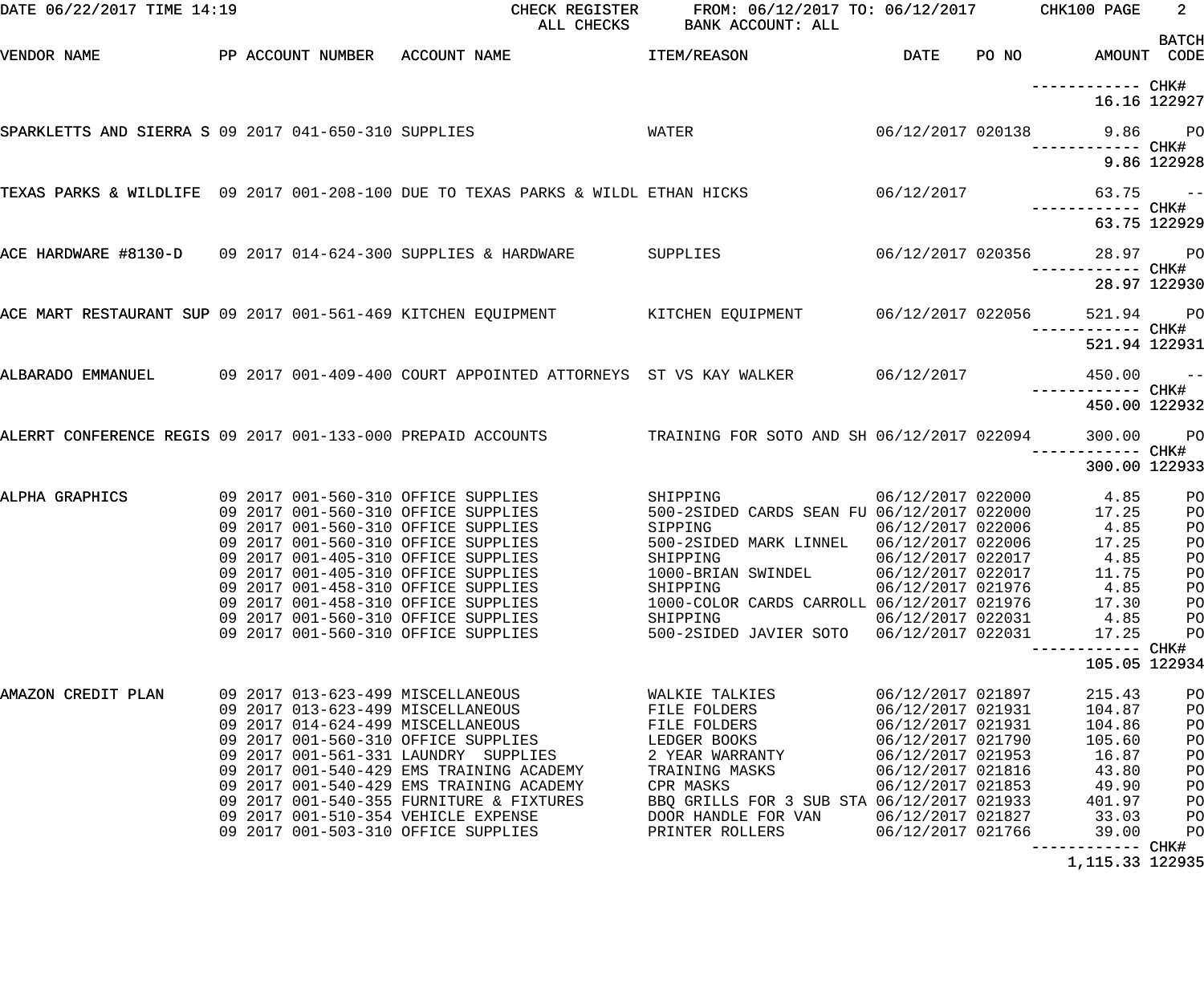| DATE 06/22/2017 TIME 14:19 | CHECK REGISTER | FROM: 06/12/2017 TO: 06/12/2017 | CHK100 PAGE |
|----------------------------|----------------|---------------------------------|-------------|
|                            | CHECKS<br>ALL  | BANK ACCOUNT: ALL               |             |
|                            |                |                                 | <b>BAT</b>  |

| rage |  |
|------|--|
|      |  |
|      |  |

|                                                                |  |                               |                                                                                    |                                                                                                                                                                                                                                         |                   |       |                                   | <b>BATCH</b>   |
|----------------------------------------------------------------|--|-------------------------------|------------------------------------------------------------------------------------|-----------------------------------------------------------------------------------------------------------------------------------------------------------------------------------------------------------------------------------------|-------------------|-------|-----------------------------------|----------------|
| VENDOR NAME                                                    |  |                               | PP ACCOUNT NUMBER ACCOUNT NAME                                                     | ITEM/REASON                                                                                                                                                                                                                             | DATE              | PO NO | AMOUNT                            | CODE           |
| AME 168 INC                                                    |  |                               | 09 2017 012-622-354 MACHINERY REPAIRS                                              | PARTS                                                                                                                                                                                                                                   | 06/12/2017 020262 |       | 143.46                            | PO             |
|                                                                |  |                               | 09 2017 011-621-354 MACHINERY REPAIRS                                              | PARTS                                                                                                                                                                                                                                   | 06/12/2017 020144 |       | 54.29                             | PO             |
|                                                                |  |                               | 09 2017 011-621-354 MACHINERY REPAIRS                                              | MUD FLAPS                                                                                                                                                                                                                               | 06/12/2017 020144 |       | 31.41                             | PO             |
|                                                                |  |                               | 09 2017 011-621-354 MACHINERY REPAIRS                                              | COUPLING                                                                                                                                                                                                                                | 06/12/2017 020144 |       | 5.01                              | PO             |
|                                                                |  |                               | 09 2017 011-621-354 MACHINERY REPAIRS                                              | PARTS                                                                                                                                                                                                                                   | 06/12/2017 020144 |       | 49.15                             | PO             |
|                                                                |  |                               | 09 2017 011-621-354 MACHINERY REPAIRS                                              | PARTS                                                                                                                                                                                                                                   | 06/12/2017 020144 |       | 50.02                             | PO             |
|                                                                |  |                               | 09 2017 012-622-354 MACHINERY REPAIRS                                              | PARTS                                                                                                                                                                                                                                   | 06/12/2017 020262 |       | 59.19                             | PO             |
|                                                                |  |                               | 09 2017 012-622-354 MACHINERY REPAIRS                                              | PARTS                                                                                                                                                                                                                                   | 06/12/2017 020262 |       | 40.20                             | PO             |
|                                                                |  |                               | 09 2017 012-622-354 MACHINERY REPAIRS                                              | PARTS                                                                                                                                                                                                                                   | 06/12/2017 020262 |       | 40.85                             | PO             |
|                                                                |  |                               | 09 2017 012-622-354 MACHINERY REPAIRS                                              | PARTS                                                                                                                                                                                                                                   | 06/12/2017 020262 |       | 8.48                              | PO             |
|                                                                |  |                               | 09 2017 011-621-354 MACHINERY REPAIRS                                              | AIR FILTER                                                                                                                                                                                                                              | 06/12/2017 020144 |       | 39.74                             | PO             |
|                                                                |  |                               | 09 2017 011-621-354 MACHINERY REPAIRS                                              | OIL FILTER                                                                                                                                                                                                                              | 06/12/2017 020144 |       | 13.78                             | PO             |
|                                                                |  |                               | 09 2017 011-621-354 MACHINERY REPAIRS                                              | WATER PUMP                                                                                                                                                                                                                              | 06/12/2017 020144 |       | 167.32                            | PO             |
|                                                                |  |                               |                                                                                    |                                                                                                                                                                                                                                         |                   |       | ----------- CHK#                  |                |
|                                                                |  |                               |                                                                                    |                                                                                                                                                                                                                                         |                   |       | 702.90 122936                     |                |
|                                                                |  |                               |                                                                                    | ARAMARK UNIFORM & CAREE 09 2017 014-624-392 UNIFORMS - EMPLOYEES & PRI UNOFORMS<br>09 2017 014-624-392 UNIFORMS - EMPLOYEES & PRI UNIFORMS<br>09 2017 014-624-392 UNIFORMS - EMPLOYEES & PRI UNIFORMS<br>09 2017 014-624-392 UNIFORMS - | 06/12/2017 020317 |       | 102.81                            | P <sub>O</sub> |
|                                                                |  |                               |                                                                                    |                                                                                                                                                                                                                                         | 06/12/2017 020317 |       | 105.14                            | P <sub>O</sub> |
|                                                                |  |                               |                                                                                    |                                                                                                                                                                                                                                         | 06/12/2017 020317 |       | 101.86                            | P <sub>O</sub> |
|                                                                |  |                               |                                                                                    |                                                                                                                                                                                                                                         | 06/12/2017 020317 |       | 101.86                            | PO             |
|                                                                |  |                               |                                                                                    |                                                                                                                                                                                                                                         |                   |       | ----------- CHK#<br>411.67 122937 |                |
|                                                                |  |                               |                                                                                    |                                                                                                                                                                                                                                         |                   |       |                                   |                |
| ARROW INTERNATIONAL                                            |  |                               | 09 2017 001-540-391 MEDICAL SUPPLIES                                               | NEEDLES                                                                                                                                                                                                                                 | 06/12/2017 020304 |       | 550.00                            | PO             |
|                                                                |  |                               |                                                                                    |                                                                                                                                                                                                                                         |                   |       | ------------ CHK#                 |                |
|                                                                |  |                               |                                                                                    |                                                                                                                                                                                                                                         |                   |       | 550.00 122938                     |                |
| ASSOC FOR RURAL & SMALL 09 2017 001-650-427 CONFERENCE EXPENSE |  |                               |                                                                                    | ARSL 2017 CONFERENCE                                                                                                                                                                                                                    | 06/12/2017 022025 |       | 266.42                            | PO             |
|                                                                |  |                               |                                                                                    |                                                                                                                                                                                                                                         |                   |       |                                   |                |
|                                                                |  |                               |                                                                                    |                                                                                                                                                                                                                                         |                   |       | 266.42 122939                     |                |
|                                                                |  |                               |                                                                                    |                                                                                                                                                                                                                                         |                   |       |                                   |                |
| AT&T LONG DISTANCE                                             |  | 09 2017 001-409-420 TELEPHONE |                                                                                    | LONG DISTANCE                                                                                                                                                                                                                           | 06/12/2017        |       | 6.72                              | $\sim$ $ -$    |
|                                                                |  |                               |                                                                                    |                                                                                                                                                                                                                                         |                   |       |                                   | 6.72 122940    |
|                                                                |  |                               |                                                                                    |                                                                                                                                                                                                                                         |                   |       |                                   |                |
| ATWOOD DISTRIBUTING LP 09 2017 001-540-499 MISCELLANEOUS       |  |                               |                                                                                    | COFFEE                                                                                                                                                                                                                                  | 06/12/2017 020298 |       | 47.94                             | PO             |
|                                                                |  |                               | 09 2017 014-624-354 MACHINERY REPAIRS                                              | PARTS                                                                                                                                                                                                                                   | 06/12/2017 020352 |       | 141.81                            | P <sub>O</sub> |
|                                                                |  |                               | 09 2017 012-622-300 SUPPLIES & HARDWARE                                            | SUPPLIES                                                                                                                                                                                                                                | 06/12/2017 020303 |       | 68.98                             | PO             |
|                                                                |  |                               |                                                                                    |                                                                                                                                                                                                                                         |                   |       | ----------- CHK#                  |                |
|                                                                |  |                               |                                                                                    |                                                                                                                                                                                                                                         |                   |       | 258.73 122941                     |                |
| AXON ENTERPRISE INC                                            |  |                               | 09 2017 001-560-499 MISCELLANEOUS                                                  | SUIT                                                                                                                                                                                                                                    | 06/12/2017        |       | 606.85                            | $- -$          |
|                                                                |  |                               | 09 2017 001-560-499 MISCELLANEOUS                                                  | SHIPPING                                                                                                                                                                                                                                | 06/12/2017 022011 |       | 12.96                             | P <sub>O</sub> |
|                                                                |  |                               | 09 2017 001-560-499 MISCELLANEOUS                                                  | HOSTER, BLACKHAWK LEFT  06/12/2017 022011                                                                                                                                                                                               |                   |       | 70.54                             | P <sub>O</sub> |
|                                                                |  |                               | 09 2017 001-560-499 MISCELLANEOUS                                                  | HOLSTER, BLACKHAWK RIGHT 06/12/2017 022011                                                                                                                                                                                              |                   |       | 70.54                             | PO             |
|                                                                |  |                               |                                                                                    |                                                                                                                                                                                                                                         |                   |       | ------------ CHK#                 |                |
|                                                                |  |                               |                                                                                    |                                                                                                                                                                                                                                         |                   |       | 760.89 122942                     |                |
|                                                                |  |                               |                                                                                    |                                                                                                                                                                                                                                         |                   |       |                                   |                |
| B&T AUTO                                                       |  |                               | 09 2017 001-560-354 VEHICLE MAINTENANCE                                            | UNIT 30 EXHAUST LEAK                                                                                                                                                                                                                    | 06/12/2017 020195 |       | 103.66<br>25.00                   | PO             |
|                                                                |  |                               | 09 2017 001-560-354 VEHICLE MAINTENANCE<br>09 2017 001-560-354 VEHICLE MAINTENANCE | UNIT 34 REPAIR CAMERA MO 06/12/2017 020195<br>UNIT 38 AIR FILTER                                                                                                                                                                        | 06/12/2017 020195 |       | 17.90                             | PO<br>PO       |
|                                                                |  |                               | 09 2017 001-560-354 VEHICLE MAINTENANCE                                            | UNIT 41 WATER PUMP                                                                                                                                                                                                                      | 06/12/2017 020195 |       | 677.43                            | PO             |
|                                                                |  |                               | 09 2017 001-560-354 VEHICLE MAINTENANCE                                            | UNIT 3 WIPER BLADES                                                                                                                                                                                                                     | 06/12/2017 020195 |       | 52.48                             | PO             |
|                                                                |  |                               |                                                                                    |                                                                                                                                                                                                                                         |                   |       |                                   |                |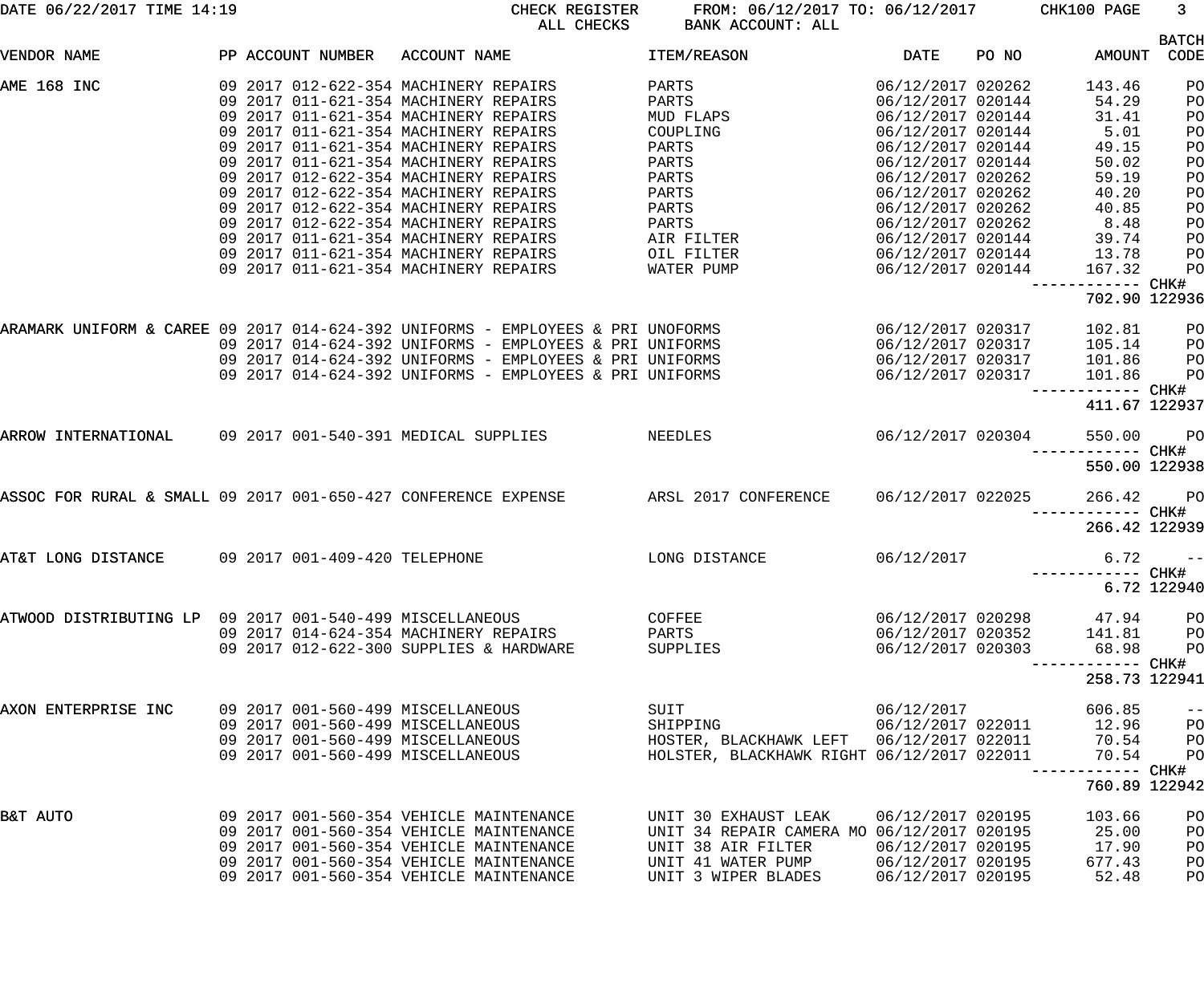| DATE 06/22/2017 TIME 14:19                                  |                                         | CHECK REGISTER<br>ALL CHECKS | FROM: 06/12/2017 TO: 06/12/2017 CHK100 PAGE<br>BANK ACCOUNT: ALL |                   |       |                               | $4\overline{ }$ |
|-------------------------------------------------------------|-----------------------------------------|------------------------------|------------------------------------------------------------------|-------------------|-------|-------------------------------|-----------------|
|                                                             |                                         |                              |                                                                  |                   |       |                               | <b>BATCH</b>    |
| VENDOR NAME                                                 | PP ACCOUNT NUMBER ACCOUNT NAME          |                              | ITEM/REASON                                                      | DATE              | PO NO | AMOUNT CODE                   |                 |
|                                                             | 09 2017 001-560-354 VEHICLE MAINTENANCE |                              | UNIT 41 BRAKES 06/12/2017 020195                                 |                   |       | 50.00                         | PO              |
|                                                             | 09 2017 001-560-354 VEHICLE MAINTENANCE |                              | UNIT 14 BRAKES                                                   | 06/12/2017 020195 |       | 228.62                        | PO              |
|                                                             | 09 2017 001-560-354 VEHICLE MAINTENANCE |                              | UNIT 13 NEW DOOR PANEL 06/12/2017 020195                         |                   |       | 357.00                        | PO              |
|                                                             | 09 2017 001-560-354 VEHICLE MAINTENANCE |                              | UNIT 11 FAN MOTOR                                                | 06/12/2017 020195 |       | 645.74                        | PO              |
|                                                             | 09 2017 001-560-354 VEHICLE MAINTENANCE |                              | UNIT 28 TENSION BELT AND 06/12/2017 020195                       |                   |       | 536.82                        | PO              |
|                                                             | 09 2017 001-560-354 VEHICLE MAINTENANCE |                              | UNIT 4 BRAKES                                                    | 06/12/2017 020195 |       | 236.76                        |                 |
|                                                             |                                         |                              |                                                                  |                   |       |                               | PO              |
|                                                             | 09 2017 001-560-354 VEHICLE MAINTENANCE |                              | UNIT 11 BELT, BATTERY AN 06/12/2017 020195                       |                   |       | 286.85                        | PO              |
|                                                             | 09 2017 001-560-354 VEHICLE MAINTENANCE |                              | UNIT 12 BRAKES, WHEEL BE 06/12/2017 020195                       |                   |       | 1,890.86                      | PO              |
|                                                             | 09 2017 001-560-354 VEHICLE MAINTENANCE |                              | UNIT 28 AC<br>06/12/2017 020195                                  |                   |       | 376.77                        | PО              |
|                                                             | 09 2017 001-560-354 VEHICLE MAINTENANCE |                              | UNIT 24 SERPTINE BELT 06/12/2017 020195                          |                   |       | 152.14                        | P <sub>O</sub>  |
|                                                             |                                         |                              |                                                                  |                   |       | —————————— CHK#               |                 |
|                                                             |                                         |                              |                                                                  |                   |       | 5,638.03 122943               |                 |
| BAKER & TAYLOR COMPANY 09 2017 001-650-590 BOOKS            |                                         |                              | BOOKS                                                            |                   |       | 06/12/2017 020217 69.59       | PO <sub>1</sub> |
|                                                             | 09 2017 001-650-590 BOOKS               |                              | BOOKS                                                            |                   |       | 06/12/2017 020217 1,095.15 PO |                 |
|                                                             | 09 2017 001-650-590 BOOKS               |                              | BOOKS                                                            | 06/12/2017 020217 |       | 423.14                        | P <sub>O</sub>  |
|                                                             |                                         |                              |                                                                  |                   |       |                               |                 |
|                                                             |                                         |                              |                                                                  |                   |       | 1,587.88 122944               |                 |
| BARTHOLD TIRE COMPANY 09 2017 012-622-354 MACHINERY REPAIRS |                                         | ADAPTER                      |                                                                  | 06/12/2017 020301 |       | 20.00 PO                      |                 |
|                                                             |                                         |                              |                                                                  |                   |       |                               |                 |
|                                                             |                                         |                              |                                                                  |                   |       | 20.00 122945                  |                 |
| BOB BARKER CO INC                                           |                                         | 09 2017 001-561-300 SUPPLIES | DUST PANS                                                        | 06/12/2017 022030 |       | 28.80                         | $P$ O           |
|                                                             | 09 2017 001-561-300 SUPPLIES            |                              | BROOMS AND DUSTPANS                                              | 06/12/2017 022030 |       | 207.15                        | $P$ O           |
|                                                             |                                         |                              |                                                                  |                   |       |                               |                 |
|                                                             |                                         |                              |                                                                  |                   |       | 235.95 122946                 |                 |
| BOOK SYSTEMS INC                                            | 09 2017 001-650-390 SUBSCRIPTIONS       |                              | 2017 BOOKS SYSTEM ANNUAL 06/12/2017 022035                       |                   |       | 945.00                        | <b>PO</b>       |
|                                                             |                                         |                              |                                                                  |                   |       |                               |                 |
|                                                             |                                         |                              |                                                                  |                   |       | 945.00 122947                 |                 |
| BORDEN DAIRY COMPANY 09 2017 001-561-333 FOOD FOR JAIL      |                                         |                              | MILK                                                             |                   |       | 06/12/2017 020383 196.79 PO   |                 |
|                                                             | 09 2017 001-561-333 FOOD FOR JAIL       |                              | MILK                                                             | 06/12/2017 020383 |       | 144.70                        | PO              |
|                                                             | 09 2017 001-561-333 FOOD FOR JAIL       |                              | MILK                                                             | 06/12/2017 020383 |       | 245.99                        | PO              |
|                                                             | 09 2017 001-561-333 FOOD FOR JAIL       |                              | MILK                                                             | 06/12/2017 020383 |       | 231.52                        | PO              |
|                                                             | 09 2017 001-561-333 FOOD FOR JAIL       |                              | MILK                                                             | 06/12/2017 020383 |       | 173.64                        | PO              |
|                                                             |                                         |                              |                                                                  |                   |       |                               |                 |
|                                                             |                                         |                              |                                                                  |                   |       | 992.64 122948                 |                 |
| BOUND TO STAY BOUND BOO 09 2017 092-650-590 BOOKS           |                                         |                              | BOOKS                                                            | 06/12/2017 020844 |       | 247.43                        | P <sub>O</sub>  |
|                                                             | 09 2017 092-650-590 BOOKS               |                              | <b>BOOKS</b>                                                     | 06/12/2017 020844 |       | 59.63                         | PO              |
|                                                             |                                         |                              |                                                                  |                   |       |                               |                 |
|                                                             |                                         |                              |                                                                  |                   |       | 307.06 122949                 |                 |
| BOUND TREE MEDICAL LLC 09 2017 001-540-391 MEDICAL SUPPLIES |                                         |                              | MEDICAL SUPPLIES                                                 | 06/12/2017 020294 |       | 101.25                        | PO              |
|                                                             | 09 2017 001-540-391 MEDICAL SUPPLIES    |                              | MEDICAL SUPPLIES                                                 | 06/12/2017 020294 |       | 528.88                        | PO              |
|                                                             | 09 2017 001-540-391 MEDICAL SUPPLIES    |                              | MEDICAL SUPPLIES                                                 | 06/12/2017 020294 |       | 89.50                         | PO              |
|                                                             | 09 2017 001-540-391 MEDICAL SUPPLIES    |                              | MEDICAL SUPPLIES                                                 | 06/12/2017 020294 |       | 248.99                        | PO              |
|                                                             | 09 2017 001-540-391 MEDICAL SUPPLIES    |                              | MEDICAL SUPPLIES                                                 | 06/12/2017 020294 |       | 495.48                        | PO              |
|                                                             | 09 2017 001-540-391 MEDICAL SUPPLIES    |                              | MEDICAL SUPPLIES                                                 | 06/12/2017 020294 |       | 12.99                         | PO              |
|                                                             | 09 2017 001-540-391 MEDICAL SUPPLIES    |                              |                                                                  | 06/12/2017 020294 |       | 20.00                         |                 |
|                                                             | 09 2017 001-540-391 MEDICAL SUPPLIES    |                              | MEDICAL SUPPLIES                                                 | 06/12/2017 020294 |       |                               | PO              |
|                                                             |                                         |                              | MEDICAL SUPPLIES                                                 |                   |       | 446.53                        | PO              |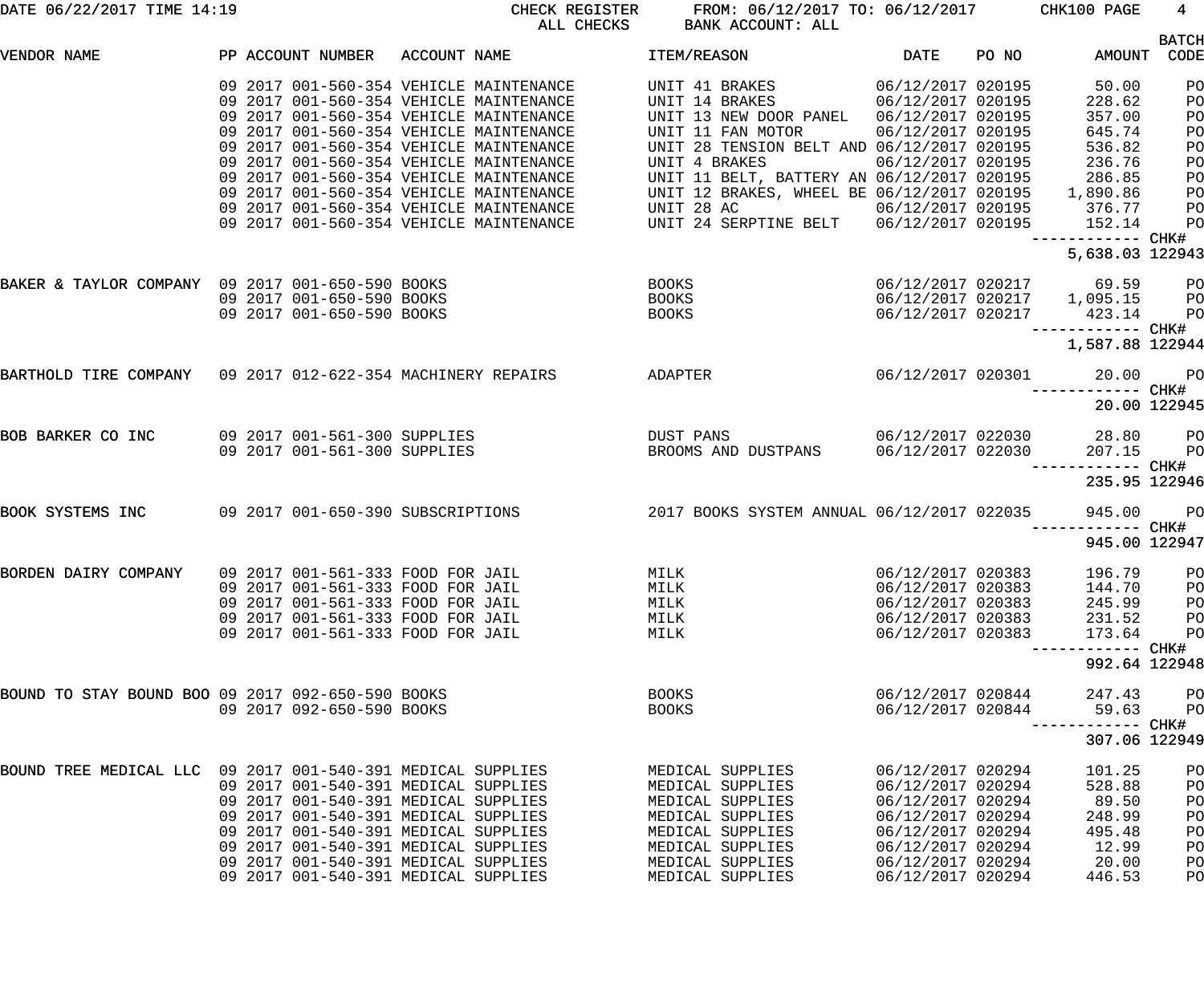| DATE 06/22/2017 TIME 14:19                                       |  |                                      | CHECK REGISTER<br>ALL CHECKS                                                       | FROM: 06/12/2017 TO: 06/12/2017 CHK100 PAGE<br>BANK ACCOUNT: ALL                                                                                                                                                  |                   |       |                                    | $5 -$                       |
|------------------------------------------------------------------|--|--------------------------------------|------------------------------------------------------------------------------------|-------------------------------------------------------------------------------------------------------------------------------------------------------------------------------------------------------------------|-------------------|-------|------------------------------------|-----------------------------|
| VENDOR NAME                                                      |  |                                      | PP ACCOUNT NUMBER ACCOUNT NAME                                                     | <b>Example 19 DATE</b><br>ITEM/REASON                                                                                                                                                                             |                   | PO NO | AMOUNT                             | <b>BATCH</b><br>CODE        |
|                                                                  |  |                                      | 09  2017  001-540-391  MEDICAL SUPPLIES<br>09  2017  001-540-391  MEDICAL SUPPLIES | MEDICAL SUPPLIES 06/12/2017 020294<br>MEDICAL SUPPLIES 06/12/2017 020294                                                                                                                                          |                   |       | 19.98<br>13.32                     | PO<br>PO                    |
|                                                                  |  | 09 2017 001-540-391 MEDICAL SUPPLIES |                                                                                    | SUPPLIES                                                                                                                                                                                                          | 06/12/2017 020294 |       | 2,012.81                           | PO                          |
|                                                                  |  | 09 2017 001-540-391 MEDICAL SUPPLIES |                                                                                    | SUPPLIES 06/12/2017 020294                                                                                                                                                                                        |                   |       | 73.60                              | PO                          |
|                                                                  |  | 09 2017 001-540-391 MEDICAL SUPPLIES |                                                                                    | SUPPLIES 06/12/2017 020294                                                                                                                                                                                        |                   |       | 19.49                              | PO                          |
|                                                                  |  | 09 2017 001-540-392 UNIFORMS         |                                                                                    |                                                                                                                                                                                                                   | 06/12/2017 020861 |       | 85.58                              | PO                          |
|                                                                  |  | 09 2017 001-540-391 MEDICAL SUPPLIES |                                                                                    | UNIFORMS<br>MEDICAL SUPPLIES                                                                                                                                                                                      | 06/12/2017 020294 |       | 267.90                             | PO                          |
|                                                                  |  | 09 2017 001-540-391 MEDICAL SUPPLIES |                                                                                    | MEDICAL SUPPLIES                                                                                                                                                                                                  | 06/12/2017 020294 |       | 200.75                             | PO                          |
|                                                                  |  | 09 2017 001-540-391 MEDICAL SUPPLIES |                                                                                    | MEDICAL SUPPLIES 06/12/2017 020294                                                                                                                                                                                |                   |       | 155.66                             | PO                          |
|                                                                  |  | 09 2017 001-540-391 MEDICAL SUPPLIES |                                                                                    | MEDICAL SUPPLIES 06/12/2017 020294 640.12                                                                                                                                                                         |                   |       |                                    | PO                          |
|                                                                  |  |                                      |                                                                                    |                                                                                                                                                                                                                   |                   |       |                                    | PO                          |
|                                                                  |  |                                      |                                                                                    | 09 2017 001-540-391 MEDICAL SUPPLIES               MEDICAL SUPPLIES           06/12/2017 020294       237.70<br>09 2017 001-540-392 UNIFORMS               UNIFORMS                 06/12/2017 020861       42.79 |                   |       |                                    | PO                          |
|                                                                  |  |                                      |                                                                                    |                                                                                                                                                                                                                   |                   |       | ------------ CHK#                  |                             |
|                                                                  |  |                                      |                                                                                    |                                                                                                                                                                                                                   |                   |       | 5,713.32 122950                    |                             |
| BRINKLEY JASON                                                   |  |                                      |                                                                                    | 09 2017 001-400-427 CONFERENCE EXPENSE NE COUNTY JUDGE & COMMI 06/12/2017 745.55                                                                                                                                  |                   |       |                                    | $ -$                        |
|                                                                  |  |                                      |                                                                                    |                                                                                                                                                                                                                   |                   |       | ------------ CHK#<br>745.55 122951 |                             |
|                                                                  |  |                                      |                                                                                    | BRINKLEY JOSHUA R. ATTY 09 2017 001-409-495 TRIAL EXPENSE AD LITEM FEE IN G17-0017 06/12/2017 022026                                                                                                              |                   |       | 250.00                             | P <sub>O</sub>              |
|                                                                  |  |                                      | 09 2017 001-409-400 COURT APPOINTED ATTORNEYS ST VS DAVE WEEMS                     | ST VS DAVE WEEMS 06/12/2017 100.00<br>ST VS BRITTANY GATES 06/12/2017 150.00                                                                                                                                      |                   |       |                                    | $\rightarrow$ $\rightarrow$ |
|                                                                  |  |                                      | 09 2017 001-409-400 COURT APPOINTED ATTORNEYS                                      |                                                                                                                                                                                                                   |                   |       |                                    | $ -$                        |
|                                                                  |  |                                      | 09 2017 001-409-400 COURT APPOINTED ATTORNEYS                                      | ITIO C FARR<br>06/12/2017                                                                                                                                                                                         |                   |       | 400.00 −− <br>CHK# −−−−−−−−−−−     |                             |
|                                                                  |  |                                      |                                                                                    |                                                                                                                                                                                                                   |                   |       | 1,400.00 122952                    |                             |
|                                                                  |  |                                      |                                                                                    | BUCKS WHEEL & EQUIPTMEN 09 2017 014-624-354 MACHINERY REPAIRS PARTS PARTS 06/12/2017 020341                                                                                                                       |                   |       | 507.28<br>------------ CHK#        | PO <sub>1</sub>             |
|                                                                  |  |                                      |                                                                                    |                                                                                                                                                                                                                   |                   |       | 507.28 122953                      |                             |
| CARLTON NANCY                                                    |  |                                      |                                                                                    | 09 2017 001-409-400 COURT APPOINTED ATTORNEYS ST VS LANA CALDWELL 06/12/2017                                                                                                                                      |                   |       | 300.00                             | $ -$                        |
|                                                                  |  |                                      |                                                                                    |                                                                                                                                                                                                                   |                   |       | 300.00 122954                      |                             |
| CBJ TIRE & ALIGNMENT NR 09 2017 011-621-303 TIRES & TIRE REPAIRS |  |                                      |                                                                                    | PATCHES                                                                                                                                                                                                           | 06/12/2017 020214 |       | 60.00                              | PO                          |
|                                                                  |  |                                      | 09 2017 014-624-303 TIRES & TIRE REPAIRS                                           | <b>TIRES</b>                                                                                                                                                                                                      | 06/12/2017 020339 |       | 390.00                             | PO                          |
|                                                                  |  |                                      | 09 2017 001-561-354 VEHICLE MAINTENANCE                                            | REPAIR TIRE                                                                                                                                                                                                       | 06/12/2017 020737 |       | 15.00                              | PO                          |
|                                                                  |  |                                      | 09 2017 001-560-354 VEHICLE MAINTENANCE                                            | UNIT 13 NEW TIRES                                                                                                                                                                                                 | 06/12/2017 021112 |       | 261.72                             | PO                          |
|                                                                  |  |                                      | 09 2017 014-624-303 TIRES & TIRE REPAIRS                                           | TIRE                                                                                                                                                                                                              | 06/12/2017 020339 |       | 210.00                             | PO                          |
|                                                                  |  |                                      | 09 2017 011-621-303 TIRES & TIRE REPAIRS                                           | TIRES                                                                                                                                                                                                             | 06/12/2017 020214 |       | 990.00                             | PO                          |
|                                                                  |  |                                      | 09 2017 012-622-303 TIRES & TIRE REPAIRS                                           | DISPOSAL FEES                                                                                                                                                                                                     | 06/12/2017 020300 |       | 283.50                             | PO                          |
|                                                                  |  |                                      | 09 2017 012-622-303 TIRES & TIRE REPAIRS                                           | TIRES                                                                                                                                                                                                             |                   |       | 06/12/2017 020300 7,480.00         | P <sub>O</sub>              |
|                                                                  |  |                                      | 09 2017 011-621-303 TIRES & TIRE REPAIRS                                           | TUBE                                                                                                                                                                                                              | 06/12/2017 020214 |       | 234.00                             | PO                          |
|                                                                  |  |                                      |                                                                                    |                                                                                                                                                                                                                   |                   |       | 9,924.22 122955                    |                             |
| CDWG                                                             |  | 09 2017 001-560-390 SUBSCRIPTIONS    |                                                                                    | NETMOTION SUBSCRIPTION  06/12/2017 022013                                                                                                                                                                         |                   |       | 2,071.58 PO                        |                             |
|                                                                  |  |                                      |                                                                                    |                                                                                                                                                                                                                   |                   |       | —————————— CHK#<br>2,071.58 122956 |                             |
| CENGAGE LEARNING INC 09 2017 001-650-590 BOOKS                   |  |                                      |                                                                                    | BOOKS                                                                                                                                                                                                             | 06/12/2017 020749 |       | 51.98 PO                           |                             |
|                                                                  |  |                                      |                                                                                    |                                                                                                                                                                                                                   |                   |       |                                    | 51.98 122957                |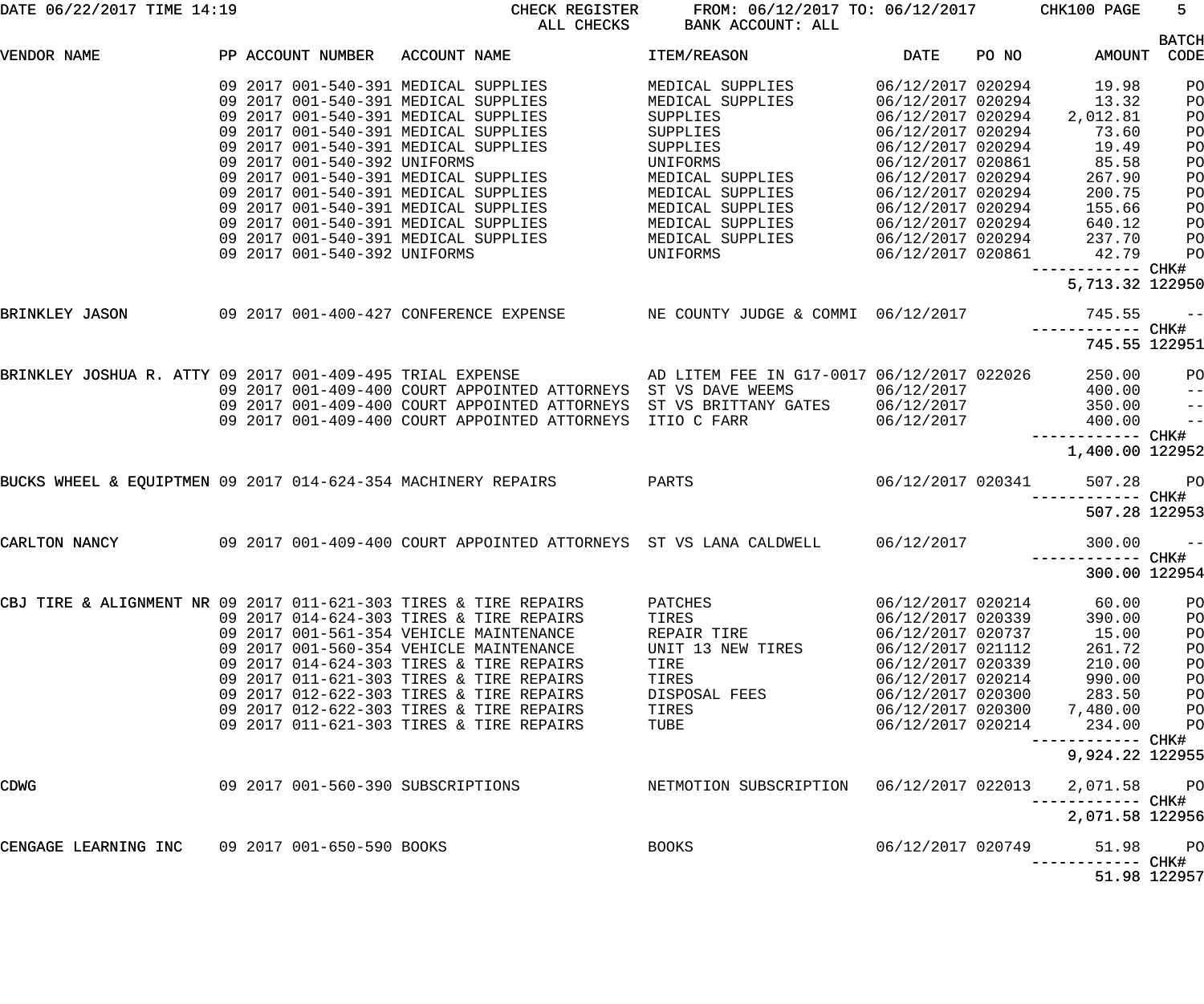| DATE 06/22/2017 TIME 14:19                                       |  |                                                        | CHECK REGISTER<br>ALL CHECKS                                                       | FROM: 06/12/2017 TO: 06/12/2017 CHK100 PAGE<br>BANK ACCOUNT: ALL |                                        |       |                                                                  | 6                    |
|------------------------------------------------------------------|--|--------------------------------------------------------|------------------------------------------------------------------------------------|------------------------------------------------------------------|----------------------------------------|-------|------------------------------------------------------------------|----------------------|
| VENDOR NAME                                                      |  |                                                        | PP ACCOUNT NUMBER ACCOUNT NAME                                                     | ITEM/REASON                                                      | DATE                                   | PO NO | AMOUNT CODE                                                      | <b>BATCH</b>         |
| CHEMSEARCH                                                       |  |                                                        | 09 2017 012-622-300 SUPPLIES & HARDWARE                                            | NATURALIZER                                                      | 06/12/2017 020606                      |       | 291.50                                                           | <b>PO</b>            |
|                                                                  |  |                                                        |                                                                                    |                                                                  |                                        |       | 291.50 122958                                                    |                      |
| CITY OF DENTON                                                   |  |                                                        | 09 2017 001-560-429 TRAINING & SCHOOLS                                             | TRAINING FOR HULL                                                | 06/12/2017 021326                      |       | 200.00                                                           | PO <sub>1</sub>      |
|                                                                  |  |                                                        |                                                                                    |                                                                  |                                        |       | 200.00 122959                                                    |                      |
| CITY OF GAINESVILLE                                              |  | 09 2017 001-510-442 WATER<br>09 2017 001-510-442 WATER |                                                                                    | CONTAINER RENTAL<br>ROLL OFF RENTAL                              | 06/12/2017<br>06/12/2017               |       | 110.70 --<br>917.56 --<br>917.56                                 |                      |
|                                                                  |  |                                                        |                                                                                    |                                                                  |                                        |       | ------------ CHK#<br>1,028.26 122960                             |                      |
| CITY OF MUENSTER                                                 |  |                                                        | 09  2017  001-543-473  MUENSTER FIRE FIGHTERS  ANNUAL PAYMENT                      |                                                                  | 06/12/2017                             |       | $10,000.00$ --                                                   |                      |
|                                                                  |  |                                                        |                                                                                    |                                                                  |                                        |       | ------------ CHK#<br>10,000.00 122961                            |                      |
|                                                                  |  |                                                        |                                                                                    |                                                                  |                                        |       |                                                                  |                      |
| CLEANING GUYS                                                    |  | 09 2017 001-407-310 SUPPLIES                           |                                                                                    | NITROGEN REFILLS                                                 |                                        |       | 06/12/2017 021978 248.00                                         | <b>PO</b>            |
|                                                                  |  |                                                        |                                                                                    |                                                                  |                                        |       | 248.00 122962                                                    |                      |
| CLEVELAND ASPHALT PRODU 09 2017 012-622-312 ROAD OIL             |  | 09 2017 013-623-312 ROAD OIL                           |                                                                                    | ASPHALT<br>ASPHALT                                               |                                        |       | 06/12/2017 020227 14,598.95 PO<br>06/12/2017 020391 13,769.28 PO |                      |
|                                                                  |  |                                                        |                                                                                    |                                                                  |                                        |       | ------------ CHK#<br>28, 368. 23 122963                          |                      |
| CLINICAL PATHOLOGY LABS 09 2017 001-540-490 EMPLOYEE PHY. & MED. |  |                                                        |                                                                                    | <b>EDGAR</b>                                                     | 06/12/2017 021891                      |       | 60.00                                                            | P <sub>O</sub>       |
|                                                                  |  |                                                        |                                                                                    |                                                                  |                                        |       |                                                                  | CHK#<br>60.00 122964 |
| COLE MCNATT GAINESVILLE 09 2017 001-560-354 VEHICLE MAINTENANCE  |  |                                                        |                                                                                    | UNIT 13 OIL CHANGE                                               | 06/12/2017 020184                      |       | 52.19                                                            | P <sub>O</sub>       |
|                                                                  |  |                                                        | 09 2017 001-560-354 VEHICLE MAINTENANCE                                            | OIL CHANGE                                                       | 06/12/2017 020184                      |       | 180.49                                                           | PO                   |
|                                                                  |  |                                                        |                                                                                    |                                                                  |                                        |       | 232.68 122965                                                    |                      |
| COLLIN CO COMMUNITY COL 09 2017 001-560-429 TRAINING & SCHOOLS   |  |                                                        | 09 2017 001-560-429 TRAINING & SCHOOLS                                             | TRAINING FOR SOTO<br>TRAINING FOR CADA                           | 06/12/2017 021805<br>06/12/2017 021884 |       | 80.00<br>25.00                                                   | PO<br>PO             |
|                                                                  |  |                                                        |                                                                                    |                                                                  |                                        |       | 105.00 122966                                                    |                      |
| COMMUNITY LUMBER CO                                              |  |                                                        | 09 2017 013-623-300 SUPPLIES & HARDWARE                                            | GLOVES                                                           | 06/12/2017 020449                      |       | 2.95                                                             | PO                   |
|                                                                  |  |                                                        | 09 2017 013-623-300 SUPPLIES & HARDWARE                                            | TRASH CANS                                                       | 06/12/2017 020449                      |       | 33.98                                                            | PO                   |
|                                                                  |  |                                                        | 09 2017 014-624-300 SUPPLIES & HARDWARE                                            | SPRAY PAINT                                                      | 06/12/2017 020337                      |       | 37.48                                                            | PO                   |
|                                                                  |  |                                                        | 09 2017 012-622-300 SUPPLIES & HARDWARE                                            | SUPPLIES                                                         | 06/12/2017 021497                      |       | 23.40                                                            | PO                   |
|                                                                  |  |                                                        | 09 2017 013-623-300 SUPPLIES & HARDWARE                                            | SUPPLIES                                                         | 06/12/2017 020449                      |       | 10.38                                                            | PO                   |
|                                                                  |  |                                                        | 09 2017 013-623-300 SUPPLIES & HARDWARE                                            | CAP                                                              | 06/12/2017 020449                      |       | 3.99                                                             | PO                   |
|                                                                  |  |                                                        | 09 2017 013-623-300 SUPPLIES & HARDWARE<br>09 2017 013-623-300 SUPPLIES & HARDWARE | SUPPLIES<br>SUPPLIES                                             | 06/12/2017 020449<br>06/12/2017 020449 |       | 43.59<br>59.99                                                   | PO<br>PO             |
|                                                                  |  |                                                        | 09 2017 013-623-300 SUPPLIES & HARDWARE                                            | SUPPLIES                                                         | 06/12/2017 020449                      |       | 34.95                                                            | PO                   |
|                                                                  |  |                                                        | 09 2017 013-623-300 SUPPLIES & HARDWARE                                            | PASSAGE KNOB                                                     | 06/12/2017 020449                      |       | 24.99                                                            | PO                   |
|                                                                  |  |                                                        | 09 2017 014-624-300 SUPPLIES & HARDWARE                                            | PLUG, CORD                                                       | 06/12/2017 020337                      |       | 81.98                                                            | PO                   |
|                                                                  |  |                                                        |                                                                                    |                                                                  |                                        |       | ------------ CHK#                                                |                      |

357.68 122967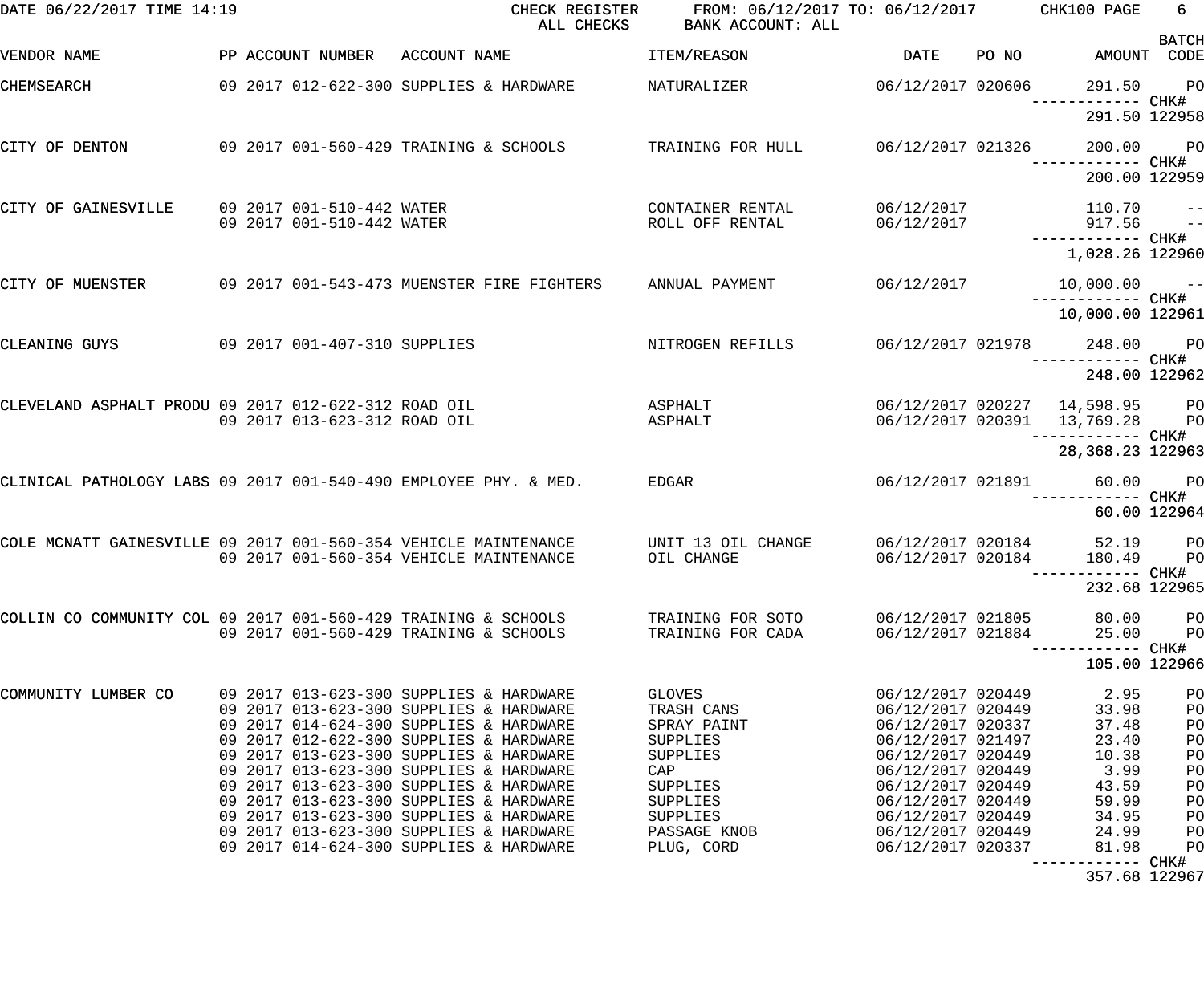| DATE 06/22/2017 TIME 14:19                                       |  |                            | CHECK REGISTER<br>ALL CHECKS                                                                                                                                                                                     | FROM: 06/12/2017 TO: 06/12/2017 CHK100 PAGE<br>BANK ACCOUNT: ALL                                                                                                                                                                                                                                               |                          |       |                                                               | 7                                                                                |
|------------------------------------------------------------------|--|----------------------------|------------------------------------------------------------------------------------------------------------------------------------------------------------------------------------------------------------------|----------------------------------------------------------------------------------------------------------------------------------------------------------------------------------------------------------------------------------------------------------------------------------------------------------------|--------------------------|-------|---------------------------------------------------------------|----------------------------------------------------------------------------------|
| VENDOR NAME                                                      |  |                            | PP ACCOUNT NUMBER ACCOUNT NAME                                                                                                                                                                                   | ITEM/REASON                                                                                                                                                                                                                                                                                                    | DATE                     | PO NO | AMOUNT CODE                                                   | <b>BATCH</b>                                                                     |
|                                                                  |  |                            | CONCORD MEDICAL GROUP O 09 2017 001-561-391 PRISONER MEDICAL CARE<br>09 2017 001-561-391 PRISONER MEDICAL CARE                                                                                                   | MCNAMARA ACCT# 006462680 06/12/2017 022052<br>SOWL ACCT# 0066092455                                                                                                                                                                                                                                            |                          |       | 115.89<br>06/12/2017 022076 116.22<br>------------ CHK#       | <b>PO</b><br>PO                                                                  |
|                                                                  |  |                            |                                                                                                                                                                                                                  |                                                                                                                                                                                                                                                                                                                |                          |       | 232.11 122968                                                 |                                                                                  |
|                                                                  |  |                            | CONDUENT GOVERNMENT REC 09 2017 049-403-553 ARCHIVE & RESTORATION ACS SCANNING RECORDS<br>09 2017 052-403-495 MICROFILM EXPENSE                                                                                  | MAY 2017                                                                                                                                                                                                                                                                                                       |                          |       | 06/12/2017 020546 145,563.77 PO<br>06/12/2017 022092 6,593.62 | P <sub>O</sub>                                                                   |
|                                                                  |  |                            |                                                                                                                                                                                                                  |                                                                                                                                                                                                                                                                                                                |                          |       | 152, 157.39 122969                                            |                                                                                  |
| COOKE CO APPRAISAL DIST 09 2017 019-628-499 MISCELLANEOUS        |  |                            | 09 2017 019-628-499 MISCELLANEOUS<br>09 2017 019-628-499 MISCELLANEOUS<br>09 2017 001-409-477 TAX APPRAISAL DISTRICT<br>09 2017 001-409-478 TAX COLLECTION EXPENSE<br>09 2017 001-409-478 TAX COLLECTION EXPENSE | 3RD QTR COLLECTION FEE F 06/12/2017 020569 3.90<br>3RD QTR REIMBURSEABLES F 06/12/2017 020569 0.12<br>3RD QTR APPRAISAL FEE FY 06/12/2017 020569<br>3RD QTR APPRAISAL FEE FY 06/12/2017 020569 67,301.79<br>3RD QTR COLLECTION FEE F 06/12/2017 020569 19,350.58<br>3RD OTR REIMBURSEABLES F 06/12/2017 020569 |                          |       | 13.54<br>591.29                                               | PO<br>PO<br>P <sub>O</sub><br>P <sub>O</sub><br>P <sub>O</sub><br>P <sub>O</sub> |
|                                                                  |  |                            |                                                                                                                                                                                                                  |                                                                                                                                                                                                                                                                                                                |                          |       | 87, 261. 22 122970                                            |                                                                                  |
| COOKE CO TAX A/C                                                 |  |                            | 09 2017 011-621-354 MACHINERY REPAIRS<br>09 2017 001-503-354 VEHICLE MAINTENANCE                                                                                                                                 | INSPECTION 2010 VOLVO 23 06/12/2017 021991 22.00<br>INSPECTION 2006 TRAIL BL 06/12/2017 022107                                                                                                                                                                                                                 |                          |       | 7.50                                                          | <b>PO</b><br>P <sub>O</sub>                                                      |
|                                                                  |  |                            |                                                                                                                                                                                                                  |                                                                                                                                                                                                                                                                                                                |                          |       | 29.50 122971                                                  |                                                                                  |
|                                                                  |  | 09 2017 014-624-302 GRAVEL | COOKE COUNTY CRUSHED ST 09 2017 013-623-302 GRAVEL                                                                                                                                                               | GRADE 2 BASE<br>GRADE 2 BASE                                                                                                                                                                                                                                                                                   |                          |       | 06/12/2017 020434  4,063.50  PO<br>06/12/2017 020325 547.92   | <b>PO</b>                                                                        |
|                                                                  |  |                            |                                                                                                                                                                                                                  |                                                                                                                                                                                                                                                                                                                |                          |       | 4,611.42 122972                                               |                                                                                  |
|                                                                  |  |                            | CORRECTIONS SOFTWARE SO 10 2017 028-571-452 COMPUTER EXPENSE JULY 2017                                                                                                                                           |                                                                                                                                                                                                                                                                                                                | 06/12/2017 019833        |       | 930.00<br>930.00 122973                                       | $P$ O                                                                            |
| COSTUME SPECIALISTS INC 09 2017 041-650-499 MISCELLANEOUS        |  |                            | 09 2017 041-650-499 MISCELLANEOUS                                                                                                                                                                                | PETE THE CAT COSTUME FOR 06/12/2017 022045<br>LLAMA LLAMA COSTUME FOR 06/12/2017 022044                                                                                                                                                                                                                        |                          |       | 140.00<br>140.00<br>------- CHK#                              | PО<br>P <sub>O</sub>                                                             |
|                                                                  |  |                            |                                                                                                                                                                                                                  |                                                                                                                                                                                                                                                                                                                |                          |       | 280.00 122974                                                 |                                                                                  |
| COUNTY INFORMATION RESO 09 2017 001-503-390 SUBSCRIPTIONS        |  |                            |                                                                                                                                                                                                                  | APRIL EMAIL                                                                                                                                                                                                                                                                                                    | 06/12/2017 020678        |       | 570.00                                                        | $P$ O                                                                            |
|                                                                  |  |                            |                                                                                                                                                                                                                  |                                                                                                                                                                                                                                                                                                                |                          |       | 570.00 122975                                                 |                                                                                  |
| COURT OF APPEALS                                                 |  |                            | 09  2017  001-208-150  DUE TO 2ND COURT OF APPEAL JUDICIAL FUND SYSTEM<br>09 2017 001-208-150 DUE TO 2ND COURT OF APPEAL JUDICIAL FUND SYSTEM                                                                    |                                                                                                                                                                                                                                                                                                                | 06/12/2017<br>06/12/2017 |       | 115.00<br>210.00                                              | $\qquad \qquad -$<br>$ -$                                                        |
|                                                                  |  |                            |                                                                                                                                                                                                                  |                                                                                                                                                                                                                                                                                                                |                          |       | 325.00 122976                                                 |                                                                                  |
| CULPEPPER PLUMBING & A/ 09 2017 001-510-450 BUILDING MAINTENANCE |  |                            | 09 2017 001-510-450 BUILDING MAINTENANCE                                                                                                                                                                         | CORRECT WIRING AT EMS MU 06/12/2017 020494                                                                                                                                                                                                                                                                     |                          |       | 470.25<br>128.25<br>------                                    | $P$ O<br>$P$ O<br>CHK#                                                           |
|                                                                  |  |                            |                                                                                                                                                                                                                  |                                                                                                                                                                                                                                                                                                                |                          |       | 598.50 122977                                                 |                                                                                  |
| DEALERS ELECTRICAL SUPP 09 2017 001-510-450 BUILDING MAINTENANCE |  |                            |                                                                                                                                                                                                                  | <b>BULBS</b>                                                                                                                                                                                                                                                                                                   | 06/12/2017 020485        |       | 160.30                                                        | PО                                                                               |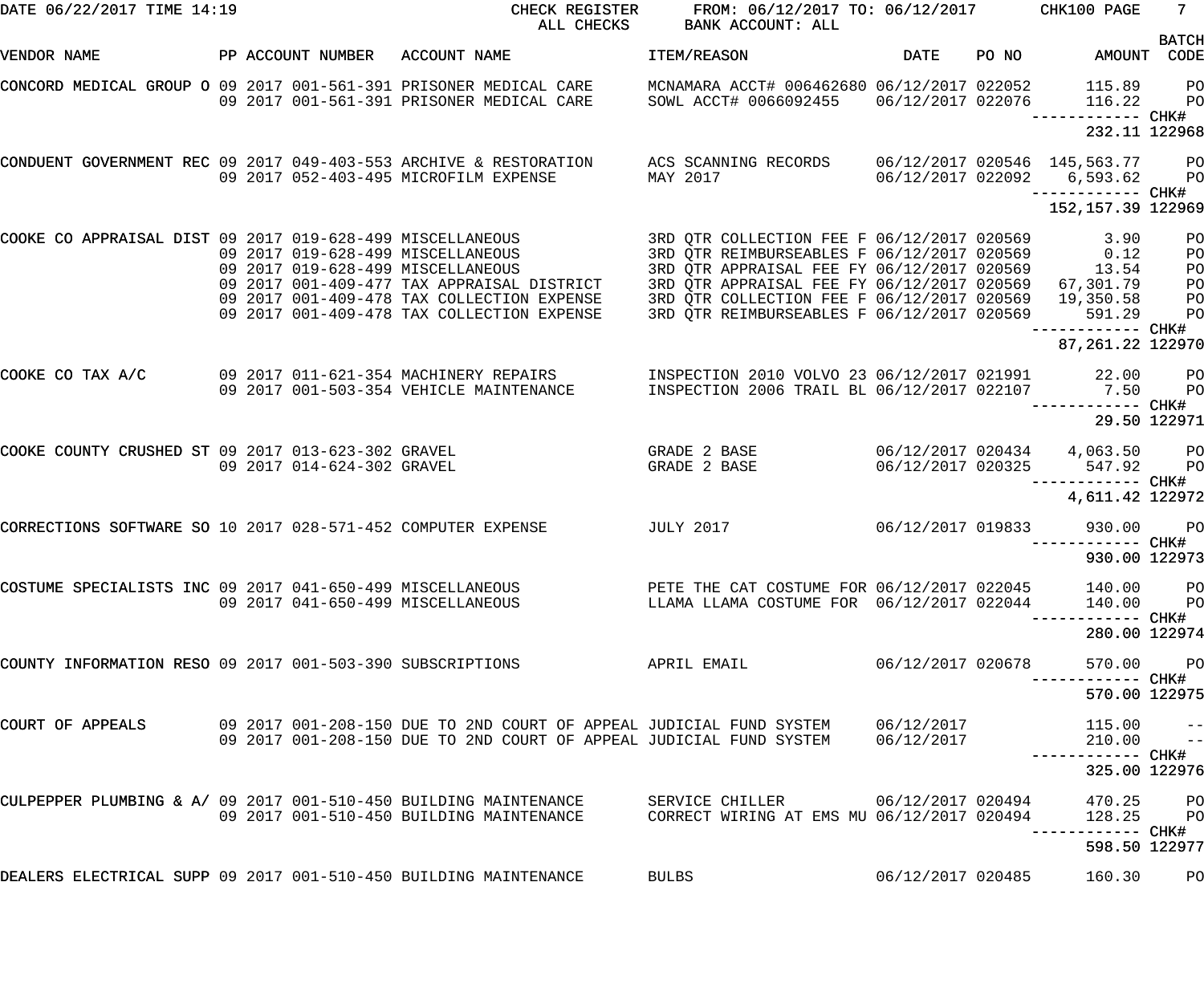| DATE 06/22/2017 TIME 14:19                                      |                               | CHECK REGISTER<br>ALL CHECKS                                                                         | FROM: 06/12/2017 TO: 06/12/2017 CHK100 PAGE<br>BANK ACCOUNT: ALL                                    |                          |       |                                        | 8                 |
|-----------------------------------------------------------------|-------------------------------|------------------------------------------------------------------------------------------------------|-----------------------------------------------------------------------------------------------------|--------------------------|-------|----------------------------------------|-------------------|
| VENDOR NAME                                                     |                               | PP ACCOUNT NUMBER ACCOUNT NAME                                                                       | ITEM/REASON                                                                                         | DATE                     | PO NO | AMOUNT CODE                            | <b>BATCH</b>      |
|                                                                 |                               | 09 2017 001-510-450 BUILDING MAINTENANCE                                                             | ELTRN                                                                                               | 06/12/2017 020485        |       | 85.74<br>------------ CHK#             | $P$ O             |
|                                                                 |                               |                                                                                                      |                                                                                                     |                          |       | 246.04 122978                          |                   |
| DEFENDER OUTDOORS LLC 09 2017 001-560-458 WEAPONS               | 09 2017 001-560-458 WEAPONS   |                                                                                                      | REMINGONT 25077 SHOTGUN 06/12/2017 022012 2,760.00 PO<br>REMMINGTON 25077 SHOTGUN 06/12/2017 022012 |                          |       | 345.00<br>------------ CHK#            | <b>PO</b>         |
|                                                                 |                               |                                                                                                      |                                                                                                     |                          |       | 3,105.00 122979                        |                   |
| DEMCO INC                                                       |                               | 09 2017 001-650-310 OFFICE SUPPLIES<br>09 2017 001-650-310 OFFICE SUPPLIES                           | SUPPLIES<br>CREDIT MEMO                                                                             | 06/12/2017               |       | 06/12/2017 020163 235.10 PO<br>173.69- | $- -$             |
|                                                                 |                               |                                                                                                      |                                                                                                     |                          |       | 61.41 122980                           |                   |
| DISH NETWORK                                                    | 09 2017 001-540-420 TELEPHONE |                                                                                                      | EMS 125 W CR 465                                                                                    | 06/12/2017               |       | $100.50 -$<br>------------ CHK#        |                   |
|                                                                 |                               |                                                                                                      |                                                                                                     |                          |       | 100.50 122981                          |                   |
| DOLESE BROS CO                                                  | 09 2017 012-622-302 GRAVEL    |                                                                                                      | $5/8"$ #3 COVER                                                                                     | 06/12/2017 020605        |       | 2,794.48 PO<br>------------ CHK#       |                   |
|                                                                 |                               |                                                                                                      |                                                                                                     |                          |       | 2,794.48 122982                        |                   |
| DONS CARPET & AIR DUCT 09 2017 001-510-450 BUILDING MAINTENANCE |                               |                                                                                                      | CLEAN CARPETS IN ANNEX 06/12/2017 022084                                                            |                          |       | 200.00<br>----------- CHK#             | <b>PO</b>         |
|                                                                 |                               |                                                                                                      |                                                                                                     |                          |       | 200.00 122983                          |                   |
| DOUGHERTY JOHN                                                  | 09 2017 001-560-407 ESTRAY    |                                                                                                      | CATCHING COWS AND BOARDI 06/12/2017 020180                                                          |                          |       | 215.00                                 | $P$ O<br>-- CHK#  |
|                                                                 |                               |                                                                                                      |                                                                                                     |                          |       | 215.00 122984                          |                   |
| DUNN MITCHELL H MD                                              |                               | 09 2017 001-409-495 TRIAL EXPENSE<br>09 2017 001-409-495 TRIAL EXPENSE                               | SEAN NATHANIEL TORRES<br>ERNEST S MIKLE                                                             | 06/12/2017<br>06/12/2017 |       | $1,320.00 - -$<br>1,260.00             | $\qquad \qquad -$ |
|                                                                 |                               |                                                                                                      |                                                                                                     |                          |       | 2,580.00 122985                        |                   |
| DUSTIN OFFICE SUPPLY 10 2017 028-571-463 COPIER MAINTENANCE     |                               |                                                                                                      | OVERAGE ON COPIES                                                                                   | 06/12/2017 019842        |       | 10.73 PO                               |                   |
|                                                                 |                               |                                                                                                      |                                                                                                     |                          |       | ----------- CHK#<br>10.73 122986       |                   |
| ECOLAB EQUIPMENT CARE 09 2017 001-510-450 BUILDING MAINTENANCE  |                               |                                                                                                      | DOOR GASKET                                                                                         | 06/12/2017 020610        |       | 208.27 PO                              |                   |
|                                                                 |                               | 09 2017 001-510-450 BUILDING MAINTENANCE                                                             | RING GRATE BOWL                                                                                     | 06/12/2017 020610        |       | 104.96 PO<br>--------- CHK#            |                   |
|                                                                 |                               |                                                                                                      |                                                                                                     |                          |       | 313.23 122987                          |                   |
| ECONO SIGN LLC                                                  |                               | 09 2017 012-622-300 SUPPLIES & HARDWARE                                                              | SIGNS                                                                                               | 06/12/2017 020604        |       | 500.16 PO                              |                   |
|                                                                 |                               |                                                                                                      |                                                                                                     |                          |       | 500.16 122988                          |                   |
|                                                                 |                               | ELECTIONS SYSTEMS & SOF 09 2017 001-403-410 ELECTION EXPENSE<br>09 2017 001-403-410 ELECTION EXPENSE | NCTC- AUTOMARK SET UP 06/12/2017 022009<br>NCTC LAYOUT CHARGE                                       | 06/12/2017 022009        |       | 681.02 PO<br>15.00 PO                  |                   |
|                                                                 |                               |                                                                                                      |                                                                                                     |                          |       | 696.02 122989                          |                   |
|                                                                 |                               |                                                                                                      |                                                                                                     |                          |       |                                        |                   |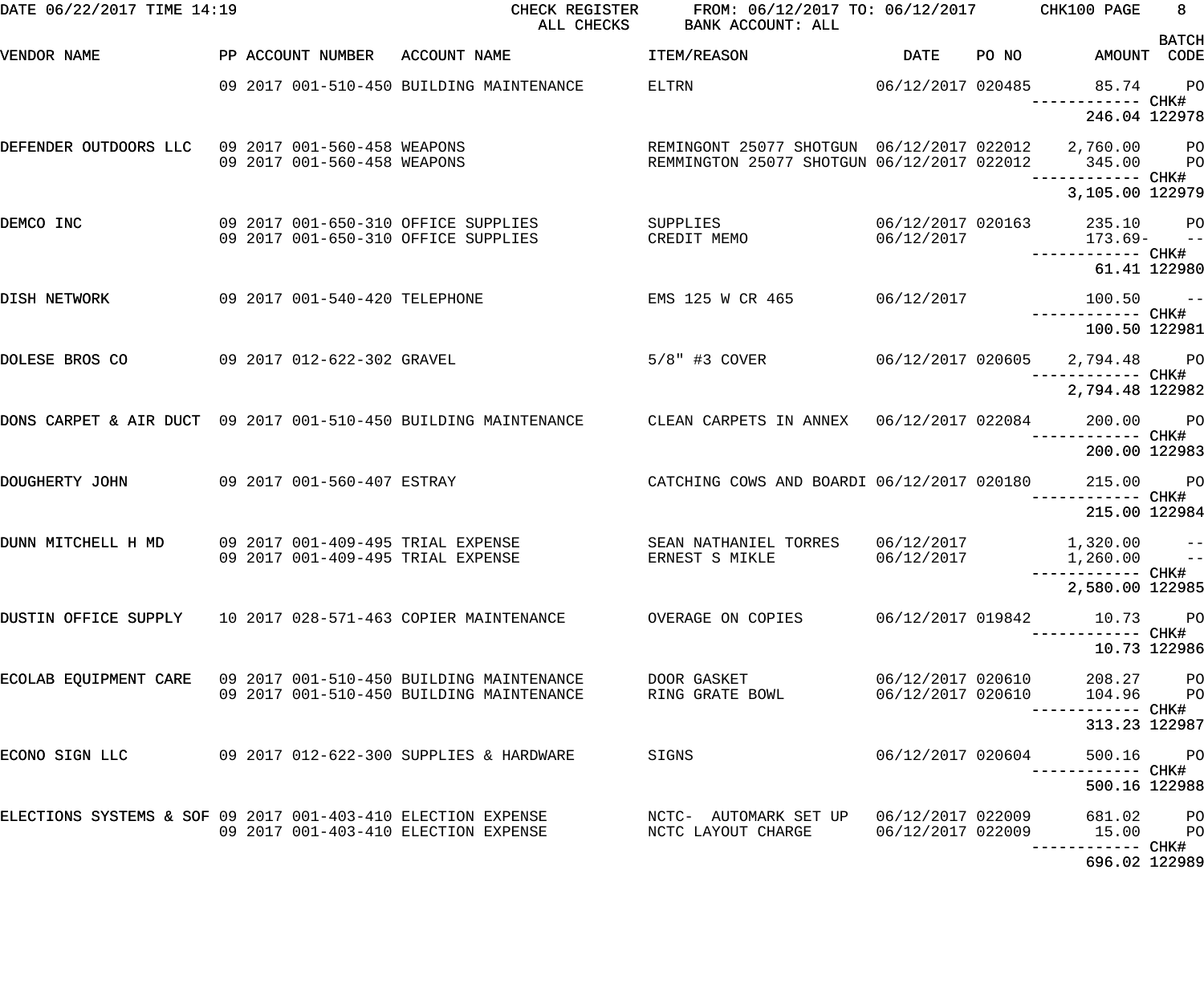| DATE 06/22/2017 TIME 14:19                                        |  |                              | CHECK REGISTER<br>ALL CHECKS                                                            | FROM: 06/12/2017 TO: 06/12/2017<br>BANK ACCOUNT: ALL                         |                   |       | CHK100 PAGE                                      | 9                                |
|-------------------------------------------------------------------|--|------------------------------|-----------------------------------------------------------------------------------------|------------------------------------------------------------------------------|-------------------|-------|--------------------------------------------------|----------------------------------|
| VENDOR NAME                                                       |  | PP ACCOUNT NUMBER            | ACCOUNT NAME                                                                            | ITEM/REASON                                                                  | <b>DATE</b>       | PO NO | AMOUNT                                           | <b>BATCH</b><br>CODE             |
| EMERGICON LLC                                                     |  |                              | 09 2017 001-540-496 COLLECTION EXPENSE                                                  | COLLECTIONS MAY 2017                                                         |                   |       | 06/12/2017 020286 13,692.12<br>------------ CHK# | <b>PO</b>                        |
|                                                                   |  |                              |                                                                                         |                                                                              |                   |       | 13,692.12 122990                                 |                                  |
| FAMILY DENTAL CARE OF G 09 2017 001-561-391 PRISONER MEDICAL CARE |  |                              | 09 2017 001-561-391 PRISONER MEDICAL CARE                                               | APRL 2017 INMATE DENTAL 06/12/2017 020594 1,554.00<br>MAY 2017 INMATE DENTAL | 06/12/2017 020594 |       | 600.00                                           | P <sub>O</sub><br>P <sub>O</sub> |
|                                                                   |  |                              |                                                                                         |                                                                              |                   |       | ------------ CHK#<br>2,154.00 122991             |                                  |
| FASTENAL COMPANY                                                  |  |                              | 09 2017 001-510-450 BUILDING MAINTENANCE                                                | SCREWS                                                                       | 06/12/2017 020500 |       | 34.75                                            | PO                               |
|                                                                   |  |                              | 09 2017 012-622-300 SUPPLIES & HARDWARE                                                 | COVERALL                                                                     | 06/12/2017 020297 |       | 24.90                                            | PO                               |
|                                                                   |  |                              | 09 2017 012-622-300 SUPPLIES & HARDWARE                                                 | SUPPLIES                                                                     | 06/12/2017 020297 |       | 3.28                                             | PO                               |
|                                                                   |  |                              | 09 2017 012-622-300 SUPPLIES & HARDWARE                                                 | SUPPLIES                                                                     | 06/12/2017 020297 |       | 36.40                                            | PO                               |
|                                                                   |  |                              | 09 2017 001-510-450 BUILDING MAINTENANCE                                                | BRASS SCREWS                                                                 | 06/12/2017 020500 |       | 56.00<br>------------ CHK#                       | PO                               |
|                                                                   |  |                              |                                                                                         |                                                                              |                   |       | 155.33 122992                                    |                                  |
| FIRST BOOK MARKETPLACE 09 2017 041-650-590 BOOKS                  |  |                              |                                                                                         | BOOKS                                                                        | 06/12/2017 022024 |       | 1,055.22<br>-––––––– CHK#                        | <b>PO</b>                        |
|                                                                   |  |                              |                                                                                         |                                                                              |                   |       | 1,055.22 122993                                  |                                  |
| FLEITMAN BACKHOE CO. 09 2017 001-510-450 BUILDING MAINTENANCE     |  |                              |                                                                                         | INSTALL NEW SPRINKLER                                                        | 06/12/2017 022077 |       | 65.00                                            | PO <sub>1</sub>                  |
|                                                                   |  |                              |                                                                                         |                                                                              |                   |       |                                                  | 65.00 122994                     |
| FLETCHER, RAY                                                     |  | 09 2017 001-407-429 TRAINING |                                                                                         | TDEM EMERGENCY MAN CONF 06/12/2017                                           |                   |       | 1,055.67<br>—————————— CHK#                      | $\sim$ $ -$                      |
|                                                                   |  |                              |                                                                                         |                                                                              |                   |       | 1,055.67 122995                                  |                                  |
| FOSTER VICKI LINN                                                 |  |                              | 09 2017 001-409-400 COURT APPOINTED ATTORNEYS                                           | ST VS AMANDA COFER                                                           | 06/12/2017        |       | 225.00                                           | $- -$                            |
|                                                                   |  |                              | 09 2017 001-409-400 COURT APPOINTED ATTORNEYS                                           | ST VS SKYLER B WESLEY                                                        | 06/12/2017        |       | 200.00                                           | $\equiv$                         |
|                                                                   |  |                              | 09 2017 001-409-400 COURT APPOINTED ATTORNEYS                                           | ITIO CSK                                                                     | 06/12/2017        |       | 1,145.00                                         | $\frac{1}{2}$                    |
|                                                                   |  |                              | 09 2017 001-409-400 COURT APPOINTED ATTORNEYS                                           | ITIO D H CHILDREN                                                            | 06/12/2017        |       | 2,100.00                                         | $\frac{1}{2}$                    |
|                                                                   |  |                              | 09 2017 001-409-400 COURT APPOINTED ATTORNEYS ST VS CORY NUGENT                         |                                                                              | 06/12/2017        |       | 865.00                                           | $ -$                             |
|                                                                   |  |                              | 09 2017 001-409-495 TRIAL EXPENSE                                                       | ST VS CORY NUGENT                                                            | 06/12/2017        |       | 223.81                                           | $\qquad \qquad -$                |
|                                                                   |  |                              | 09 2017 001-409-400 COURT APPOINTED ATTORNEYS ST VS CORY NUGENT                         |                                                                              | 06/12/2017        |       | 305.00                                           | $\qquad \qquad -$                |
|                                                                   |  |                              |                                                                                         |                                                                              |                   |       | 5,063.81 122996                                  |                                  |
|                                                                   |  |                              | FREESE AND NICHOLS INC 09 2017 001-409-413 PROFESSIONAL SERVICES APRIL 2017 LAKE ZONING |                                                                              | 06/12/2017 017679 |       | 21,430.53<br>------ CHK#                         | P <sub>O</sub>                   |
|                                                                   |  |                              |                                                                                         |                                                                              |                   |       | 21,430.53 122997                                 |                                  |
| G E CONSUMER FINANCE                                              |  |                              | 09 2017 001-561-336 MEDICAL SUPPLIES                                                    | MEDICAL SUPPLIES                                                             | 06/12/2017 022028 |       | 163.32                                           | PO                               |
|                                                                   |  |                              | 09 2017 001-561-456 MEDICAL EQUIPMENT-NON CAPI MEDICAL EQUIPMENT                        |                                                                              | 06/12/2017 022028 |       | 119.56                                           | PО                               |
|                                                                   |  |                              | 09 2017 001-561-336 MEDICAL SUPPLIES                                                    | MEDICAL SUPPLIES                                                             | 06/12/2017 022049 |       | 1.47<br>-------- CHK#                            | PO                               |
|                                                                   |  |                              |                                                                                         |                                                                              |                   |       | 284.35 122998                                    |                                  |
| GAINESVILLE DAILY REGIS 09 2017 001-409-430 LEGAL NOTICES         |  |                              |                                                                                         | ONLINE AUCTION PCT 4                                                         | 06/12/2017 021148 |       | 16.80<br>------ CHK#                             | P <sub>O</sub>                   |
|                                                                   |  |                              |                                                                                         |                                                                              |                   |       |                                                  | 16.80 122999                     |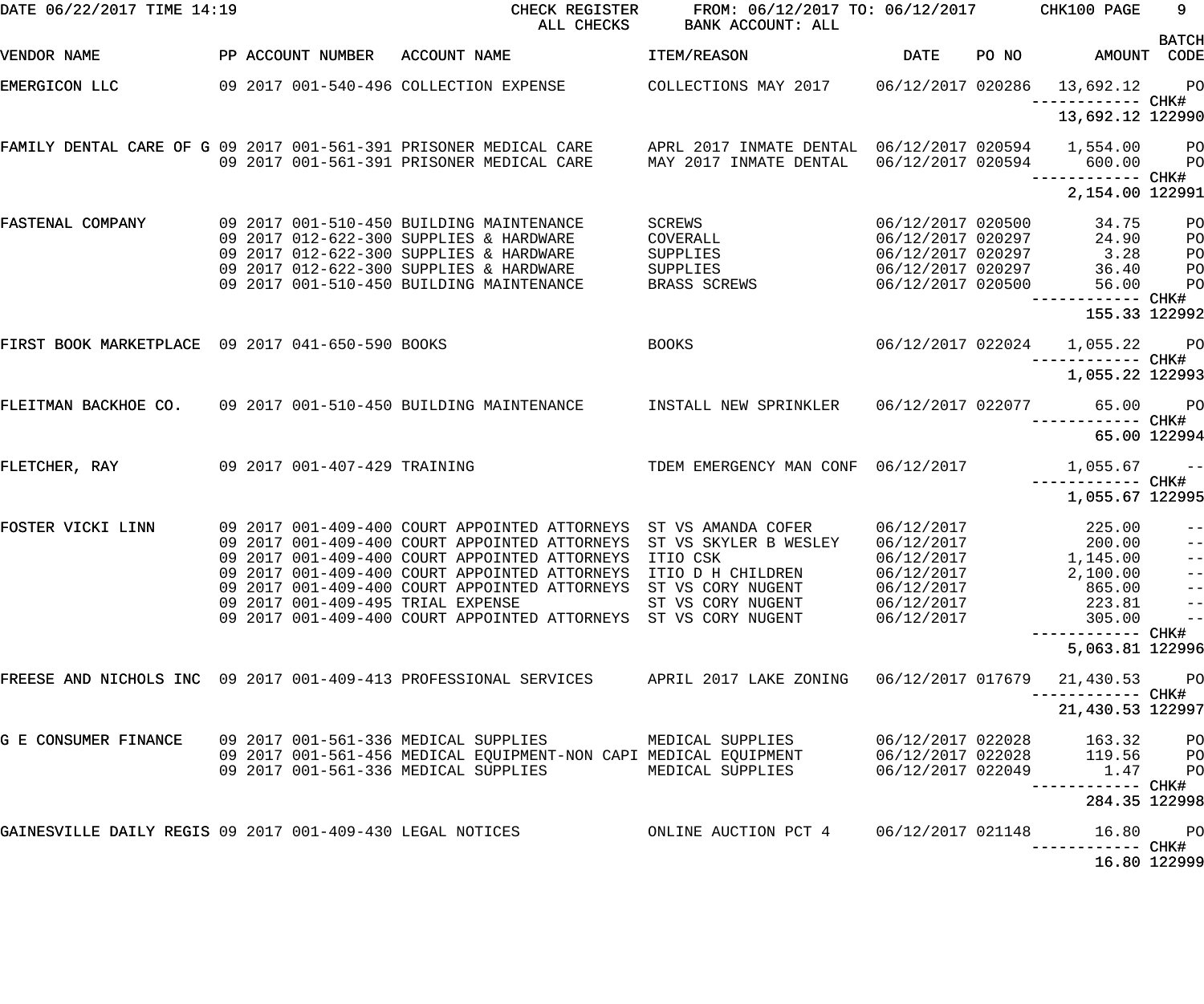| DATE 06/22/2017 TIME 14:19 |                                                                                                                                                                                                                                                                                                                                                                                                                                            | CHECK REGISTER<br>ALL CHECKS                                                                                                                                                                                                                                                                                                                        | FROM: 06/12/2017 TO: 06/12/2017 CHK100 PAGE<br>BANK ACCOUNT: ALL                                                                                                                                                             |                                                                                                                                                                                                                                     |                                                                                                                               | 10                                                                              |
|----------------------------|--------------------------------------------------------------------------------------------------------------------------------------------------------------------------------------------------------------------------------------------------------------------------------------------------------------------------------------------------------------------------------------------------------------------------------------------|-----------------------------------------------------------------------------------------------------------------------------------------------------------------------------------------------------------------------------------------------------------------------------------------------------------------------------------------------------|------------------------------------------------------------------------------------------------------------------------------------------------------------------------------------------------------------------------------|-------------------------------------------------------------------------------------------------------------------------------------------------------------------------------------------------------------------------------------|-------------------------------------------------------------------------------------------------------------------------------|---------------------------------------------------------------------------------|
| VENDOR NAME                |                                                                                                                                                                                                                                                                                                                                                                                                                                            | PP ACCOUNT NUMBER ACCOUNT NAME TEM/REASON                                                                                                                                                                                                                                                                                                           | <b>Example 12 DATE</b>                                                                                                                                                                                                       |                                                                                                                                                                                                                                     | PO NO                                                                                                                         | <b>BATCH</b><br>AMOUNT CODE                                                     |
| GALLS LLC                  | 09 2017 001-581-392 UNIFORMS                                                                                                                                                                                                                                                                                                                                                                                                               | 09 2017 001-560-392 UNIFORMS -EMPLOYEES & PRI SHIPPING<br>09 2017 001-560-392 UNIFORMS -EMPLOYEES & PRI SHIPPING<br>09 2017 001-560-392 UNIFORMS -EMPLOYEES & PRI SHIRTS<br>09 2017 001-560-392 UNIFORMS -EMPLOYEES & PRI NAME TAGS<br>09                                                                                                           | SHIPPING                                                                                                                                                                                                                     | 06/12/2017 021779<br>06/12/2017 021999<br>06/12/2017 021999<br>06/12/2017 021999<br>06/12/2017 021999<br>06/12/2017 021999<br>06/12/2017 021999<br>06/12/2017 021650<br>06/12/2017 021999<br>06/12/2017 021999<br>06/12/2017 021779 | 363.13<br>3.64<br>44.40<br>20.24<br>63.36<br>28.93<br>120.90<br>322.44<br>27.60<br>65.02<br>7.06<br>133.20<br>6.62            | PO<br>PO<br>PO<br>PO<br>PO<br>PO<br>PO<br>PO<br>PO<br>PO<br>PO<br>PO<br>PO      |
|                            | 09 2017 001-581-392 UNIFORMS                                                                                                                                                                                                                                                                                                                                                                                                               |                                                                                                                                                                                                                                                                                                                                                     | SHIRT                                                                                                                                                                                                                        | 06/12/2017 021779                                                                                                                                                                                                                   | 80.60<br>------------ CHK#<br>1,287.14 123000                                                                                 | PO                                                                              |
|                            |                                                                                                                                                                                                                                                                                                                                                                                                                                            | GOODWIN J STANLEY ATTY 09 2017 001-409-400 COURT APPOINTED ATTORNEYS ST VS ROBERT J SWAINSTO 06/12/2017                                                                                                                                                                                                                                             |                                                                                                                                                                                                                              |                                                                                                                                                                                                                                     | $1,460.00 - -$<br>1,460.00 123001                                                                                             |                                                                                 |
|                            |                                                                                                                                                                                                                                                                                                                                                                                                                                            | GRIFFIN PHYLLIS      09 2017 001-665-427 MILEAGE - 4-H AGENT MILEAGE MAY 2017      06/12/2017       289.44   --                                                                                                                                                                                                                                     |                                                                                                                                                                                                                              |                                                                                                                                                                                                                                     |                                                                                                                               |                                                                                 |
|                            |                                                                                                                                                                                                                                                                                                                                                                                                                                            |                                                                                                                                                                                                                                                                                                                                                     |                                                                                                                                                                                                                              |                                                                                                                                                                                                                                     | ------------ CHK#<br>289.44 123002                                                                                            |                                                                                 |
|                            | 09 2017 001-510-332 PEST & BIRD CONTROL<br>09 2017 001-510-332 PEST & BIRD CONTROL<br>09 2017 001-510-332 PEST & BIRD CONTROL<br>09 2017 001-510-332 PEST & BIRD CONTROL<br>09 2017 001-510-332 PEST & BIRD CONTROL<br>09 2017 001-510-332 PEST & BIRD CONTROL<br>09 2017 001-510-332 PEST & BIRD CONTROL<br>09 2017 001-510-332 PEST & BIRD CONTROL<br>09 2017 001-510-332 PEST & BIRD CONTROL<br>09 2017 001-510-332 PEST & BIRD CONTROL | GUARDIAN PEST & TERMITE 09 2017 012-622-306 CONTRACT SERVICES MAY 2017 12017 126/12/2017 020478<br>09 2017 001-510-332 PEST & BIRD CONTROL                                                                                                                                                                                                          | JP2 MAY 2017<br>LIBRARY MAY 2017<br>EMS WOODBINE MAY 2017<br>EMS RICE MAY 2017<br>EMS MUENSTER MAY 2017<br>EMS MAY 2017<br>ANNEX MAY 2017<br>DPS MAY 2017<br>COURTHOUSE MAY 2017<br>OLD JAIL MAY 2017<br>COURTHOUSE MAY 2017 | 06/12/2017 020479<br>06/12/2017 020479<br>06/12/2017 020479<br>06/12/2017 020479<br>06/12/2017 020479<br>06/12/2017 020479<br>06/12/2017 020479<br>06/12/2017 020479<br>06/12/2017 020479<br>06/12/2017 020479<br>06/12/2017 020479 | 60.00<br>55.00<br>50.00<br>35.00<br>35.00<br>35.00<br>75.00<br>55.00<br>33.00<br>125.00<br>40.00<br>80.00<br>----------- CHK# | PO<br>PO<br>PO<br>PO<br>PO<br>PO<br>PO<br>PO<br>PO<br>PO<br>PO<br>PO            |
|                            |                                                                                                                                                                                                                                                                                                                                                                                                                                            |                                                                                                                                                                                                                                                                                                                                                     |                                                                                                                                                                                                                              |                                                                                                                                                                                                                                     |                                                                                                                               | 678.00 123003                                                                   |
| HARRIS BILL ATTY           | 09 2017 001-409-495 TRIAL EXPENSE                                                                                                                                                                                                                                                                                                                                                                                                          | 09 2017 001-409-400 COURT APPOINTED ATTORNEYS<br>09 2017 001-409-400 COURT APPOINTED ATTORNEYS<br>09 2017 001-409-400 COURT APPOINTED ATTORNEYS<br>09 2017 001-409-400 COURT APPOINTED ATTORNEYS<br>09 2017 001-409-400 COURT APPOINTED ATTORNEYS<br>09 2017 001-409-400 COURT APPOINTED ATTORNEYS<br>09 2017 001-409-400 COURT APPOINTED ATTORNEYS | ITIO G CHILD<br>ITIO G CHILD<br>ST VS CATHY FOSTER<br>ST VS TODD SITTON<br>ST VS MICKEL CRUMP<br>ITIO H & D CHILDREN<br>ITIO GG<br>ST VS JONATHAN T NGUMBI                                                                   | 06/12/2017<br>06/12/2017<br>06/12/2017<br>06/12/2017<br>06/12/2017<br>06/12/2017<br>06/12/2017<br>06/12/2017                                                                                                                        | 1,525.00<br>851.00<br>375.00<br>800.00<br>825.00<br>1,575.00<br>500.00<br>125.00<br>------------ CHK#<br>6,576.00 123004      | $- -$<br>$- -$<br>$-$ -<br>$ -$<br>$-\:\:-$<br>$-\:\:-$<br>$-\:\:-$<br>$-\:\:-$ |
| HAVERKAMP JANELLE M        | 09 2017 001-435-427 CONFERENCE & EDUCATION                                                                                                                                                                                                                                                                                                                                                                                                 |                                                                                                                                                                                                                                                                                                                                                     | CLE CONFERENCE                                                                                                                                                                                                               | 06/12/2017                                                                                                                                                                                                                          | 1,301.98<br>------------ CHK#                                                                                                 | $- -$                                                                           |
|                            |                                                                                                                                                                                                                                                                                                                                                                                                                                            |                                                                                                                                                                                                                                                                                                                                                     |                                                                                                                                                                                                                              |                                                                                                                                                                                                                                     | 1,301.98 123005                                                                                                               |                                                                                 |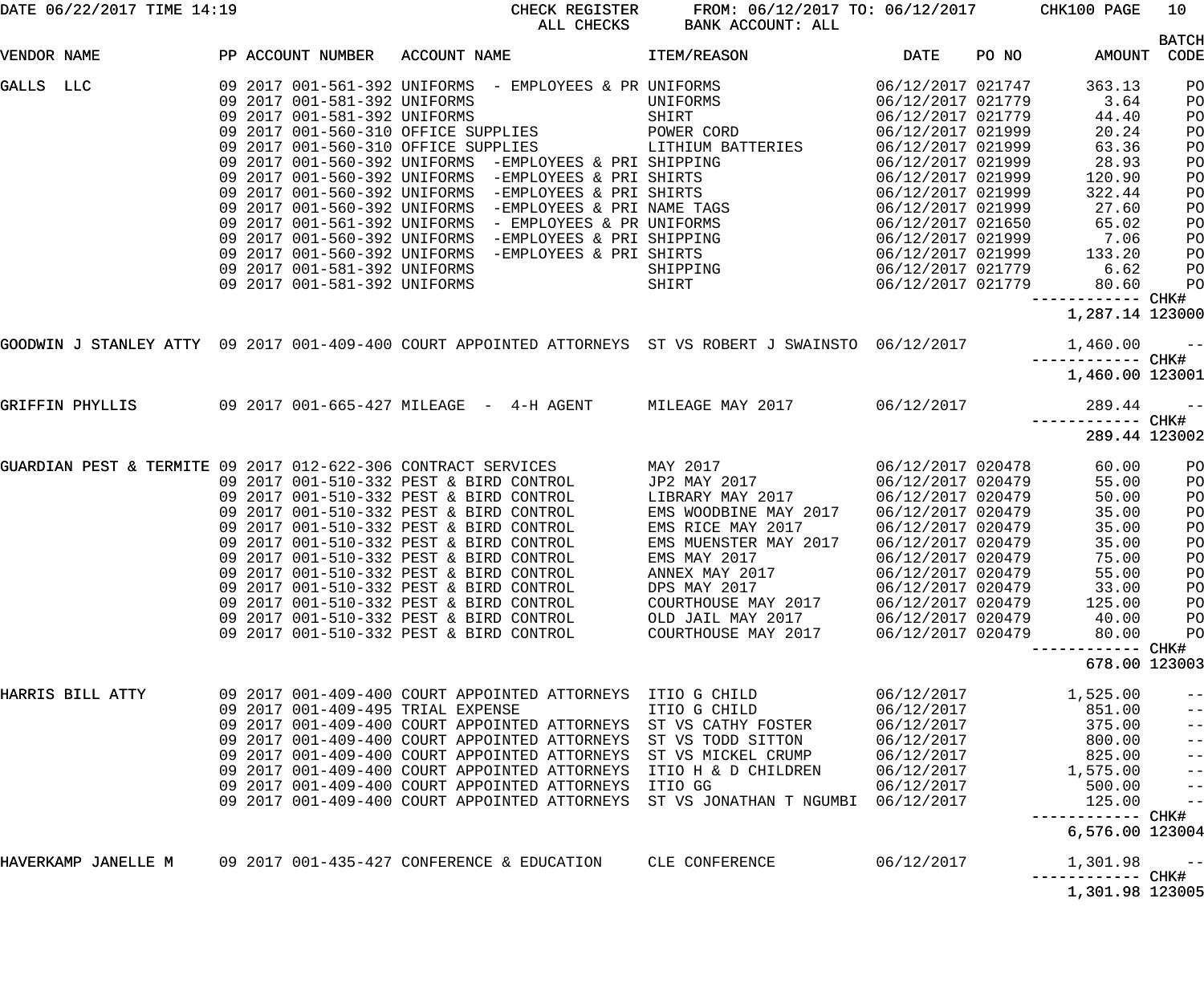| DATE 06/22/2017 TIME 14:19                                       |  |                   | CHECK REGISTER<br>ALL CHECKS                                                   | FROM: 06/12/2017 TO: 06/12/2017<br>BANK ACCOUNT: ALL |                                        |       | CHK100 PAGE                       | -11                         |
|------------------------------------------------------------------|--|-------------------|--------------------------------------------------------------------------------|------------------------------------------------------|----------------------------------------|-------|-----------------------------------|-----------------------------|
| VENDOR NAME                                                      |  | PP ACCOUNT NUMBER | ACCOUNT NAME                                                                   | ITEM/REASON                                          | <b>DATE</b>                            | PO NO |                                   | <b>BATCH</b><br>AMOUNT CODE |
| HD COOKS ROCK SOLID INC 09 2017 035-516-302 GRAVEL/ROAD MATERIAL |  |                   |                                                                                | PAYMENT APP #2                                       | 06/12/2017 021499                      |       | 99,250.00<br>------------ CHK#    | $P$ O                       |
|                                                                  |  |                   |                                                                                |                                                      |                                        |       | 99,250.00 123006                  |                             |
| HELLMAN TONI                                                     |  |                   | 09 2017 001-570-427 CONFERENCE AND TRAINING                                    | MILEAGE                                              | 06/12/2017                             |       | 136.96                            | $ -$                        |
|                                                                  |  |                   |                                                                                |                                                      |                                        |       | 136.96 123007                     |                             |
| HENNIGAN AUTO PARTS, IN 09 2017 013-623-354 MACHINERY REPAIRS    |  |                   |                                                                                | PARTS                                                | 06/12/2017 020424                      |       | 170.28                            | PO                          |
|                                                                  |  |                   | 09 2017 014-624-354 MACHINERY REPAIRS                                          | PARTS                                                | 06/12/2017 020320                      |       | 1,149.22                          | PO                          |
|                                                                  |  |                   | 09 2017 013-623-354 MACHINERY REPAIRS                                          | PARTS                                                | 06/12/2017 020424                      |       | 22.88                             | PO                          |
|                                                                  |  |                   | 09 2017 013-623-354 MACHINERY REPAIRS                                          | PARTS                                                | 06/12/2017 020424                      |       | 434.40                            | PO                          |
|                                                                  |  |                   | 09 2017 013-623-354 MACHINERY REPAIRS                                          | PARTS                                                | 06/12/2017 020424                      |       | 232.22                            | PO                          |
|                                                                  |  |                   | 09 2017 011-621-354 MACHINERY REPAIRS                                          | CLIP                                                 | 06/12/2017 020073                      |       | 5.59                              | PO                          |
|                                                                  |  |                   | 09 2017 013-623-354 MACHINERY REPAIRS                                          | PARTS                                                | 06/12/2017 020424                      |       | 877.06                            | PO                          |
|                                                                  |  |                   | 09 2017 013-623-354 MACHINERY REPAIRS                                          | PARTS                                                | 06/12/2017 020424                      |       | 57.18                             | PO                          |
|                                                                  |  |                   | 09 2017 013-623-354 MACHINERY REPAIRS                                          | PARTS                                                | 06/12/2017 020424                      |       | 169.68                            | PO                          |
|                                                                  |  |                   | 09 2017 013-623-354 MACHINERY REPAIRS                                          | PARTS                                                | 06/12/2017 020424                      |       | 16.39                             | PO                          |
|                                                                  |  |                   | 09 2017 013-623-354 MACHINERY REPAIRS                                          | PARTS                                                | 06/12/2017 020424                      |       | 2.98                              | PO                          |
|                                                                  |  |                   | 09 2017 013-623-354 MACHINERY REPAIRS                                          | PARTS                                                | 06/12/2017 020424                      |       | 131.71                            | PO                          |
|                                                                  |  |                   | 09 2017 014-624-354 MACHINERY REPAIRS<br>09 2017 013-623-354 MACHINERY REPAIRS | PARTS                                                | 06/12/2017 020320                      |       | 151.83                            | PO                          |
|                                                                  |  |                   | 09 2017 011-621-354 MACHINERY REPAIRS                                          | PLUG                                                 | 06/12/2017 020424<br>06/12/2017 020073 |       | 4.79                              | PO                          |
|                                                                  |  |                   | 09 2017 013-623-300 SUPPLIES & HARDWARE                                        | PARTS<br>PAINT                                       | 06/12/2017 020424                      |       | 16.96<br>7.69                     | PO                          |
|                                                                  |  |                   | 09 2017 013-623-354 MACHINERY REPAIRS                                          |                                                      | 06/12/2017 020424                      |       |                                   | PO                          |
|                                                                  |  |                   | 09 2017 013-623-354 MACHINERY REPAIRS                                          | PARTS<br>MUFFLER                                     | 06/12/2017 020424                      |       | 268.45<br>63.69                   | PO                          |
|                                                                  |  |                   | 09 2017 013-623-354 MACHINERY REPAIRS                                          | MAINTENANCE BLANKET                                  | 06/12/2017 020424                      |       | 191.46                            | PO<br>PO                    |
|                                                                  |  |                   |                                                                                |                                                      |                                        |       | ------------ CHK#                 |                             |
|                                                                  |  |                   |                                                                                |                                                      |                                        |       | 3,974.46 123008                   |                             |
| HESS TOWING & RECOVERY 09 2017 011-621-354 MACHINERY REPAIRS     |  |                   |                                                                                | MUFFLER BRACKETS                                     | 06/12/2017 020069                      |       | 105.00                            | $P$ O                       |
|                                                                  |  |                   |                                                                                |                                                      |                                        |       | ----------- CHK#<br>105.00 123009 |                             |
| HITOWER SERVICES                                                 |  |                   | 09 2017 001-407-422 RADIO & COMMUNICATIONS                                     | INSPECTION OF TOWER AT R 06/12/2017 022095           |                                        |       | 1,600.00                          | P <sub>O</sub>              |
|                                                                  |  |                   |                                                                                |                                                      |                                        |       | 1,600.00 123010                   |                             |
| HOGAN'S JIF-E LUBE #2                                            |  |                   | 09 2017 012-622-354 MACHINERY REPAIRS                                          | OIL CHANGE                                           | 06/12/2017 020602                      |       | 64.90                             | PO                          |
|                                                                  |  |                   | 09 2017 001-540-354 VEHICLE MAINTENANCE                                        | DEF                                                  | 06/12/2017 020268                      |       | 27.50                             | PO                          |
|                                                                  |  |                   | 09 2017 001-540-354 VEHICLE MAINTENANCE                                        | DEF                                                  | 06/12/2017 020268                      |       | 13.75                             | PO                          |
|                                                                  |  |                   | 09 2017 001-540-354 VEHICLE MAINTENANCE                                        | DEF                                                  | 06/12/2017 020268                      |       | 27.50                             | PO                          |
|                                                                  |  |                   | 09 2017 001-540-354 VEHICLE MAINTENANCE                                        | DEF                                                  | 06/12/2017 020268                      |       | 149.85                            | PO                          |
|                                                                  |  |                   | 09 2017 001-540-354 VEHICLE MAINTENANCE                                        | DEF                                                  | 06/12/2017 020268                      |       | 27.50                             | PO                          |
|                                                                  |  |                   | 09 2017 001-540-354 VEHICLE MAINTENANCE                                        | OIL CHANGE 4905                                      | 06/12/2017 020268                      |       | 344.75                            | PO                          |
|                                                                  |  |                   | 09 2017 001-540-354 VEHICLE MAINTENANCE                                        | DEF                                                  | 06/12/2017 020268                      |       | 27.50                             | PO                          |
|                                                                  |  |                   | 09 2017 001-540-354 VEHICLE MAINTENANCE                                        | OIL CHANGE 4907                                      | 06/12/2017 020268                      |       | 149.85                            | PO                          |
|                                                                  |  |                   | 09 2017 001-540-354 VEHICLE MAINTENANCE                                        | DEF                                                  | 06/12/2017 020268                      |       | 27.50                             | PO                          |
|                                                                  |  |                   |                                                                                |                                                      |                                        |       | ------------ CHK#                 |                             |
|                                                                  |  |                   |                                                                                |                                                      |                                        |       | 860.60 123011                     |                             |
| HOLIDAY FORD                                                     |  |                   | 09 2017 011-621-354 MACHINERY REPAIRS                                          | PUMP                                                 | 06/12/2017 022023                      |       | 399.91                            | PO                          |
|                                                                  |  |                   | 09 2017 011-621-354 MACHINERY REPAIRS                                          | SENDER                                               | 06/12/2017 022023                      |       | 157.98                            | PO                          |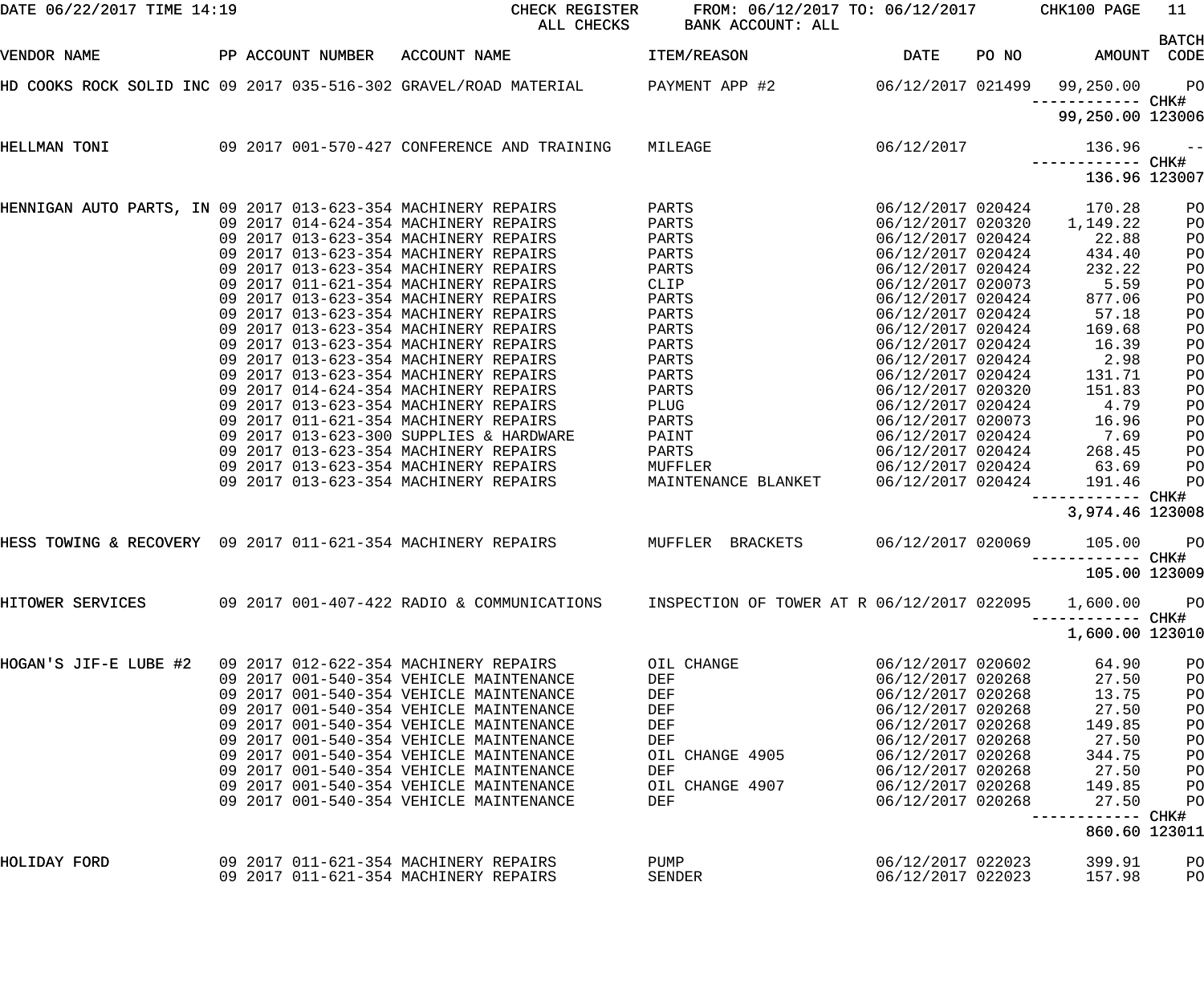| DATE 06/22/2017 TIME 14:19                                      |  |                            | CHECK REGISTER<br>ALL CHECKS                                                                                                   | FROM: 06/12/2017 TO: 06/12/2017 CHK100 PAGE<br>BANK ACCOUNT: ALL |                                                             |       |                                             | 12                               |
|-----------------------------------------------------------------|--|----------------------------|--------------------------------------------------------------------------------------------------------------------------------|------------------------------------------------------------------|-------------------------------------------------------------|-------|---------------------------------------------|----------------------------------|
| VENDOR NAME                                                     |  | PP ACCOUNT NUMBER          | ACCOUNT NAME                                                                                                                   | ITEM/REASON                                                      | <b>DATE</b>                                                 | PO NO | AMOUNT CODE                                 | <b>BATCH</b>                     |
|                                                                 |  |                            | 09 2017 011-621-354 MACHINERY REPAIRS<br>09 2017 011-621-354 MACHINERY REPAIRS                                                 | CREIDT<br>CREDIT MEMO                                            | 06/12/2017<br>06/12/2017                                    |       | $157.98 - -$<br>$3.53-$                     | $ -$                             |
|                                                                 |  |                            |                                                                                                                                |                                                                  |                                                             |       | 396.38 123012                               |                                  |
| HOME DEPOT                                                      |  |                            | 09 2017 001-510-450 BUILDING MAINTENANCE<br>09 2017 001-510-450 BUILDING MAINTENANCE                                           | MAIL BOX<br>LIGHT BULB                                           | 06/12/2017 020488<br>06/12/2017 020488                      |       | 29.99<br>19.97 PO                           | <b>PO</b>                        |
|                                                                 |  |                            | 09 2017 001-510-450 BUILDING MAINTENANCE                                                                                       | DOOR STOP                                                        | 06/12/2017 020488                                           |       | 52.73<br>------------ CHK#<br>102.69 123013 | P <sub>O</sub>                   |
| HUNTER TUNNEL EXPRESS I 09 2017 001-554-354 VEHICLE MAINTENANCE |  |                            |                                                                                                                                | CAR WASH                                                         | 06/12/2017 021052                                           |       |                                             | 8.00 PO                          |
|                                                                 |  |                            |                                                                                                                                |                                                                  |                                                             |       |                                             | 8.00 123014                      |
| HUNTERS OIL DEPOT 09 2017 011-621-354 MACHINERY REPAIRS         |  |                            | 09 2017 001-503-354 VEHICLE MAINTENANCE                                                                                        | OIL CHANGE<br>INSPECTION & LIGHT BULB 06/12/2017 020679          | 06/12/2017 020193                                           |       | 54.17<br>23.19                              | <b>PO</b><br>$P$ O               |
|                                                                 |  |                            |                                                                                                                                |                                                                  |                                                             |       | 77.36 123015                                |                                  |
| ING SHANNON                                                     |  |                            | 09 2017 001-411-427 CONFERENCE EXPENSE                                                                                         | CONFERENCE IN SAN ANTON 06/12/2017                               |                                                             |       | 221.96<br>------------ CHK#                 | $\sim$ $ -$                      |
|                                                                 |  |                            |                                                                                                                                |                                                                  |                                                             |       | 221.96 123016                               |                                  |
| INLAND TRUCK PARTS COMP 09 2017 014-624-354 MACHINERY REPAIRS   |  |                            |                                                                                                                                | PARTS                                                            | 06/12/2017 020111                                           |       | 289.20                                      | <b>PO</b>                        |
|                                                                 |  |                            |                                                                                                                                |                                                                  |                                                             |       | 289.20 123017                               |                                  |
|                                                                 |  |                            | ISAACKS JUDGE VICKI 09 2017 001-465-180 SPECIAL DISTRICT JUDGE VISITING JUDGE ISAACKS 5 06/12/2017 022075                      |                                                                  |                                                             |       | 68.42<br>----------- CHK#                   | <b>PO</b>                        |
|                                                                 |  |                            |                                                                                                                                |                                                                  |                                                             |       | 68.42 123018                                |                                  |
|                                                                 |  |                            | JOE WALTER LUMBER CO IN 09 2017 001-510-450 BUILDING MAINTENANCE       DOOR VIEWER<br>09 2017 001-510-450 BUILDING MAINTENANCE | METAL OUTLET                                                     | 06/12/2017 020497<br>06/12/2017 020497                      |       | 31.36 PO<br>1.18                            | P <sub>O</sub>                   |
|                                                                 |  |                            | 09 2017 001-510-450 BUILDING MAINTENANCE<br>09 2017 001-510-450 BUILDING MAINTENANCE                                           | CREDIT<br>SOLDER                                                 | 06/12/2017<br>06/12/2017 020497                             |       | $6.39-$<br>39.92                            | $\qquad \qquad -$<br>PO          |
|                                                                 |  |                            |                                                                                                                                |                                                                  |                                                             |       | 66.07 123019                                |                                  |
| JOHNNY DOZER SERIVE LLC 09 2017 013-623-302 GRAVEL              |  |                            |                                                                                                                                | #2 1 1/2" BASE                                                   |                                                             |       | 06/12/2017 021724 19,121.90                 | $P$ O                            |
|                                                                 |  | 09 2017 013-623-302 GRAVEL |                                                                                                                                | #2 1 1/2" BASE                                                   | 06/12/2017 021724                                           |       | 2,479.36<br>------------ CHK#               | P <sub>O</sub>                   |
|                                                                 |  |                            |                                                                                                                                |                                                                  |                                                             |       | 21,601.26 123020                            |                                  |
| KYOCERA DOCUMENT SOLUTI 09 2017 038-455-463 COPY MACHINE RENTAL |  |                            | 09 2017 001-409-463 COPY MACHINE RENTAL                                                                                        | <b>JUNE 2017</b><br><b>JUNE 2017</b>                             | 06/12/2017 020063<br>06/12/2017 020064                      |       | 224.59<br>177.69                            | P <sub>O</sub><br>P <sub>O</sub> |
|                                                                 |  |                            |                                                                                                                                |                                                                  |                                                             |       | 402.28 123021                               |                                  |
| LABATT FOOD SERVICE                                             |  |                            | 09 2017 001-561-333 FOOD FOR JAIL                                                                                              | FOOD                                                             | 06/12/2017 020384                                           |       | 166.58                                      | PO                               |
|                                                                 |  |                            | 09 2017 001-561-333 FOOD FOR JAIL<br>09 2017 001-561-337 CLEANING SUPPLIES<br>09 2017 001-561-337 CLEANING SUPPLIES            | FOOD<br>CLEANING<br>CLEANING                                     | 06/12/2017 020384<br>06/12/2017 022042<br>06/12/2017 022042 |       | 1,904.77<br>54.76<br>675.64                 | PO<br>PO<br>PO                   |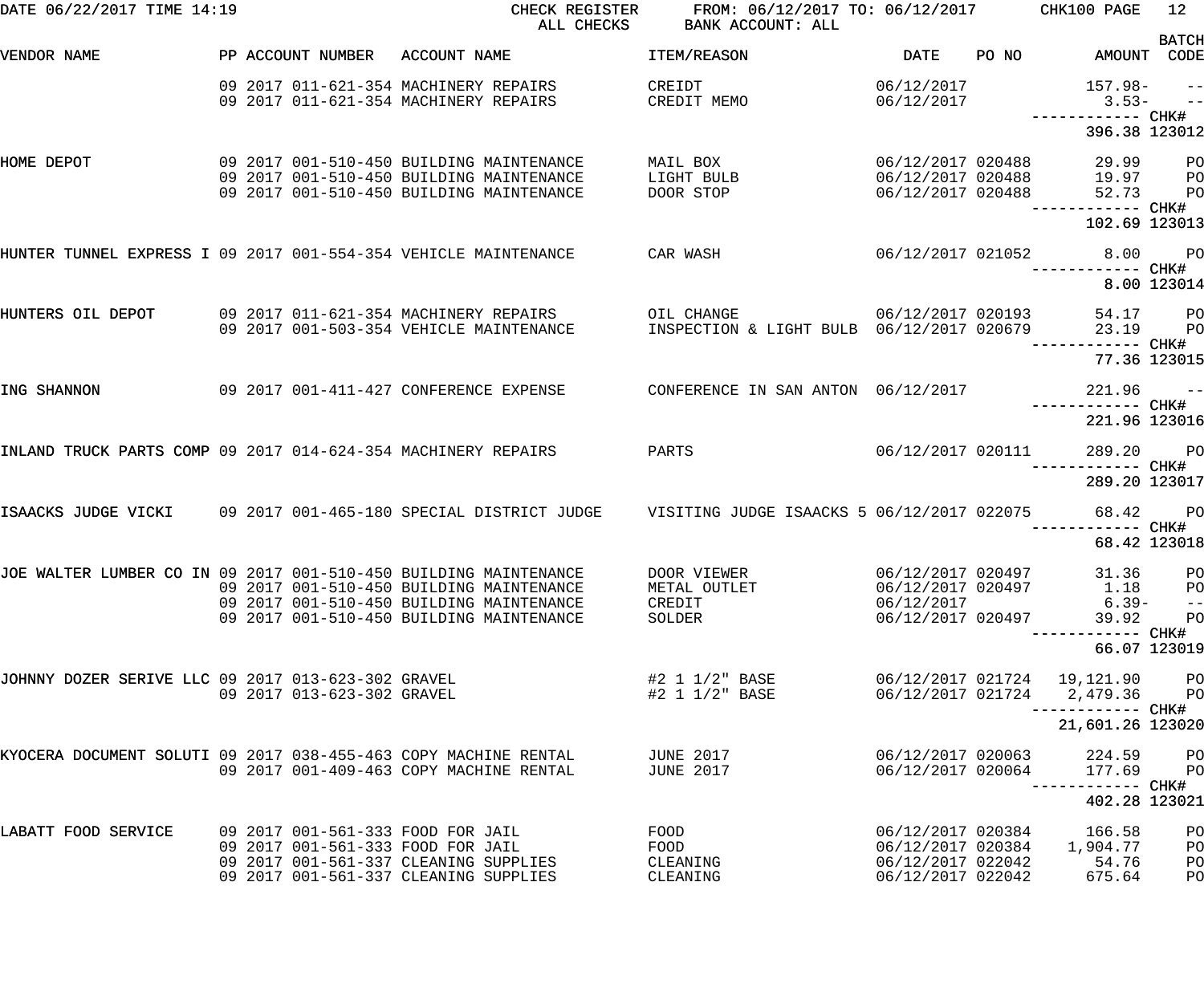| DATE 06/22/2017 TIME 14:19                                      |  | CHECK REGISTER<br>ALL CHECKS                                                                                                                                      | FROM: 06/12/2017 TO: 06/12/2017 CHK100 PAGE<br>BANK ACCOUNT: ALL |                                                             |                                                                                     | 13                                             |
|-----------------------------------------------------------------|--|-------------------------------------------------------------------------------------------------------------------------------------------------------------------|------------------------------------------------------------------|-------------------------------------------------------------|-------------------------------------------------------------------------------------|------------------------------------------------|
| VENDOR NAME                                                     |  | PP ACCOUNT NUMBER ACCOUNT NAME                                                                                                                                    | ITEM/REASON                                                      | DATE                                                        | PO NO AMOUNT                                                                        | <b>BATCH</b><br>CODE                           |
|                                                                 |  | 09 2017 001-561-338 KITCHEN SUPPLIES<br>09 2017 001-561-333 FOOD FOR JAIL                                                                                         | KITCHEN SUPPLY 06/12/2017 022042<br>FOOD                         |                                                             | 493.17<br>06/12/2017 020384 3,664.17                                                | PO<br>PO                                       |
|                                                                 |  | 09 2017 001-561-333 FOOD FOR JAIL<br>09 2017 001-561-333 FOOD FOR JAIL<br>09 2017 001-561-333 FOOD FOR JAIL                                                       | CREDIT MEMO<br>FOOD<br>FOOD <b>FOOD</b>                          | 06/12/2017                                                  | $8.82-$<br>06/12/2017 020384 2,810.25<br>06/12/2017 020384 2,539.52                 | $\frac{1}{2}$<br>PO<br>PO                      |
|                                                                 |  | 09 2017 001-561-333 FOOD FOR JAIL<br>09 2017 001-561-333 FOOD FOR JAIL<br>09 2017 001-561-333 FOOD FOR JAIL                                                       | FOOD<br>FOOD<br>FOOD <b>Example 20</b>                           |                                                             | 06/12/2017 020384 2,901.50<br>06/12/2017 020384 31.68<br>06/12/2017 020384 3,646.46 | PO<br>PO<br>P <sub>O</sub>                     |
|                                                                 |  |                                                                                                                                                                   |                                                                  |                                                             | 18,879.68 123022                                                                    |                                                |
|                                                                 |  | LAURAS LOCKSMITH & SECU 09 2017 001-510-450 BUILDING MAINTENANCE       KEYS AND TRIP CHARGE<br>09 2017 001-510-450 BUILDING MAINTENANCE                           | KEYS FOR DISPLAY IN ANNE 06/12/2017 021890 60.00                 |                                                             | 06/12/2017 021890 206.50 PO                                                         | P <sub>O</sub>                                 |
|                                                                 |  |                                                                                                                                                                   |                                                                  |                                                             | ------------ CHK#<br>266.50 123023                                                  |                                                |
| LEXISNEXIS                                                      |  | 09 2017 001-476-390 SUBSCRIPTIONS                                                                                                                                 | MAY 2017                                                         | 06/12/2017 020463                                           | 325.00<br>------------ CHK#                                                         | <b>PO</b>                                      |
| LIBRARY IDEAS LLC                                               |  | 09 2017 041-650-390 SUBSCRIPTION ROCKER LANGUAGES ANNUAL 06/12/2017 022034                                                                                        |                                                                  |                                                             | 325.00 123024<br>355.00                                                             | <b>PO</b>                                      |
|                                                                 |  |                                                                                                                                                                   |                                                                  |                                                             | ------------ CHK#<br>355.00 123025                                                  |                                                |
|                                                                 |  | LIGHT HOUSE FOR THE BLI 09 2017 001-570-499 MISCELLANEOUS TRO TH-HOUSE URINE ANALYSIS 06/12/2017 022010                                                           |                                                                  |                                                             | 175.88<br>------------ CHK#                                                         | <b>PO</b>                                      |
|                                                                 |  |                                                                                                                                                                   |                                                                  |                                                             | 175.88 123026                                                                       |                                                |
| LUBE WORKS                                                      |  | 09 2017 001-560-354 VEHICLE MAINTENANCE UNIT 16 OIL CHANGE                                                                                                        |                                                                  |                                                             | 06/12/2017 020199 57.76 PO<br>------------ CHK#<br>57.76 123027                     |                                                |
|                                                                 |  | MAINTENANCE ENGINEERING 09 2017 001-510-450 BUILDING MAINTENANCE BULBS                                                                                            |                                                                  |                                                             | 06/12/2017 020850 1,405.43 PO                                                       |                                                |
|                                                                 |  |                                                                                                                                                                   |                                                                  |                                                             | 1,405.43 123028                                                                     |                                                |
| MARKS PLUMBING PARTS & 09 2017 001-510-450 BUILDING MAINTENANCE |  | 09 2017 001-510-450 BUILDING MAINTENANCE<br>09 2017 001-510-450 BUILDING MAINTENANCE                                                                              | MOTOR ASSM KITS<br>COUPLER<br>BRASS GASKET                       | 06/12/2017 020501<br>06/12/2017 020501<br>06/12/2017 020501 | 3,135.37<br>130.00<br>18.61<br>------------ CHK#                                    | PO<br>PO<br>P <sub>O</sub>                     |
|                                                                 |  |                                                                                                                                                                   |                                                                  |                                                             | 3,283.98 123029                                                                     |                                                |
| MARTIN DEE DEE                                                  |  | 09 2017 001-409-495 TRIAL EXPENSE                                                                                                                                 | INTERPRETING SERVICES FO 06/12/2017 022109                       |                                                             | 100.00<br>100.00 123030                                                             | P <sub>O</sub>                                 |
| MCCORMICK PAIGE                                                 |  | 09 2017 001-409-400 COURT APPOINTED ATTORNEYS ST VS SETH BOHALL<br>09 2017 001-409-400 COURT APPOINTED ATTORNEYS<br>09 2017 001-409-400 COURT APPOINTED ATTORNEYS | ST VS RENEE DITTFURTH<br>ST VS ERNESTO ROJO                      | 06/12/2017<br>06/12/2017<br>06/12/2017                      | 290.00<br>320.00<br>380.00                                                          | $ -$<br>$\qquad \qquad -$<br>$\qquad \qquad -$ |
|                                                                 |  | 09 2017 001-409-400 COURT APPOINTED ATTORNEYS<br>09 2017 001-409-495 TRIAL EXPENSE                                                                                | ITIO H D CHILDREN<br>ITIO D/H                                    | 06/12/2017<br>06/12/2017                                    | 4,490.00<br>40.00                                                                   | $-$<br>$\pm$ $\pm$                             |
|                                                                 |  |                                                                                                                                                                   |                                                                  |                                                             | 5,520.00 123031                                                                     |                                                |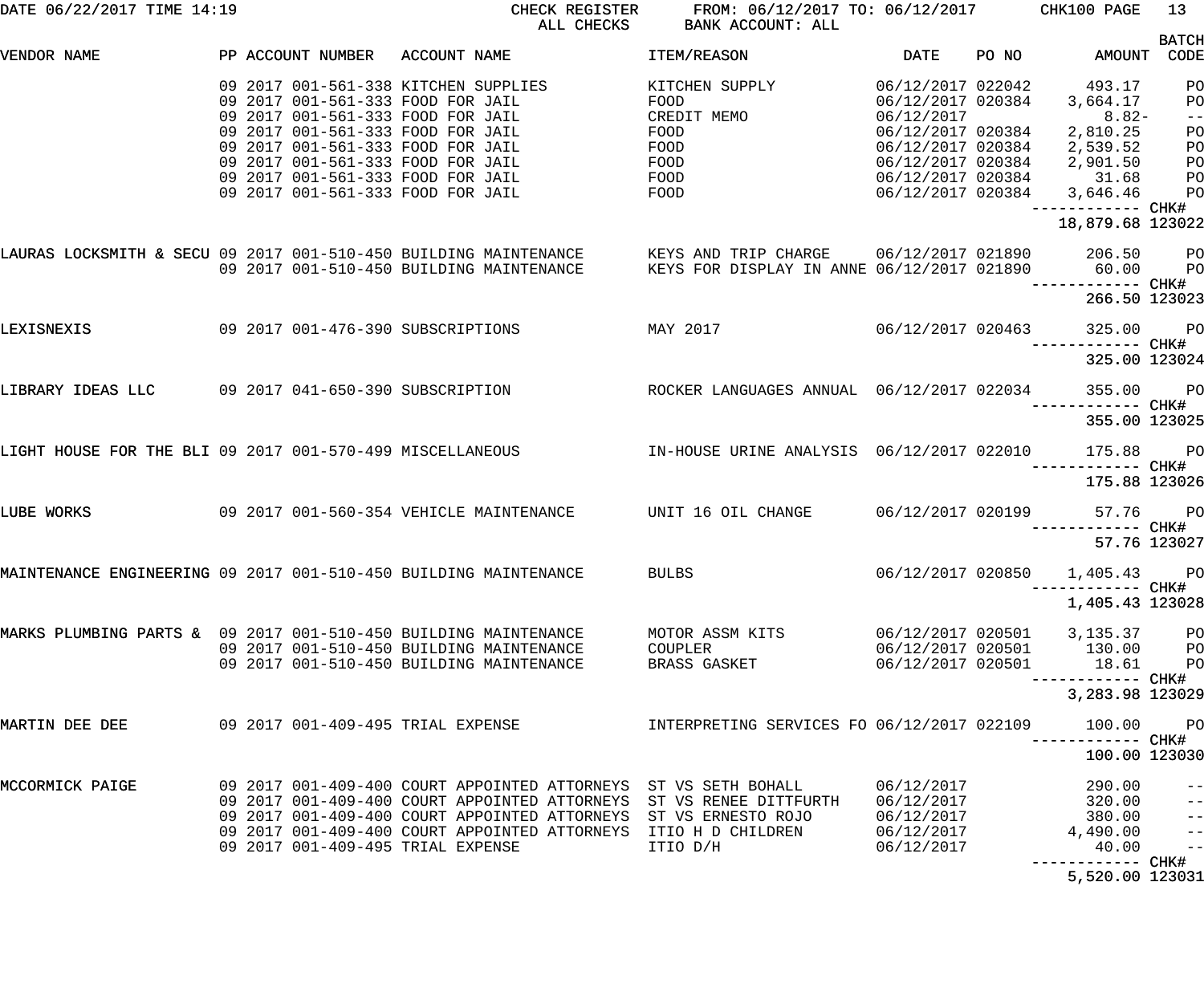| DATE 06/22/2017 TIME 14:19                                  |  |                             | CHECK REGISTER<br>ALL CHECKS                                                                                               | FROM: 06/12/2017 TO: 06/12/2017<br>BANK ACCOUNT: ALL |                                        |       | CHK100 PAGE                       | 14                               |
|-------------------------------------------------------------|--|-----------------------------|----------------------------------------------------------------------------------------------------------------------------|------------------------------------------------------|----------------------------------------|-------|-----------------------------------|----------------------------------|
| VENDOR NAME                                                 |  | PP ACCOUNT NUMBER           | ACCOUNT NAME                                                                                                               | <b>ITEM/REASON</b>                                   | <b>DATE</b>                            | PO NO | AMOUNT CODE                       | <b>BATCH</b>                     |
| MEADOR-CLEMENT-KEEL FUN 09 2017 001-409-418 AUTOPSY EXPENSE |  |                             |                                                                                                                            | KEVIN THOMPSON                                       | 06/12/2017 020328                      |       | 400.00<br>------------ CHK#       | PO                               |
|                                                             |  |                             |                                                                                                                            |                                                      |                                        |       | 400.00 123032                     |                                  |
| METRO CENTRE SERVICE                                        |  |                             | 09 2017 001-409-463 COPY MACHINE RENTAL<br>09 2017 001-409-463 COPY MACHINE RENTAL                                         | <b>JUNE 2017</b><br>MAY 2017                         | 06/12/2017 020315<br>06/12/2017 020322 |       | 30.14<br>215.14                   | P <sub>O</sub><br>P <sub>O</sub> |
|                                                             |  |                             | 09 2017 001-409-463 COPY MACHINE RENTAL                                                                                    | MAY 2017                                             | 06/12/2017 020318                      |       | 17.72<br>------------ CHK#        | P <sub>O</sub>                   |
|                                                             |  |                             |                                                                                                                            |                                                      |                                        |       | 263.00 123033                     |                                  |
| MIDWEST TAPE LLC                                            |  |                             | 09 2017 001-650-592 AUDIO VISUAL MATERIAL<br>09 2017 001-650-592 AUDIO VISUAL MATERIAL                                     | GREAT WALL<br>THE FROZEN HOURS                       | 06/12/2017 020176<br>06/12/2017 020176 |       | 73.92<br>144.97                   | P <sub>O</sub><br>PO             |
|                                                             |  |                             | 09 2017 001-650-592 AUDIO VISUAL MATERIAL<br>09 2017 001-650-592 AUDIO VISUAL MATERIAL                                     | RESIDENT EVIL<br>FIST FIGHT                          | 06/12/2017 020176<br>06/12/2017 020176 |       | 22.64<br>44.28                    | PO<br>PO                         |
|                                                             |  |                             | 09 2017 001-650-592 AUDIO VISUAL MATERIAL                                                                                  | ALIEN                                                | 06/12/2017 020176                      |       | 144.96                            | PO                               |
|                                                             |  |                             | 09 2017 001-650-592 AUDIO VISUAL MATERIAL                                                                                  | FIFTY SHADES DARKER                                  | 06/12/2017 020176                      |       | 24.64                             | PO                               |
|                                                             |  |                             | 09 2017 001-650-592 AUDIO VISUAL MATERIAL<br>09 2017 001-650-592 AUDIO VISUAL MATERIAL                                     | BEAUTY AND THE BEAST<br>CREDIT MEMO                  | 06/12/2017 020176<br>06/12/2017        |       | 24.64<br>$5.99-$                  | PO<br>$ -$                       |
|                                                             |  |                             | 09 2017 001-650-592 AUDIO VISUAL MATERIAL                                                                                  | CAMINO ISLAND                                        | 06/12/2017 020176                      |       | 214.95                            | PO                               |
|                                                             |  |                             | 09 2017 001-650-592 AUDIO VISUAL MATERIAL                                                                                  | THE LAST WORD                                        | 06/12/2017 020176                      |       | 19.64                             | PO                               |
|                                                             |  |                             | 09 2017 001-650-592 AUDIO VISUAL MATERIAL                                                                                  | FURIOUS 7                                            | 06/12/2017 020176                      |       | 67.92<br>------------ CHK#        | PO                               |
|                                                             |  |                             |                                                                                                                            |                                                      |                                        |       | 776.57 123034                     |                                  |
| MITCHAM GEORGE                                              |  |                             | 09 2017 001-409-400 COURT APPOINTED ATTORNEYS ITIO VB, TW, CB, HB                                                          |                                                      | 06/12/2017                             |       | 810.00                            | $- -$                            |
|                                                             |  |                             | 09 2017 001-409-400 COURT APPOINTED ATTORNEYS<br>09 2017 001-409-400 COURT APPOINTED ATTORNEYS                             | ITIO DB & GB<br>ITIO JG & NG                         | 06/12/2017<br>06/12/2017               |       | 1,200.00<br>1,530.00              | $\frac{1}{2}$<br>$ -$            |
|                                                             |  |                             |                                                                                                                            |                                                      |                                        |       | ------------ CHK#                 |                                  |
|                                                             |  |                             |                                                                                                                            |                                                      |                                        |       | 3,540.00 123035                   |                                  |
| MONTGOMERY STEPHANIE                                        |  | 09 2017 001-495-425 MILEAGE |                                                                                                                            | MILEAGE MAY 2017                                     | 06/12/2017                             |       | 57.25                             | $ -$                             |
|                                                             |  |                             |                                                                                                                            |                                                      |                                        |       | 57.25 123036                      |                                  |
| MORGAN MARTY                                                |  |                             |                                                                                                                            |                                                      | 06/12/2017                             |       | 491.13                            | $\sim$ $-$                       |
|                                                             |  |                             |                                                                                                                            |                                                      |                                        |       | 491.13 123037                     |                                  |
| MOSS JAMES ATTORNEY                                         |  |                             | 09 2017 001-409-400 COURT APPOINTED ATTORNEYS ST VS JAMES A MCDANIEL                                                       |                                                      | 06/12/2017                             |       | 525.00                            | $\sim$ $-$                       |
|                                                             |  |                             | 09 2017 001-409-400 COURT APPOINTED ATTORNEYS ST VS BAILEY FEIST                                                           |                                                      | 06/12/2017                             |       | 500.00                            | $\frac{1}{2}$                    |
|                                                             |  |                             |                                                                                                                            |                                                      |                                        |       | 1,025.00 123038                   |                                  |
| MUENSTER GARDEN CENTER 09 2017 014-624-330 FUEL & OIL       |  |                             | 09 2017 013-623-300 SUPPLIES & HARDWARE                                                                                    | ECHO POWERFUEL<br>SUPPLIES                           | 06/12/2017 020070<br>06/12/2017 020406 |       | 84.00<br>8.97<br>----------- CHK# | PO<br>PO                         |
|                                                             |  |                             |                                                                                                                            |                                                      |                                        |       |                                   | 92.97 123039                     |
|                                                             |  |                             | MUNICIPAL EMERGENCY SER 09 2017 001-540-457 MACHINERY & EQUIP-NON CAPI CHAIN SET & EDRAULIC CHA 06/12/2017 021877 2,310.79 |                                                      |                                        |       |                                   | PO                               |
|                                                             |  |                             | 09 2017 001-540-457 MACHINERY & EQUIP-NON CAPI SHIPPING                                                                    |                                                      | 06/12/2017 21877                       |       | 27.51<br>----------- CHK#         | $- -$                            |
|                                                             |  |                             |                                                                                                                            |                                                      |                                        |       | 2,338.30 123040                   |                                  |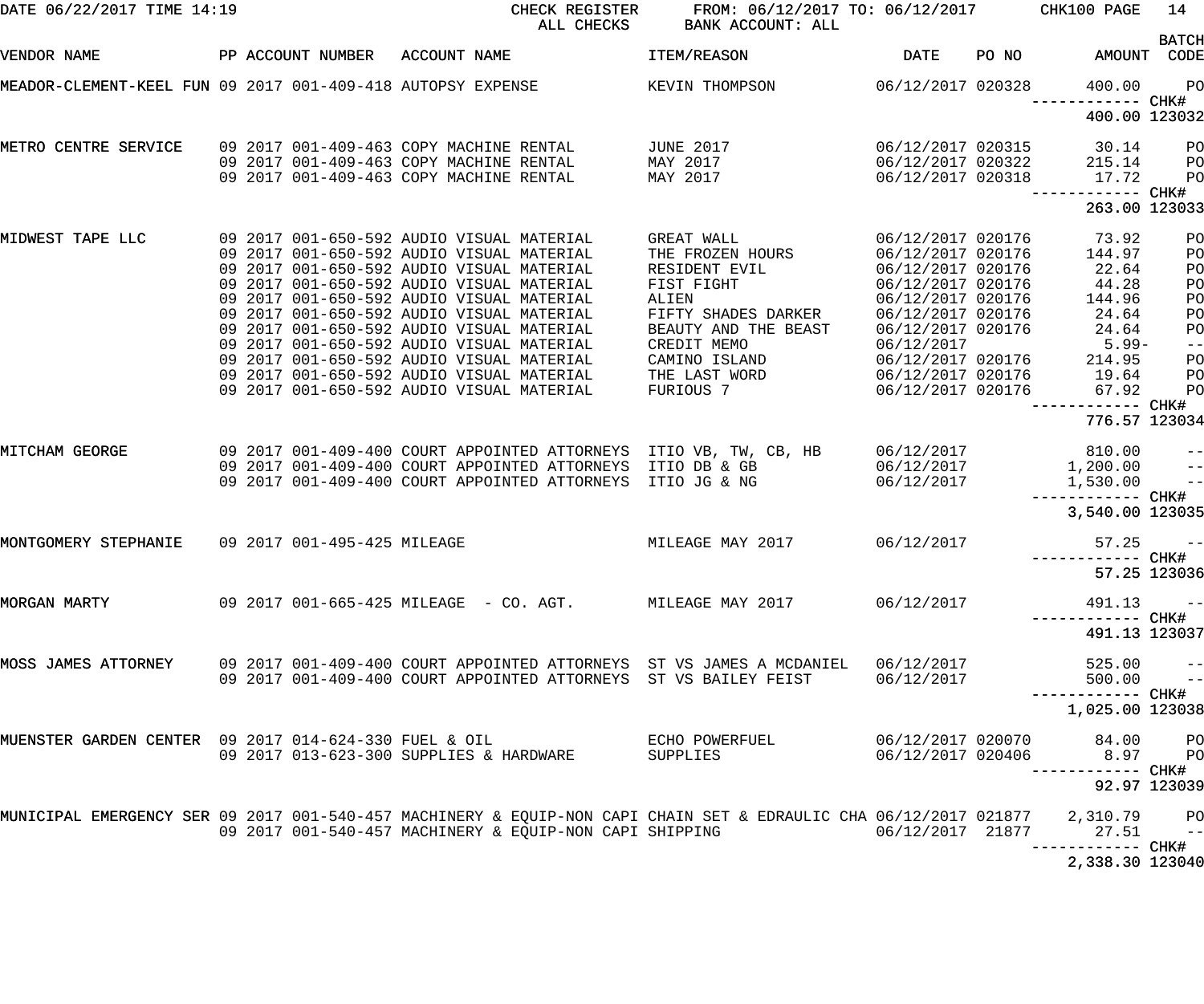| DATE 06/22/2017 TIME 14:19                                        |  |                                                                | CHECK REGISTER<br>ALL CHECKS                                               | FROM: 06/12/2017 TO: 06/12/2017 CHK100 PAGE<br>BANK ACCOUNT: ALL |                                        |       |                                   | 15                          |
|-------------------------------------------------------------------|--|----------------------------------------------------------------|----------------------------------------------------------------------------|------------------------------------------------------------------|----------------------------------------|-------|-----------------------------------|-----------------------------|
| VENDOR NAME                                                       |  |                                                                | PP ACCOUNT NUMBER ACCOUNT NAME                                             | ITEM/REASON                                                      | DATE                                   | PO NO | AMOUNT CODE                       | <b>BATCH</b>                |
| NET DATA                                                          |  |                                                                | 09 2017 001-208-151 DUE TO NET DATA<br>09 2017 001-208-151 DUE TO NET DATA | MAY JP 2 2017<br>MAY JP 1 2017                                   | 06/12/2017 020375<br>06/12/2017 020375 |       | 392.00<br>362.00                  | <b>PO</b><br>$P$ O          |
|                                                                   |  |                                                                |                                                                            |                                                                  |                                        |       | 754.00 123041                     |                             |
| NETPROTEC LLC                                                     |  |                                                                | 09  2017  001-503-452  COMPUTER EQUIPMENT   PORTAGE VPN APPLIANCE          |                                                                  | 06/12/2017 022072                      |       | 524.00                            | <b>PO</b>                   |
|                                                                   |  |                                                                |                                                                            |                                                                  |                                        |       | 524.00 123042                     |                             |
| NEU ANGEL                                                         |  |                                                                | 09 2017 001-665-426 MILEAGE - H. E. MILEAGE MAY 2017 66/12/2017            |                                                                  |                                        |       | $255.20 - -$<br>------------ CHK# |                             |
|                                                                   |  |                                                                |                                                                            |                                                                  |                                        |       | 255.20 123043                     |                             |
| NEU OLIVIA                                                        |  |                                                                | 09 2017 001-409-414 JUVENILE CT APPOINTED ATT ITMO TJK                     |                                                                  | 06/12/2017                             |       | $750.00 - -$                      |                             |
|                                                                   |  |                                                                |                                                                            |                                                                  |                                        |       | 750.00 123044                     |                             |
| NOAH'S ARK                                                        |  |                                                                |                                                                            |                                                                  | 06/12/2017 020564                      |       | 1,700.00 PO<br>—————————— CHK#    |                             |
|                                                                   |  |                                                                |                                                                            |                                                                  |                                        |       | 1,700.00 123045                   |                             |
| NORTEX COMMUNICATIONS I 09 2017 001-503-306 CONTRACT SERVICES     |  |                                                                |                                                                            | TECH SUPPORT                                                     | 06/12/2017 020683                      |       | 85.00 PO                          |                             |
|                                                                   |  |                                                                |                                                                            |                                                                  |                                        |       | 85.00 123046                      |                             |
| NORTEX COMMUNICATIONS P 09 2017 001-409-460 RENT                  |  | 09 2017 001-409-460 RENT                                       |                                                                            | <b>JUNE 2017</b><br><b>JUNE 2017</b>                             | 06/12/2017 020574<br>06/12/2017 020353 |       | 499.95<br>2,000.00                | PO<br>PO                    |
|                                                                   |  | 09 2017 001-409-460 RENT                                       |                                                                            | <b>JUNE 2017</b>                                                 | 06/12/2017 020340                      |       | 260.42                            | PO                          |
|                                                                   |  | 09 2017 001-409-460 RENT                                       |                                                                            | <b>JUNE 2017</b>                                                 | 06/12/2017 020336                      |       | 260.42                            | PO                          |
|                                                                   |  | 09 2017 001-409-460 RENT                                       |                                                                            | JUNE 2017                                                        | 06/12/2017 020332                      |       | 260.42                            | PO                          |
|                                                                   |  | 09 2017 012-622-420 TELEPHONE<br>09 2017 001-409-420 TELEPHONE |                                                                            | PCT 2 PHONE & INTERNET<br>EMS STATION 4 PHONE & I 06/12/2017     | 06/12/2017                             |       | 158.88<br>99.07                   | $\frac{-}{1}$               |
|                                                                   |  | 09 2017 011-621-420 TELEPHONE                                  |                                                                            | PCT 1 WIRELESS BROADBAN 06/12/2017                               |                                        |       | 55.00                             |                             |
|                                                                   |  | 09 2017 014-624-420 TELEPHONE                                  |                                                                            | PCT 4 BARN PHONE & INTE 06/12/2017                               |                                        |       | 115.74                            | $ -$<br>$\sim$ $ -$         |
|                                                                   |  |                                                                |                                                                            |                                                                  |                                        |       |                                   |                             |
|                                                                   |  |                                                                |                                                                            |                                                                  |                                        |       | 3,709.90 123047                   |                             |
| NORTH TEXAS CRUSHED STO 09 2017 013-623-302 GRAVEL                |  |                                                                |                                                                            | GRADE 2 BASE                                                     | 06/12/2017 020446                      |       | 2,006.46                          | $P$ O                       |
|                                                                   |  |                                                                |                                                                            |                                                                  |                                        |       | 2,006.46 123048                   |                             |
| NORTH TEXAS JP & CONSTA 09 2017 001-458-427 CONFERENCE EXPENSE    |  |                                                                | 09 2017 001-458-427 CONFERENCE EXPENSE                                     | REGISTRATION FEE<br>REGISTRATION FEE                             | 06/12/2017 022061<br>06/12/2017 022054 |       | 150.00<br>150.00                  | <b>PO</b><br>P <sub>O</sub> |
|                                                                   |  |                                                                |                                                                            |                                                                  |                                        |       | ------- CHK#<br>300.00 123049     |                             |
| NORTH TEXAS VISION CENT 09 2017 001-561-391 PRISONER MEDICAL CARE |  |                                                                |                                                                            | KOTSCHWAR ACCT 18195                                             | 06/12/2017 022089                      |       | 182.67                            | $P$ O                       |
|                                                                   |  |                                                                | 09 2017 001-561-391 PRISONER MEDICAL CARE                                  | SWAINSTON ACCT 18140                                             | 06/12/2017 022089                      |       | 119.72<br>------- CHK#            | $P$ O                       |
|                                                                   |  |                                                                |                                                                            |                                                                  |                                        |       | 302.39 123050                     |                             |
| O'REILLY AUTOMOTIVE INC 09 2017 012-622-354 MACHINERY REPAIRS     |  |                                                                | 09 2017 012-622-354 MACHINERY REPAIRS                                      | PARTS<br>PARTS                                                   | 06/12/2017 020260<br>06/12/2017 020260 |       | 7.64<br>61.95                     | PO<br>PO                    |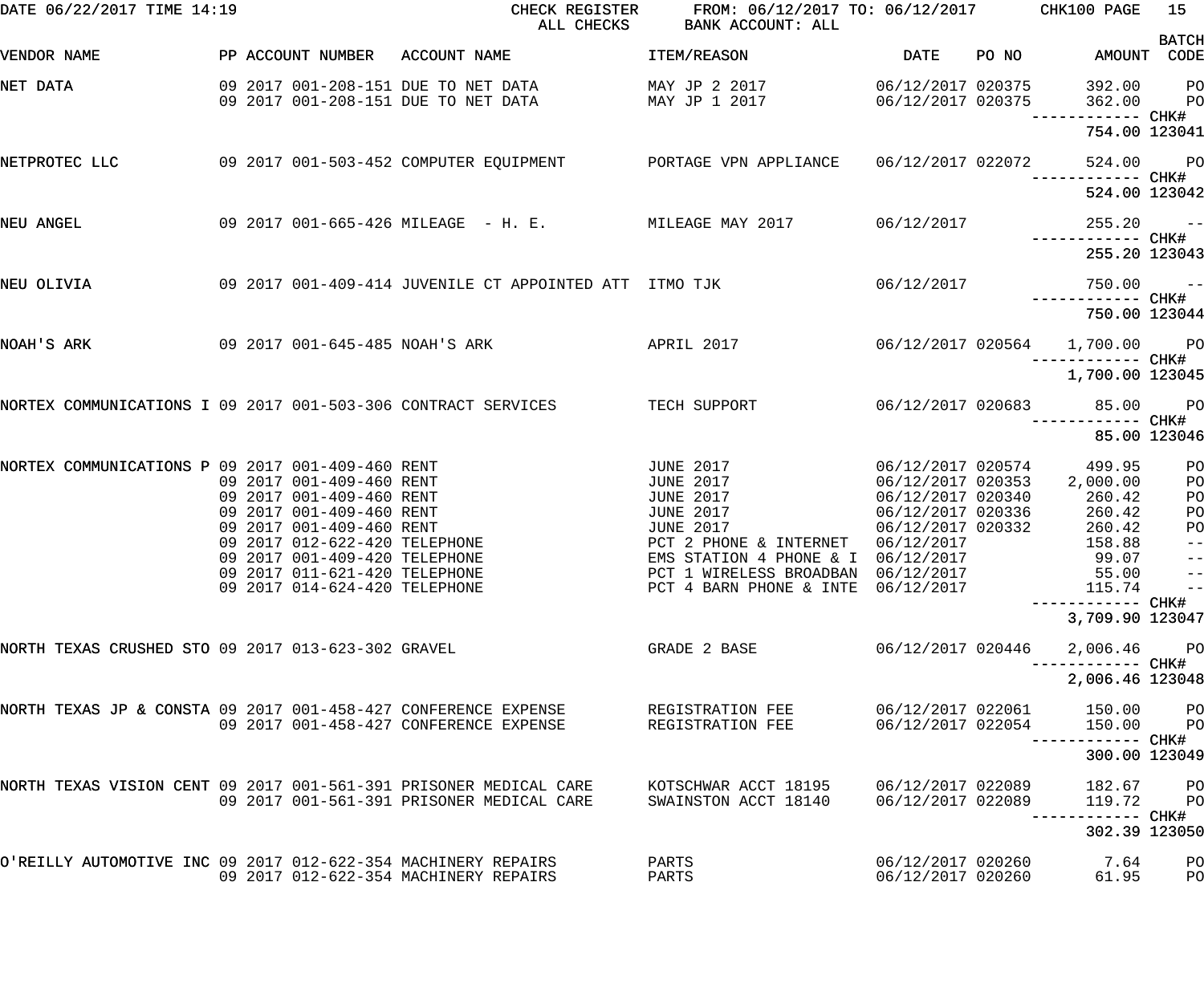| DATE 06/22/2017 TIME 14:19 |                                                                            | CHECK REGISTER<br>ALL CHECKS                                                                                                                                                                                                               | FROM: 06/12/2017 TO: 06/12/2017 CHK100 PAGE<br>BANK ACCOUNT: ALL |                                        |       |                   | 16<br><b>BATCH</b> |
|----------------------------|----------------------------------------------------------------------------|--------------------------------------------------------------------------------------------------------------------------------------------------------------------------------------------------------------------------------------------|------------------------------------------------------------------|----------------------------------------|-------|-------------------|--------------------|
| VENDOR NAME                |                                                                            | PP ACCOUNT NUMBER ACCOUNT NAME                                                                                                                                                                                                             | ITEM/REASON                                                      | DATE                                   | PO NO |                   | AMOUNT CODE        |
|                            |                                                                            |                                                                                                                                                                                                                                            |                                                                  |                                        |       | ------------ CHK# |                    |
|                            |                                                                            |                                                                                                                                                                                                                                            |                                                                  |                                        |       |                   | 69.59 123051       |
| OFFICE DEPOT               |                                                                            | 09 2017 001-561-310 OFFICE SUPPLIES                           OFFICE SUPPLIES                           06/12/2017 021926<br>09 2017 001-561-310 OFFICE SUPPLIES                   FOLDERS PUNCH LABELS     06/12/2017 021926              |                                                                  |                                        |       | 45.17             | PO                 |
|                            |                                                                            |                                                                                                                                                                                                                                            |                                                                  |                                        |       | 36.65             | PO                 |
|                            |                                                                            | 09 2017 001-476-310 OFFICE SUPPLIES<br>09 2017 001-476-310 OFFICE SUPPLIES<br>09 2017 001-560-310 OFFICE SUPPLIES<br>09 2017 013-623-300 SUPPLIES & HARDWARE                                                                               | OFFICE SUPPLIES                                                  | 06/12/2017 021952                      |       | 105.54            | PO                 |
|                            |                                                                            |                                                                                                                                                                                                                                            | DVDS, SLEEVES, STORAGE B 06/12/2017 021952                       |                                        |       | 84.26             | PO                 |
|                            |                                                                            |                                                                                                                                                                                                                                            | FREIGHT CHARGE                                                   | 06/12/2017                             |       | 79.99             | $- -$              |
|                            |                                                                            |                                                                                                                                                                                                                                            | SHEET PROTECTORS                                                 | 06/12/2017 022037                      |       | 16.90             | PO                 |
|                            |                                                                            | 09 2017 012-622-300 SUPPLIES & HARDWARE                                                                                                                                                                                                    | FILE FOLDERS                                                     | 06/12/2017 021987                      |       | 30.01             | PO                 |
|                            |                                                                            |                                                                                                                                                                                                                                            |                                                                  |                                        |       | 61.28             | PO                 |
|                            |                                                                            |                                                                                                                                                                                                                                            |                                                                  |                                        |       | 255.70            | PO                 |
|                            |                                                                            |                                                                                                                                                                                                                                            |                                                                  |                                        |       | 671.52            | PO                 |
|                            |                                                                            | 09 2017 001-665-300 SUPPLIES<br>09 2017 001-665-300 SUPPLIES<br>09 2017 001-665-300 SUPPLIES<br>09 2017 001-665-300 SUPPLIES<br>09 2017 001-403-310 OFFICE SUPPLIES<br>09 2017 001-403-310 OFFICE SUPPLIES<br>2017 001-403-310 OFFICE SUPP |                                                                  |                                        |       | 4.54              | PO                 |
|                            |                                                                            |                                                                                                                                                                                                                                            |                                                                  |                                        |       | 11.29             | PO                 |
|                            |                                                                            |                                                                                                                                                                                                                                            |                                                                  |                                        |       | 4.49              | PO                 |
|                            |                                                                            |                                                                                                                                                                                                                                            |                                                                  |                                        |       | 6.57              | PO                 |
|                            | 09 2017 001-403-310 OFFICE SUPPLIES                                        |                                                                                                                                                                                                                                            | PAPER ROLL                                                       | 06/12/2017 022022                      |       | 4.54              | PO                 |
|                            | 09 2017 001-427-310 OFFICE SUPPLIES                                        |                                                                                                                                                                                                                                            | PROBATE PROJECT                                                  | 06/12/2017 022022                      |       | 44.10             | PO                 |
|                            | 09 2017 001-427-310 OFFICE SUPPLIES                                        |                                                                                                                                                                                                                                            | CREDIT                                                           | 06/12/2017                             |       | $4.54-$           | $- -$              |
|                            | 09 2017 001-498-310 OFFICE SUPPLIES                                        |                                                                                                                                                                                                                                            | POST IT NOTE PAD                                                 | 06/12/2017 022039                      |       | 9.17              | PO                 |
|                            | 09 2017 001-498-310 OFFICE SUPPLIES                                        |                                                                                                                                                                                                                                            | POST IT POP UPS                                                  | 06/12/2017 022039                      |       | 7.55              | PO                 |
|                            | 09 2017 001-498-310 OFFICE SUPPLIES                                        |                                                                                                                                                                                                                                            | CLOROX WIPES                                                     | 06/12/2017 022039                      |       | 4.84              | PO                 |
|                            | 09 2017 001-498-310 OFFICE SUPPLIES                                        |                                                                                                                                                                                                                                            | POST IT FLAGS                                                    | 06/12/2017 022039                      |       | 8.96              | PO                 |
|                            | 09 2017 001-498-310 OFFICE SUPPLIES                                        |                                                                                                                                                                                                                                            | FILE FOLDERS                                                     | 06/12/2017 022039                      |       | 5.86              | PO                 |
|                            | 09 2017 001-498-310 OFFICE SUPPLIES<br>09 2017 001-498-310 OFFICE SUPPLIES |                                                                                                                                                                                                                                            | HANGING FOLDERS<br>PENCILS                                       | 06/12/2017 022039<br>06/12/2017 022039 |       | 4.88<br>8.98      | PO                 |
|                            | 09 2017 001-498-310 OFFICE SUPPLIES                                        |                                                                                                                                                                                                                                            | HIGHLIGHTER                                                      | 06/12/2017 022039                      |       | 2.40              | PO<br>PO           |
|                            | 09 2017 001-498-310 OFFICE SUPPLIES                                        |                                                                                                                                                                                                                                            | CORRECTION TAPE                                                  | 06/12/2017 022039                      |       | 2.94              | PO                 |
|                            | 09 2017 001-403-310 OFFICE SUPPLIES                                        |                                                                                                                                                                                                                                            | ACS RECEIPT PAPER                                                | 06/12/2017 022047                      |       | 14.24             | PO                 |
|                            | 09 2017 001-427-310 OFFICE SUPPLIES                                        |                                                                                                                                                                                                                                            | TONER FOR BACK OFFICE                                            | 06/12/2017 022047                      |       | 61.73             | PO                 |
|                            | 09 2017 001-427-310 OFFICE SUPPLIES                                        |                                                                                                                                                                                                                                            | JURY CARD PAPER                                                  | 06/12/2017 022047                      |       | 27.64             | PO                 |
|                            |                                                                            | 09 2017 001-409-355 FURNITURE & FIXTURES                                                                                                                                                                                                   | FILING CABINET                                                   | 06/12/2017 021972                      |       | 649.99            | PO                 |
|                            |                                                                            | 09 2017 001-409-355 FURNITURE & FIXTURES                                                                                                                                                                                                   | FILING CABINET JP1                                               | 06/12/2017 021972                      |       | 649.99            | PO                 |
|                            | 09 2017 001-650-310 OFFICE SUPPLIES                                        |                                                                                                                                                                                                                                            | OFFICE SUPPLIES                                                  | 06/12/2017 020172                      |       | 36.98             | PO                 |
|                            | 09 2017 001-650-310 OFFICE SUPPLIES                                        |                                                                                                                                                                                                                                            | OFFICE SUPPLIES                                                  | 06/12/2017 020172                      |       | 164.60            | PO                 |
|                            | 09 2017 001-650-310 OFFICE SUPPLIES                                        |                                                                                                                                                                                                                                            | OFFICE SUPPLIES                                                  | 06/12/2017 020172                      |       | 23.99             | PO                 |
|                            | 09 2017 001-650-310 OFFICE SUPPLIES                                        |                                                                                                                                                                                                                                            | OFFICE SUPPLIES                                                  | 06/12/2017 020172                      |       | 11.82             | PO                 |
|                            | 09 2017 001-450-310 OFFICE SUPPLIES                                        |                                                                                                                                                                                                                                            | MISC OFFICE SUPPLIES                                             | 06/12/2017 022058                      |       | 23.44             | PO                 |
|                            | 09 2017 001-450-310 OFFICE SUPPLIES                                        |                                                                                                                                                                                                                                            | OFFICE SUPPLIES                                                  | 06/12/2017 022058                      |       | 31.22             | PO                 |
|                            | 09 2017 001-560-310 OFFICE SUPPLIES                                        |                                                                                                                                                                                                                                            | <b>BINDERS</b>                                                   | 06/12/2017 022040                      |       | 15.60             | PO                 |
|                            | 09 2017 001-560-310 OFFICE SUPPLIES                                        |                                                                                                                                                                                                                                            | INDEX TABS                                                       | 06/12/2017 022040                      |       | 10.17             | PO                 |
|                            | 09 2017 001-560-310 OFFICE SUPPLIES                                        |                                                                                                                                                                                                                                            | <b>DVD</b>                                                       | 06/12/2017 022040                      |       | 132.88            | PO                 |
|                            | 09 2017 001-560-310 OFFICE SUPPLIES                                        |                                                                                                                                                                                                                                            | FOLDERS                                                          | 06/12/2017 022040                      |       | 61.02             | PO                 |
|                            | 09 2017 001-560-310 OFFICE SUPPLIES                                        |                                                                                                                                                                                                                                            | FOLDERS                                                          | 06/12/2017 022040                      |       | 119.95            | PO                 |
|                            | 09 2017 001-560-310 OFFICE SUPPLIES                                        |                                                                                                                                                                                                                                            | TAB FOLDERS                                                      | 06/12/2017 022040                      |       | 16.17             | PO                 |
|                            | 09 2017 001-560-310 OFFICE SUPPLIES                                        |                                                                                                                                                                                                                                            | CABLES                                                           | 06/12/2017 022040                      |       | 39.87             | PO                 |
|                            | 09 2017 001-560-310 OFFICE SUPPLIES                                        |                                                                                                                                                                                                                                            | DVD SLEEVES                                                      | 06/12/2017 022040                      |       | 60.10             | PO                 |
|                            | 09 2017 001-560-310 OFFICE SUPPLIES                                        |                                                                                                                                                                                                                                            | FILE CABINET                                                     | 06/12/2017 022066                      |       | 398.99            | PO                 |
|                            | 09 2017 001-560-310 OFFICE SUPPLIES                                        |                                                                                                                                                                                                                                            | CREDIT MEMO                                                      | 06/12/2017                             |       | 189.99-           | $- -$              |
|                            |                                                                            | 09 2017 001-409-355 FURNITURE & FIXTURES                                                                                                                                                                                                   | CREDIT MEMO                                                      | 06/12/2017                             |       | $649.99 -$        | $ -$               |
|                            | 09 2017 001-560-310 OFFICE SUPPLIES                                        |                                                                                                                                                                                                                                            | CREDIT MEMO                                                      | 06/12/2017                             |       | $79.99 -$         | $- -$              |
|                            |                                                                            |                                                                                                                                                                                                                                            |                                                                  |                                        |       |                   |                    |

3,144.01 123052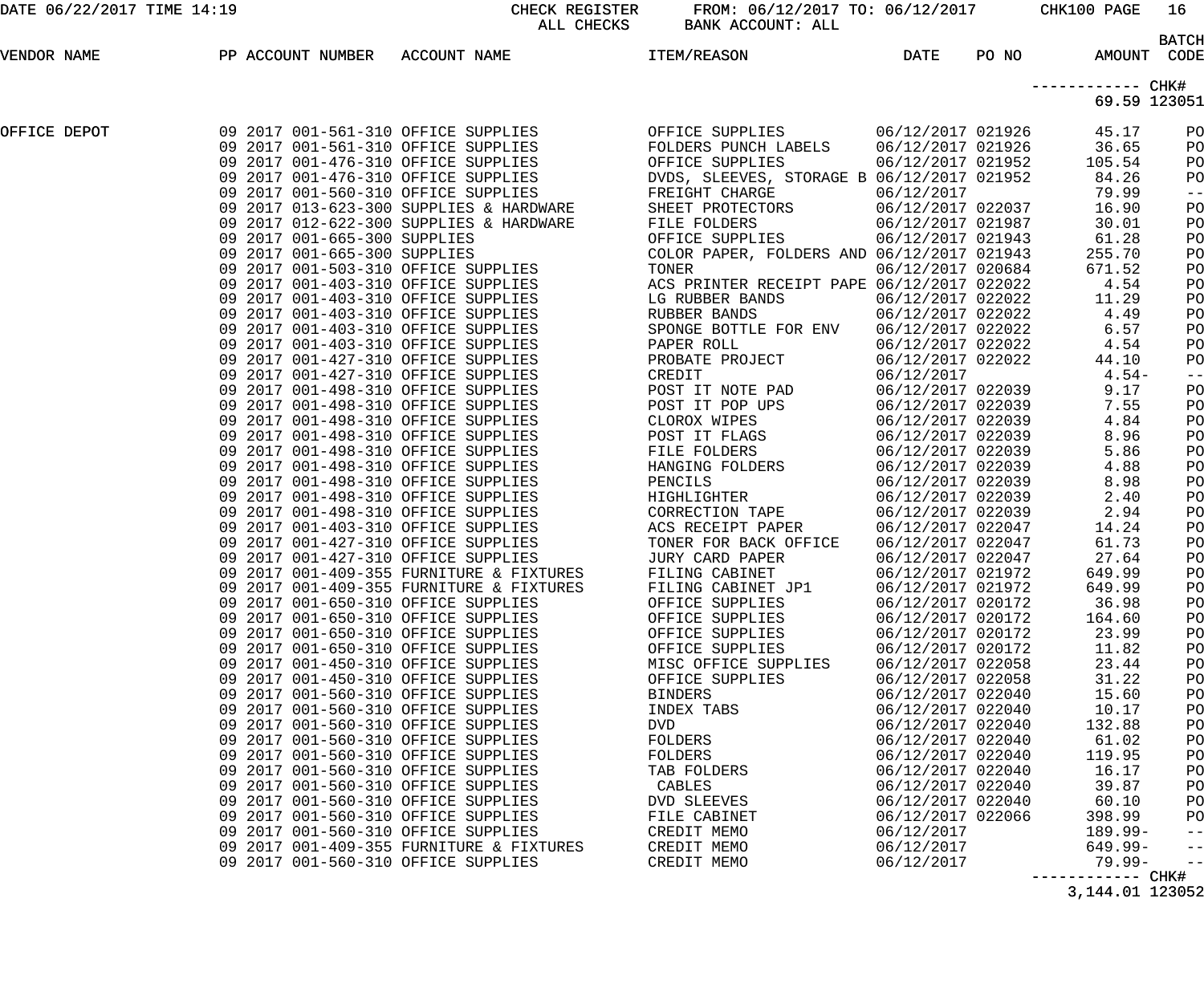| DATE 06/22/2017 TIME 14:19                         |                                                              | CHECK REGISTER<br>ALL CHECKS                                                                   | FROM: 06/12/2017 TO: 06/12/2017 CHK100 PAGE<br>BANK ACCOUNT: ALL |                                        |       |                               | 17                                     |
|----------------------------------------------------|--------------------------------------------------------------|------------------------------------------------------------------------------------------------|------------------------------------------------------------------|----------------------------------------|-------|-------------------------------|----------------------------------------|
| VENDOR NAME                                        | PP ACCOUNT NUMBER                                            | ACCOUNT NAME                                                                                   | ITEM/REASON                                                      | DATE                                   | PO NO | AMOUNT                        | <b>BATCH</b><br>CODE                   |
| OFFICE WORLD INC                                   | 09 2017 001-561-310 OFFICE SUPPLIES                          |                                                                                                | CHAIRS FOR JAIL WORK STA 06/12/2017 021942                       |                                        |       | 366.45                        | P <sub>O</sub>                         |
|                                                    |                                                              |                                                                                                |                                                                  |                                        |       | ------------<br>366.45 123053 | CHK#                                   |
| ONEY JEROMIE ATTORNEY                              |                                                              | 09 2017 001-409-400 COURT APPOINTED ATTORNEYS ST VS JOSE D COENEJO                             |                                                                  | 06/12/2017<br>06/12/2017<br>06/12/2017 |       | 75.00                         | $- -$                                  |
|                                                    |                                                              | 09 2017 001-409-400 COURT APPOINTED ATTORNEYS<br>09 2017 001-409-400 COURT APPOINTED ATTORNEYS | SY VS GERRY MAY<br>ST VS RYAN STONE                              |                                        |       | 350.00<br>825.00              | $\qquad \qquad -$<br>$\qquad \qquad -$ |
|                                                    |                                                              | 09 2017 001-409-400 COURT APPOINTED ATTORNEYS                                                  | ST VS JOSE D CORNEJO                                             | 06/12/2017                             |       | 275.00                        | $ -$                                   |
|                                                    |                                                              | 09 2017 001-409-400 COURT APPOINTED ATTORNEYS                                                  | ST VS BRYAN J WILLIAMS                                           | 06/12/2017                             |       | 325.00                        | $\qquad \qquad -$                      |
|                                                    |                                                              | 09 2017 001-409-414 JUVENILE CT APPOINTED ATT                                                  | ITMO CDJL                                                        | 06/12/2017                             |       | 275.00                        | $\frac{1}{2}$                          |
|                                                    |                                                              | 09 2017 001-409-400 COURT APPOINTED ATTORNEYS                                                  | ST VS KRYSTAL DEHOYOS                                            | 06/12/2017                             |       | 175.00                        | $\qquad \qquad -$                      |
|                                                    |                                                              |                                                                                                |                                                                  |                                        |       | 2,300.00 123054               |                                        |
|                                                    |                                                              | ORKIN PEST CONTROL INC 09 2017 001-510-332 PEST & BIRD CONTROL         MAY 2017                |                                                                  | 06/12/2017 020907                      |       | 325.00                        | P <sub>O</sub>                         |
|                                                    |                                                              |                                                                                                |                                                                  |                                        |       | 325.00 123055                 |                                        |
| OSS ACADEMY                                        |                                                              |                                                                                                | TRAINING AMAYA PRISONER 06/12/2017 022112                        |                                        |       | 20.00                         | PO                                     |
|                                                    |                                                              |                                                                                                | TRAINING SIMS                                                    | 06/12/2017 022080                      |       | 45.00                         | PO                                     |
|                                                    | 09 2017 001-561-429 TRAINING                                 |                                                                                                | TRAINIING RICE                                                   | 06/12/2017 022080                      |       | 45.00                         | PO                                     |
|                                                    | 09 2017 001-561-429 TRAINING                                 |                                                                                                | TRAINING SGT HAMPTON                                             | 06/12/2017 022098                      |       | 45.00                         | PO                                     |
|                                                    | 09 2017 001-561-429 TRAINING<br>09 2017 001-561-429 TRAINING |                                                                                                | TRAINING MAIDEN                                                  | 06/12/2017 022098                      |       | 45.00                         | PO                                     |
|                                                    | 09 2017 001-561-429 TRAINING                                 |                                                                                                | TRAINING MOLINA<br>TRAINING KEELAND                              | 06/12/2017 022098<br>06/12/2017 022098 |       | 45.00<br>45.00                | PO<br>PO                               |
|                                                    | 09 2017 001-561-429 TRAINING                                 |                                                                                                | TRAINING KING                                                    | 06/12/2017 022098                      |       | 45.00                         | PO                                     |
|                                                    | 09 2017 001-561-429 TRAINING                                 |                                                                                                | TRAINING RAMSEY                                                  | 06/12/2017 022098                      |       | 45.00                         | PO                                     |
|                                                    | 09 2017 001-561-429 TRAINING                                 |                                                                                                | TRAINING AKINS                                                   | 06/12/2017 022098                      |       | 45.00                         | PO                                     |
|                                                    | 09 2017 001-561-429 TRAINING                                 |                                                                                                | TRAINING CPL WADE                                                | 06/12/2017 022098                      |       | 45.00                         | PO                                     |
|                                                    | 09 2017 001-561-429 TRAINING                                 |                                                                                                | TRAINING RICHARDSON                                              | 06/12/2017 022081                      |       | 45.00                         | PO                                     |
|                                                    | 09 2017 001-561-429 TRAINING                                 |                                                                                                | TRAINING ANGLIN                                                  | 06/12/2017 022081                      |       | 45.00                         | PO                                     |
|                                                    | 09 2017 001-561-429 TRAINING<br>09 2017 001-561-429 TRAINING |                                                                                                | TRAINING PRICE<br>TRAINING CPL. PRATT                            | 06/12/2017 022081<br>06/12/2017 022081 |       | 45.00                         | PO                                     |
|                                                    | 09 2017 001-561-429 TRAINING                                 |                                                                                                | TRAINING SGT. BOOE                                               | 06/12/2017 022081                      |       | 45.00<br>45.00                | PO<br>PO                               |
|                                                    | 09 2017 001-561-429 TRAINING                                 |                                                                                                | TRAINING BAKER                                                   | 06/12/2017 022082                      |       | 50.00                         | PO                                     |
|                                                    | 09 2017 001-561-429 TRAINING                                 |                                                                                                | TRAINING OTTINGER                                                | 06/12/2017 022082                      |       | 45.00                         | PO                                     |
|                                                    | 09 2017 001-561-429 TRAINING                                 |                                                                                                | TRAINING PARSONS                                                 | 06/12/2017 022082                      |       | 45.00                         | PO                                     |
|                                                    | 09 2017 001-561-429 TRAINING                                 |                                                                                                | TRAINING CPL STOGNER                                             | 06/12/2017 022082                      |       | 45.00                         | PO                                     |
|                                                    | 09 2017 001-561-429 TRAINING                                 |                                                                                                | TRAINING JARVIS                                                  | 06/12/2017 022082                      |       | 45.00                         | P <sub>O</sub>                         |
|                                                    | 09 2017 001-561-429 TRAINING                                 |                                                                                                | TRAINING SGT. MOLSBEE                                            | 06/12/2017 022082                      |       | 45.00<br>------               | PO<br>CHK#                             |
|                                                    |                                                              |                                                                                                |                                                                  |                                        |       | 970.00 123056                 |                                        |
| OVERLAND MAT & MFG INC 09 2017 012-622-309 ASPHALT |                                                              |                                                                                                | HIGH PERF                                                        | 06/12/2017 020259                      |       | 2,069.17                      | PО                                     |
|                                                    | 09 2017 011-621-309 ASPHALT                                  |                                                                                                | HIGH PERF                                                        | 06/12/2017 020137                      |       | 929.18                        | PO                                     |
|                                                    |                                                              |                                                                                                |                                                                  |                                        |       | ----------<br>2,998.35 123057 | CHK#                                   |
| PACK N MAIL                                        | 09 2017 001-540-311 POSTAGE                                  |                                                                                                | SHIPPING                                                         | 06/12/2017 020622                      |       | 11.57                         | P <sub>O</sub>                         |
|                                                    | 09 2017 001-407-310 SUPPLIES                                 |                                                                                                | SHIPPING                                                         | 06/12/2017 020454                      |       | 13.93                         | PO                                     |
|                                                    | 09 2017 001-407-310 SUPPLIES                                 |                                                                                                | SHIPPING                                                         | 06/12/2017 020454                      |       | 12.27                         | PO                                     |
|                                                    | 09 2017 001-407-310 SUPPLIES                                 |                                                                                                | SHIPPING                                                         | 06/12/2017 020454                      |       | 12.60<br>------------ CHK#    | PO                                     |

50.37 123058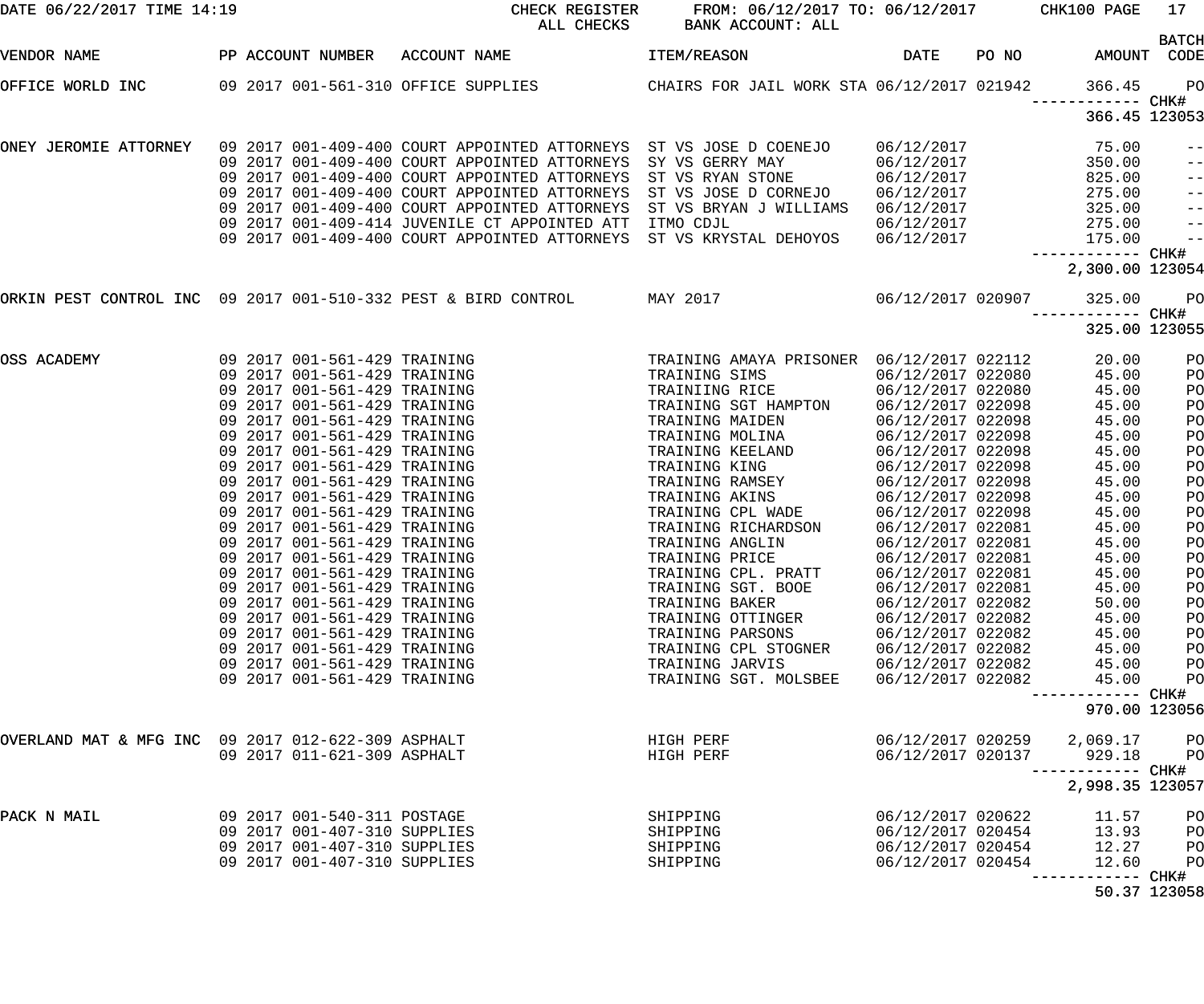| DATE 06/22/2017 TIME 14:19                                        |  |                                                            | CHECK REGISTER<br>ALL CHECKS                                                         | FROM: 06/12/2017 TO: 06/12/2017 CHK100 PAGE<br>BANK ACCOUNT: ALL                         |                   |       |                                                           | 18                               |
|-------------------------------------------------------------------|--|------------------------------------------------------------|--------------------------------------------------------------------------------------|------------------------------------------------------------------------------------------|-------------------|-------|-----------------------------------------------------------|----------------------------------|
| VENDOR NAME                                                       |  | PP ACCOUNT NUMBER                                          | ACCOUNT NAME                                                                         | ITEM/REASON                                                                              | <b>DATE</b>       | PO NO | AMOUNT CODE                                               | <b>BATCH</b>                     |
| PARKER ELECTRIC                                                   |  |                                                            | 09 2017 001-510-450 BUILDING MAINTENANCE<br>09 2017 001-510-450 BUILDING MAINTENANCE | SERVICE CALL TO COURTHOU 06/12/2017 020917<br>RELOCATE CONDUITS ON ATT 06/12/2017 020917 |                   |       | 92.90<br>573.45                                           | P <sub>O</sub><br>$P$ O          |
|                                                                   |  |                                                            |                                                                                      |                                                                                          |                   |       | 666.35 123059                                             |                                  |
| PAXTON CALLIE                                                     |  |                                                            | 09 2017 056-476-499 MISCELLANEOUS                                                    | CRIMES AGAINST WOMEN CO 06/12/2017                                                       |                   |       | 986.96                                                    | $\sim$ $ -$                      |
|                                                                   |  |                                                            |                                                                                      |                                                                                          |                   |       | 986.96 123060                                             |                                  |
| PECAN BRANCH COUNSELING 10 2017 028-571-306 CONTRACT SERVICE      |  |                                                            |                                                                                      | MAY 2017                                                                                 | 06/12/2017 019877 |       | 250.00                                                    | <b>PO</b>                        |
|                                                                   |  |                                                            |                                                                                      |                                                                                          |                   |       | 250.00 123061                                             |                                  |
| PERDUE, BRANDON, FIELDER, 09 2017 001-209-000 COLLECTIONS PAYABLE |  |                                                            |                                                                                      | MAY 2017 JP 1 06/12/2017 020884                                                          |                   |       | 2,652.32                                                  | P <sub>O</sub>                   |
|                                                                   |  |                                                            | 09 2017 001-209-000 COLLECTIONS PAYABLE<br>09 2017 001-209-000 COLLECTIONS PAYABLE   | MAY 2017 JP 2<br>MAY 2017 DISTRICT CLERK 06/12/2017 020884                               | 06/12/2017 020884 |       | 1,047.67<br>522.83                                        | P <sub>O</sub><br>P <sub>O</sub> |
|                                                                   |  |                                                            | 09 2017 001-209-000 COLLECTIONS PAYABLE                                              | MAY 2017 COUNTY CLERK                                                                    | 06/12/2017 020884 |       | 379.12<br>------------ CHK#                               | P <sub>O</sub>                   |
|                                                                   |  |                                                            |                                                                                      |                                                                                          |                   |       | 4,601.94 123062                                           |                                  |
| PETTIT MACHINERY INC                                              |  |                                                            | 09 2017 012-622-354 MACHINERY REPAIRS                                                | PARTS                                                                                    | 06/12/2017 020253 |       | 416.33                                                    | P <sub>O</sub>                   |
|                                                                   |  |                                                            | 09 2017 012-622-354 MACHINERY REPAIRS                                                | PUMP                                                                                     | 06/12/2017 020253 |       | 166.21                                                    | P <sub>O</sub>                   |
|                                                                   |  |                                                            | 09 2017 012-622-354 MACHINERY REPAIRS                                                | FILTER                                                                                   | 06/12/2017 020253 |       | 16.93                                                     | P <sub>O</sub>                   |
|                                                                   |  |                                                            | 09 2017 013-623-354 MACHINERY REPAIRS                                                | SWITCH                                                                                   | 06/12/2017 020404 |       | 74.60                                                     | P <sub>O</sub>                   |
|                                                                   |  |                                                            |                                                                                      |                                                                                          |                   |       | 674.07 123063                                             |                                  |
| PHYSIO-CONTROL INC. 09 2017 001-540-391 MEDICAL SUPPLIES          |  |                                                            |                                                                                      | MEDICAL SUPPLIES                                                                         | 06/12/2017 021983 |       | 105.10                                                    | <b>PO</b>                        |
|                                                                   |  |                                                            |                                                                                      |                                                                                          |                   |       | 105.10 123064                                             |                                  |
| PINNACLE HEALTH TECHNOL 09 2017 001-540-490 EMPLOYEE PHY. & MED.  |  |                                                            |                                                                                      | PHYSICAL                                                                                 | 06/12/2017 020232 |       | 215.00<br>------------ CHK#                               | $P$ O                            |
|                                                                   |  |                                                            |                                                                                      |                                                                                          |                   |       | 215.00 123065                                             |                                  |
| PINNACLE TOWERS LLC 09 2017 001-407-423 RADIO TOWER RENTAL        |  |                                                            |                                                                                      | <b>JUNE 2017</b>                                                                         | 06/12/2017 020468 |       | 494.98 PO<br>---------- CHK#                              |                                  |
|                                                                   |  |                                                            |                                                                                      |                                                                                          |                   |       | 494.98 123066                                             |                                  |
| POWER PLAN OIB 09 2017 013-623-354 MACHINERY REPAIRS              |  |                                                            |                                                                                      | PARTS                                                                                    | 06/12/2017 020403 |       | 646.14 PO<br>———————— CHK# <sup> </sup>                   |                                  |
|                                                                   |  |                                                            |                                                                                      |                                                                                          |                   |       | 646.14 123067                                             |                                  |
| PREMIER TRUCK GROUP 09 2017 014-624-354 MACHINERY REPAIRS         |  |                                                            |                                                                                      | PARTS                                                                                    | 06/12/2017 020226 |       | 326.08 PO                                                 |                                  |
|                                                                   |  |                                                            |                                                                                      |                                                                                          |                   |       | 326.08 123068                                             |                                  |
| PROTECTION ONE ALARM MO 09 2017 001-409-460 RENT                  |  |                                                            |                                                                                      | <b>JUNE 2017</b>                                                                         | 06/12/2017 020306 |       | 66.08 PO<br>--------- CHK#                                |                                  |
|                                                                   |  |                                                            |                                                                                      |                                                                                          |                   |       | 66.08 123069                                              |                                  |
| P2 EMULSIONS                                                      |  | 09 2017 013-623-309 ASPHALT<br>09 2017 013-623-309 ASPHALT |                                                                                      | THE STABILIZER<br>THE STABILIZER                                                         |                   |       | 06/12/2017 021818 671.00 PO<br>06/12/2017 021818 1,342.00 | P <sub>O</sub>                   |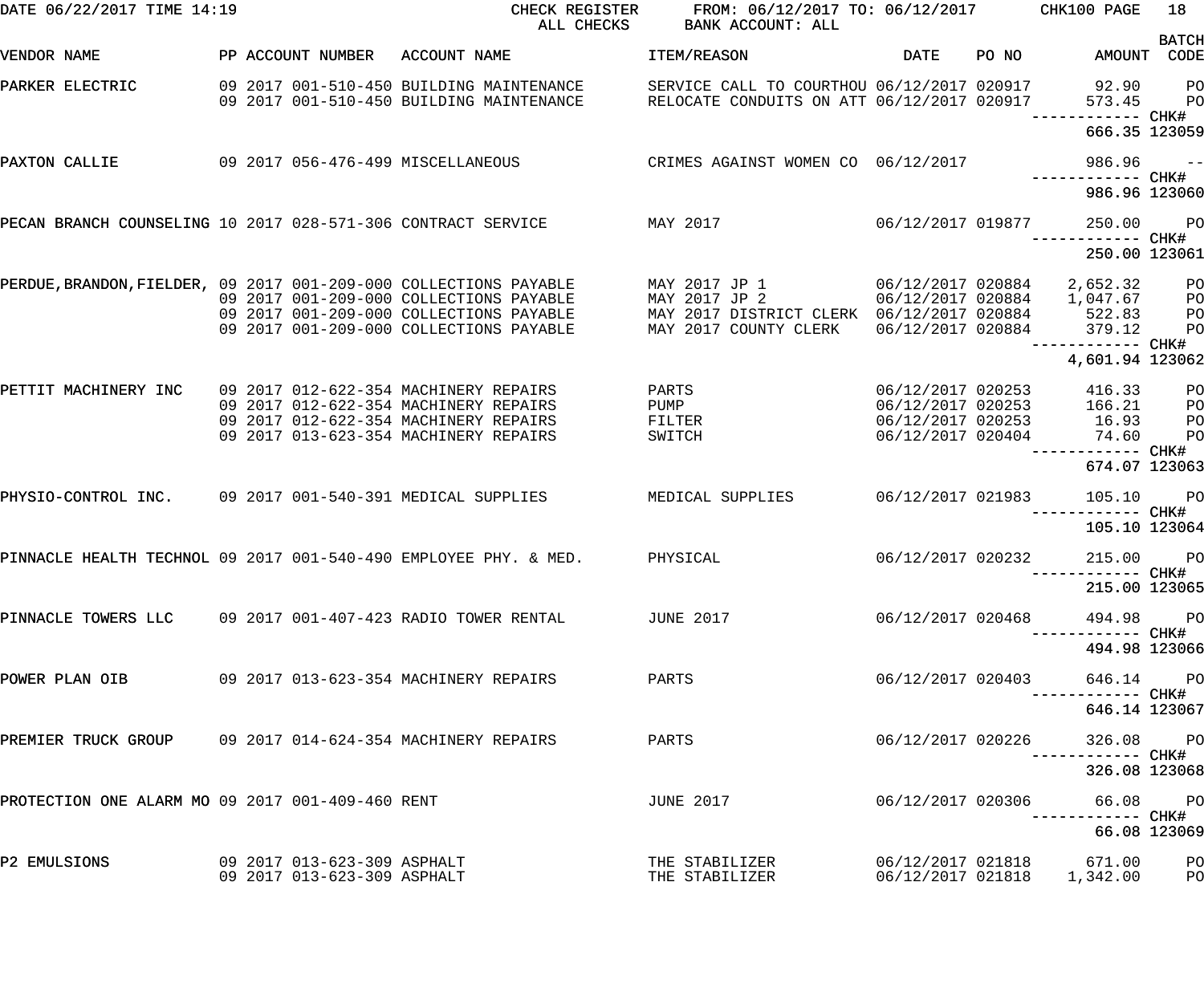| DATE 06/22/2017 TIME 14:19                                                                              |                                                                                                                                                                                                  | CHECK REGISTER<br>ALL CHECKS                                                                                                                                       | FROM: 06/12/2017 TO: 06/12/2017 CHK100 PAGE<br>BANK ACCOUNT: ALL                                                                                                                                           |                                                                                                                                                                                                                                     |       |                                                                                                                                                                                              | 19                                                                         |
|---------------------------------------------------------------------------------------------------------|--------------------------------------------------------------------------------------------------------------------------------------------------------------------------------------------------|--------------------------------------------------------------------------------------------------------------------------------------------------------------------|------------------------------------------------------------------------------------------------------------------------------------------------------------------------------------------------------------|-------------------------------------------------------------------------------------------------------------------------------------------------------------------------------------------------------------------------------------|-------|----------------------------------------------------------------------------------------------------------------------------------------------------------------------------------------------|----------------------------------------------------------------------------|
| VENDOR NAME                                                                                             |                                                                                                                                                                                                  | PP ACCOUNT NUMBER ACCOUNT NAME                                                                                                                                     | <b>ITEM/REASON</b>                                                                                                                                                                                         | DATE                                                                                                                                                                                                                                | PO NO |                                                                                                                                                                                              | <b>BATCH</b><br>AMOUNT CODE                                                |
|                                                                                                         |                                                                                                                                                                                                  |                                                                                                                                                                    |                                                                                                                                                                                                            |                                                                                                                                                                                                                                     |       | 2,013.00 123070                                                                                                                                                                              |                                                                            |
| RAMON EMMA GUZMAN                                                                                       |                                                                                                                                                                                                  | 09 2017 001-409-400 COURT APPOINTED ATTORNEYS ST VS CHRISTIAN JOHNSON 06/12/2017<br>09 2017 001-409-400 COURT APPOINTED ATTORNEYS ST VS ROCKY R SALAZAR 06/12/2017 |                                                                                                                                                                                                            |                                                                                                                                                                                                                                     |       | 450.00<br>700.00                                                                                                                                                                             | $\vert - - \vert$<br>$\sim$ $-$                                            |
|                                                                                                         |                                                                                                                                                                                                  |                                                                                                                                                                    |                                                                                                                                                                                                            |                                                                                                                                                                                                                                     |       | 1,150.00 123071                                                                                                                                                                              |                                                                            |
| RB EVERETT & CO                                                                                         |                                                                                                                                                                                                  | 09 2017 013-623-354 MACHINERY REPAIRS                                                                                                                              | PARTS                                                                                                                                                                                                      | 06/12/2017 021992                                                                                                                                                                                                                   |       | 589.49<br>------------ CHK#                                                                                                                                                                  | PO                                                                         |
|                                                                                                         |                                                                                                                                                                                                  |                                                                                                                                                                    |                                                                                                                                                                                                            |                                                                                                                                                                                                                                     |       | 589.49 123072                                                                                                                                                                                |                                                                            |
| RECORDED BOOKS LLC                                                                                      | 09 2017 041-650-590 BOOKS<br>09 2017 001-650-590 BOOKS<br>09 2017 001-650-590 BOOKS                                                                                                              |                                                                                                                                                                    | EBOOKS<br>EBOOKS<br>EBOOKS                                                                                                                                                                                 | 06/12/2017 021542<br>06/12/2017 021542                                                                                                                                                                                              |       | 06/12/2017 022057 1,257.71<br>46.98<br>26.99                                                                                                                                                 | PO<br>PO<br>PO                                                             |
|                                                                                                         |                                                                                                                                                                                                  |                                                                                                                                                                    |                                                                                                                                                                                                            |                                                                                                                                                                                                                                     |       | 1,331.68 123073                                                                                                                                                                              |                                                                            |
| RED RIVER FARM CO-OP IN 09 2017 001-554-330 FUEL<br>RED THE UNIFORM TAILOR 09 2017 001-554-392 UNIFORMS | 09 2017 001-551-330 FUEL<br>09 2017 001-407-330 FUEL<br>09 2017 001-476-330 FUEL<br>09 2017 001-510-330 FUEL<br>09 2017 001-560-330 FUEL<br>09 2017 001-540-330 FUEL<br>09 2017 001-503-330 FUEL | 09 2017 011-621-330 FUEL & OIL<br>10 2017 028-571-330 FUEL<br>09 2017 012-622-330 FUEL & OIL<br>09 2017 013-623-330 FUEL & OIL                                     | FUEL MAY 2017<br>FUEL MAY 2017<br>FUEL MAY 2017<br>FUEL MAY 2017<br>FUEL MAY 2017<br>FUEL MAY 2017<br>FUEL MAY 2017<br>FUEL MAY 2017<br>MAY 2017<br>MAY 2017<br>FUEL MAY 2017<br>FUEL MAY 2017<br>UNIFORMS | 06/12/2017 020461<br>06/12/2017 020458<br>06/12/2017 020457<br>06/12/2017 020537<br>06/12/2017 020122<br>06/12/2017 020504<br>06/12/2017 019837<br>06/12/2017 020225<br>06/12/2017 020415<br>06/12/2017 020681<br>06/12/2017 021930 |       | 106.50<br>98.69<br>154.49<br>79.97<br>6,552.63<br>134.79<br>78.00<br>06/12/2017 020251 5,011.56<br>06/12/2017 020223 9,161.37<br>4,511.22<br>7,285.08<br>33.09<br>33, 207.39 123074<br>92.93 | PO<br>PO<br>PO<br>PO<br>PO<br>PO<br>PO<br>PO<br>PO<br>PO<br>PO<br>PO<br>PO |
|                                                                                                         | 09 2017 001-540-392 UNIFORMS<br>09 2017 001-540-392 UNIFORMS                                                                                                                                     |                                                                                                                                                                    | UNIFORM<br>UNIFORMS                                                                                                                                                                                        | 06/12/2017 020224<br>06/12/2017 020224                                                                                                                                                                                              |       | 78.99<br>81.99<br>------------ CHK#<br>253.91 123075                                                                                                                                         | P <sub>O</sub><br>PO                                                       |
| REINERT PAPER & CHEMICA 09 2017 001-561-337 CLEANING SUPPLIES                                           | 09 2017 001-561-300 SUPPLIES<br>09 2017 001-561-300 SUPPLIES<br>09 2017 001-561-300 SUPPLIES                                                                                                     | 09 2017 001-561-331 LAUNDRY SUPPLIES                                                                                                                               | CLEANING<br>LAUNDRY<br>HAND BRUSHES<br>HANDLES<br>BRUSH HEAD                                                                                                                                               | 06/12/2017 022071<br>06/12/2017 022071<br>06/12/2017 022029<br>06/12/2017 022029                                                                                                                                                    |       | 1,002.04<br>90.00<br>06/12/2017 022029 135.00<br>200.00<br>340.00<br>----------- CHK#<br>1,767.04 123076                                                                                     | PO<br>P <sub>O</sub><br>PO<br>PO<br>PO                                     |
| REITER KIMBERLY                                                                                         | 09 2017 001-650-425 MILEAGE                                                                                                                                                                      |                                                                                                                                                                    | MILEAGE MAY                                                                                                                                                                                                | 06/12/2017                                                                                                                                                                                                                          |       | 30.49<br>----------- CHK#                                                                                                                                                                    | $- -$<br>30.49 123077                                                      |
| ROCIC                                                                                                   | 09 2017 001-560-481 ASSN DUES                                                                                                                                                                    |                                                                                                                                                                    | MEMBERSHIP DUES.                                                                                                                                                                                           | 06/12/2017 022097                                                                                                                                                                                                                   |       | 300.00                                                                                                                                                                                       | <b>PO</b>                                                                  |
|                                                                                                         |                                                                                                                                                                                                  |                                                                                                                                                                    |                                                                                                                                                                                                            |                                                                                                                                                                                                                                     |       | ----------- CHK#<br>300.00 123078                                                                                                                                                            |                                                                            |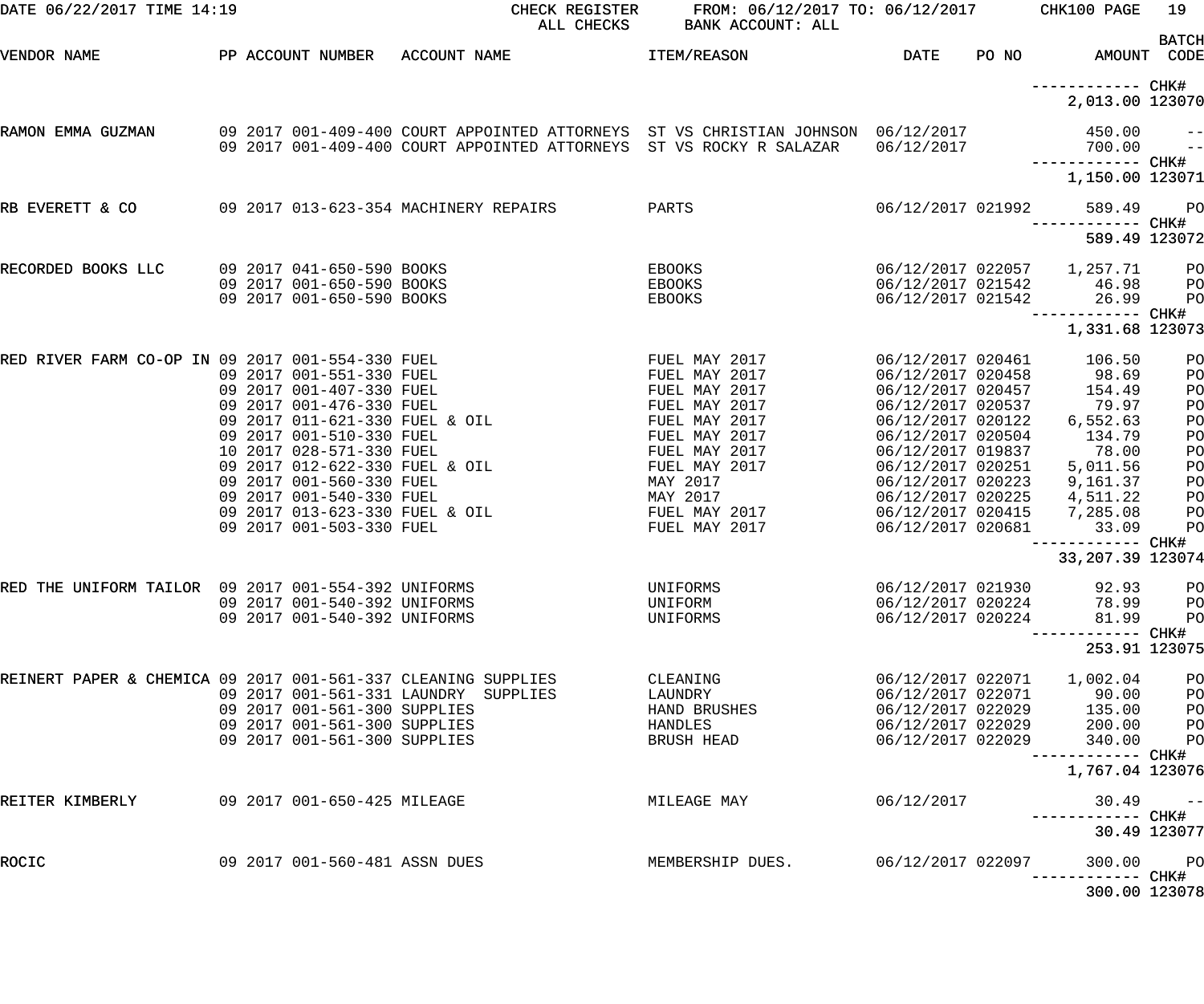| DATE 06/22/2017 TIME 14:19                                        |  |                                                          | CHECK REGISTER<br>ALL CHECKS                                                                               | FROM: 06/12/2017 TO: 06/12/2017 CHK100 PAGE<br>BANK ACCOUNT: ALL |                                        |       |                                    | 20 <sub>2</sub>      |
|-------------------------------------------------------------------|--|----------------------------------------------------------|------------------------------------------------------------------------------------------------------------|------------------------------------------------------------------|----------------------------------------|-------|------------------------------------|----------------------|
| VENDOR NAME                                                       |  | PP ACCOUNT NUMBER                                        | ACCOUNT NAME                                                                                               | ITEM/REASON                                                      | <b>DATE</b>                            | PO NO | AMOUNT CODE                        | <b>BATCH</b>         |
| ROSSTON VOLUNTEER FIRE 09 2017 001-543-472 COOKE CO. FIREFIGHTERS |  |                                                          |                                                                                                            | ANNUAL PAYMENT                                                   | 06/12/2017                             |       | $10,000.00$ --                     |                      |
|                                                                   |  |                                                          |                                                                                                            |                                                                  |                                        |       | 10,000.00 123079                   |                      |
| SACKETT JOANIE RN CA/CP 09 2017 001-476-495 TRIAL EXPENSE         |  |                                                          |                                                                                                            | INVOICE # 9T /17 06/12/2017 022062                               |                                        |       | 360.00 PO                          |                      |
|                                                                   |  |                                                          |                                                                                                            |                                                                  |                                        |       | 360.00 123080                      |                      |
| SAFEWAY                                                           |  |                                                          | 09 2017 001-561-391 PRISONER MEDICAL CARE                                                                  | INMATE RX (WOODS)                                                | 06/12/2017 022102                      |       | 8.89                               | <b>PO</b>            |
|                                                                   |  |                                                          |                                                                                                            |                                                                  |                                        |       |                                    | 8.89 123081          |
| SCHAD & PULTE WELDING S 09 2017 001-540-347 OXYGEN                |  |                                                          |                                                                                                            | CYLINDERS                                                        | 06/12/2017 020218                      |       | 52.00                              | PО                   |
|                                                                   |  | 09 2017 001-540-347 OXYGEN<br>09 2017 001-540-347 OXYGEN |                                                                                                            | OXYGEN<br>OXYGEN                                                 | 06/12/2017 020218<br>06/12/2017 020218 |       | 58.00<br>130.00                    | PO<br>P <sub>O</sub> |
|                                                                   |  |                                                          |                                                                                                            |                                                                  |                                        |       | ------------ CHK#<br>240.00 123082 |                      |
|                                                                   |  |                                                          |                                                                                                            |                                                                  |                                        |       |                                    |                      |
| SCHILLING TIRE & AUTO 09 2017 013-623-354 MACHINERY REPAIRS       |  |                                                          |                                                                                                            | INSPECTION                                                       | 06/12/2017 020411                      |       | 7.00                               | P <sub>O</sub>       |
|                                                                   |  |                                                          | 09 2017 013-623-354 MACHINERY REPAIRS<br>09 2017 014-624-303 TIRES & TIRE REPAIRS                          | INSPECTION<br>TUBES                                              | 06/12/2017 020411<br>06/12/2017 020379 |       | 7.00<br>89.94                      | PО<br>PO             |
|                                                                   |  |                                                          |                                                                                                            |                                                                  |                                        |       | ------------ CHK#                  |                      |
|                                                                   |  |                                                          |                                                                                                            |                                                                  |                                        |       | 103.94 123083                      |                      |
| SELF RADIO INC                                                    |  |                                                          | 09 2017 001-560-422 RADIOS & COMMUNICATIONS                                                                | REPAIR ON/OFF SWITCH                                             | 06/12/2017 020177                      |       | 90.00                              | P <sub>O</sub>       |
|                                                                   |  |                                                          | 09 2017 001-543-471 FIRE FIGHTERS EQUIP.-PAGE REPAIR PAGERS<br>09 2017 001-560-422 RADIOS & COMMUNICATIONS | BATTERIES AND RETAINERS 06/12/2017 020177                        | 06/12/2017 020455                      |       | 358.75<br>241.50                   | PО<br>P <sub>O</sub> |
|                                                                   |  |                                                          |                                                                                                            |                                                                  |                                        |       | ------------ CHK#                  |                      |
|                                                                   |  |                                                          |                                                                                                            |                                                                  |                                        |       | 690.25 123084                      |                      |
| SEWELL USELTON INSURANC 09 2017 001-560-480 BONDS - EMPLOYEES     |  |                                                          |                                                                                                            | RENEWAL BOND CLARK & FUL 06/12/2017 021973                       |                                        |       | 92.50                              | P <sub>O</sub>       |
|                                                                   |  | 09 2017 001-560-480 BONDS                                | - EMPLOYEES                                                                                                | RENEWAL BOND CLARK & FUL 06/12/2017 021973                       |                                        |       | 92.50                              | PO                   |
|                                                                   |  |                                                          | 09 2017 001-560-480 BONDS - EMPLOYEES<br>09 2017 001-561-480 BONDS - EMPLOYEES                             | BOND FOR LINNELL 06/12/2017 022032<br>MOLSBEE BOND RENEWAL       | 06/12/2017 022059                      |       | 92.50<br>92.50                     | $P$ O<br>PО          |
|                                                                   |  |                                                          | 09 2017 001-561-480 BONDS - EMPLOYEES                                                                      | HICKS BOND RENEWAL                                               | 06/12/2017 022059                      |       | 92.50                              | PО                   |
|                                                                   |  |                                                          | 09 2017 001-561-480 BONDS - EMPLOYEES                                                                      | BOOE BOND RENEWAL                                                | 06/12/2017 022059                      |       | 92.50                              | PО                   |
|                                                                   |  |                                                          |                                                                                                            |                                                                  |                                        |       | 555.00 123085                      |                      |
| SHERIFF'S ASSN OF TEXAS 09 2017 001-560-427 CONFERENCE EXPENSE    |  |                                                          |                                                                                                            | CONFERENCE FOR TERRY GIL 06/12/2017 022116                       |                                        |       | 300.00                             | $P$ O                |
|                                                                   |  |                                                          |                                                                                                            |                                                                  |                                        |       | 300.00 123086                      |                      |
|                                                                   |  |                                                          | SHIPMAN COMMUNICATIONS 09 2017 011-621-457 MACHINERY & EQUIP-NON CAPI KENWOOD RADIOS X2 66/12/2017 020209  |                                                                  |                                        |       | 2,610.00                           | <b>PO</b>            |
|                                                                   |  |                                                          |                                                                                                            |                                                                  |                                        |       | 2,610.00 123087                    |                      |
| SKREEN DOOR                                                       |  |                                                          | 09 2017 011-621-354 MACHINERY REPAIRS                                                                      | DOOR DECALS                                                      | 06/12/2017 022001                      |       | 30.00                              | $_{\rm PO}$          |
|                                                                   |  |                                                          | 09 2017 012-622-354 MACHINERY REPAIRS                                                                      | DECALS                                                           | 06/12/2017 022001                      |       | 120.00<br>----------- CHK#         | $_{\rm PO}$          |
|                                                                   |  |                                                          |                                                                                                            |                                                                  |                                        |       | 150.00 123088                      |                      |
| SOIL WATER AND FORAGE T 09 2017 001-510-450 BUILDING MAINTENANCE  |  |                                                          |                                                                                                            | DIRT SAMPLE FOR COOKE CO 06/12/2017 022085                       |                                        |       | 17.00                              | PO                   |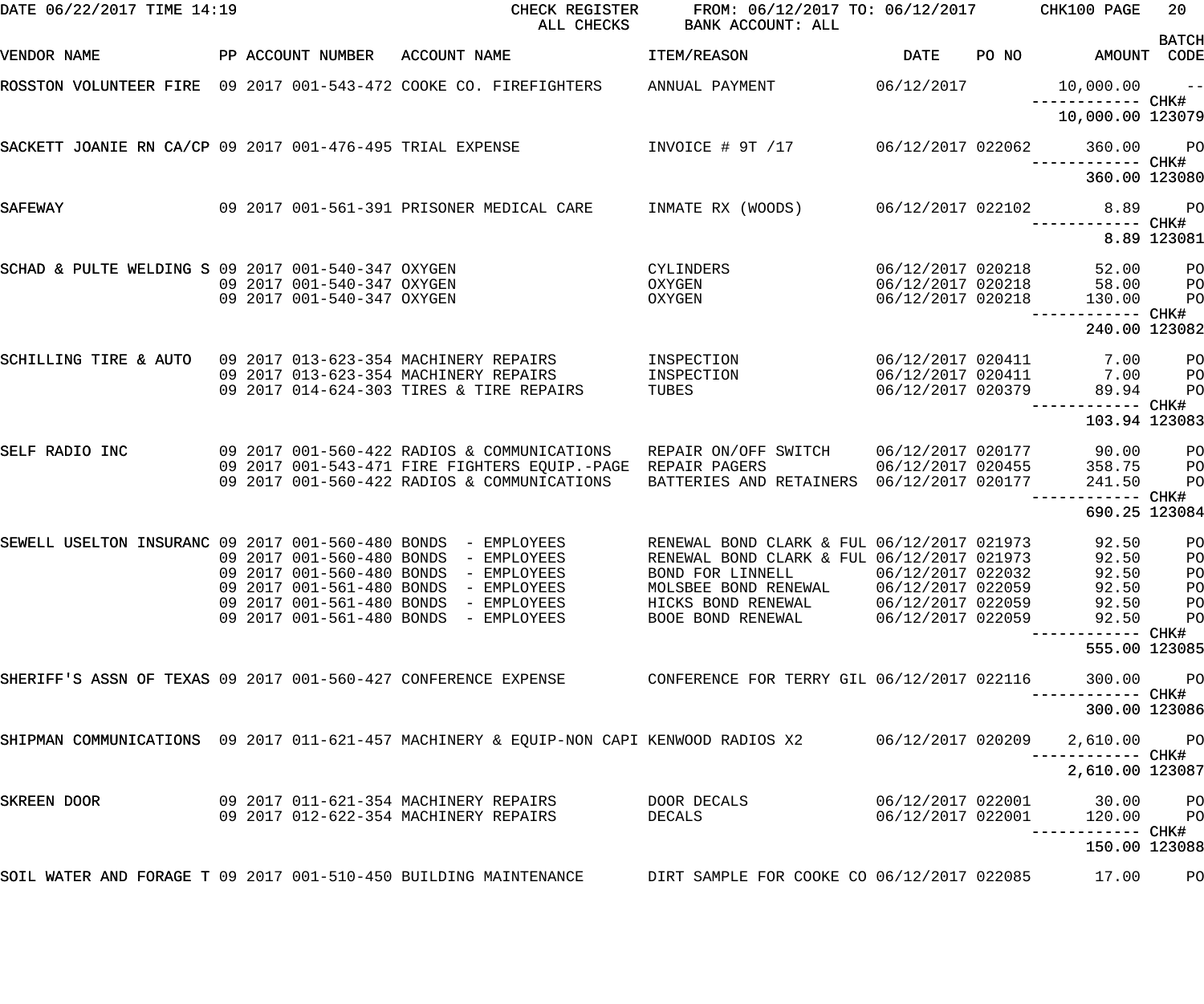| DATE 06/22/2017 TIME 14:19                                   |  |                               |                                                                                                                                                                                                                                     | CHECK REGISTER FROM: 06/12/2017 TO: 06/12/2017 CHK100 PAGE<br>ALL CHECKS BANK ACCOUNT: ALL                 |            |                              | 21                                                                                                                                                                                                                                                                                                                                                                                                                                                                              |
|--------------------------------------------------------------|--|-------------------------------|-------------------------------------------------------------------------------------------------------------------------------------------------------------------------------------------------------------------------------------|------------------------------------------------------------------------------------------------------------|------------|------------------------------|---------------------------------------------------------------------------------------------------------------------------------------------------------------------------------------------------------------------------------------------------------------------------------------------------------------------------------------------------------------------------------------------------------------------------------------------------------------------------------|
| VENDOR NAME                                                  |  |                               | PP ACCOUNT NUMBER ACCOUNT NAME                                                                                                                                                                                                      | <b>ITEM/REASON</b>                                                                                         |            | DATE PO NO AMOUNT CODE       | <b>BATCH</b>                                                                                                                                                                                                                                                                                                                                                                                                                                                                    |
|                                                              |  |                               |                                                                                                                                                                                                                                     |                                                                                                            |            |                              |                                                                                                                                                                                                                                                                                                                                                                                                                                                                                 |
|                                                              |  |                               |                                                                                                                                                                                                                                     |                                                                                                            |            | 17.00 123089                 |                                                                                                                                                                                                                                                                                                                                                                                                                                                                                 |
| SOUTHERN COMPUTER WAREH 09 2017 048-475-452 COMPUTER EXPENSE |  |                               |                                                                                                                                                                                                                                     |                                                                                                            |            |                              |                                                                                                                                                                                                                                                                                                                                                                                                                                                                                 |
|                                                              |  |                               |                                                                                                                                                                                                                                     |                                                                                                            |            | 1,783.62 123090              |                                                                                                                                                                                                                                                                                                                                                                                                                                                                                 |
|                                                              |  |                               | SPARKLETTS AND SIERRA S 09 2017 001-465-185 DISTRICT PETIT JURY SPARKLETTS BOTTLED WATER 06/12/2017 022108 8.87                                                                                                                     |                                                                                                            |            | ------------ CHK#            | <b>PO</b>                                                                                                                                                                                                                                                                                                                                                                                                                                                                       |
|                                                              |  |                               |                                                                                                                                                                                                                                     |                                                                                                            |            |                              | 8.87 123091                                                                                                                                                                                                                                                                                                                                                                                                                                                                     |
| SUDDENLINK                                                   |  |                               |                                                                                                                                                                                                                                     |                                                                                                            |            |                              | $\rightarrow$ $\rightarrow$<br>$\rightarrow$ $\rightarrow$                                                                                                                                                                                                                                                                                                                                                                                                                      |
|                                                              |  | 09 2017 001-540-420 TELEPHONE | 09 2017 001-540-420 TELEPHONE                                 2125 RICE AVE             06/12/2017           178.35<br>09 2017 059-562-499 MISCELLANEOUS               JAIL CABLE 06/07-07/06   06/12/2017 022113       418.95      |                                                                                                            |            |                              | $\frac{1}{2}$<br>PO                                                                                                                                                                                                                                                                                                                                                                                                                                                             |
|                                                              |  |                               |                                                                                                                                                                                                                                     |                                                                                                            |            | 901.66 123092                |                                                                                                                                                                                                                                                                                                                                                                                                                                                                                 |
|                                                              |  |                               | SULLIVANT BILL ATTY 09 2017 001-409-400 COURT APPOINTED ATTORNEYS ST VS ANGELO MORENO 06/12/2017                                                                                                                                    |                                                                                                            |            | 420.00                       | $\overline{\phantom{a}}$ $\overline{\phantom{a}}$ $\overline{\phantom{a}}$ $\overline{\phantom{a}}$ $\overline{\phantom{a}}$ $\overline{\phantom{a}}$ $\overline{\phantom{a}}$ $\overline{\phantom{a}}$ $\overline{\phantom{a}}$ $\overline{\phantom{a}}$ $\overline{\phantom{a}}$ $\overline{\phantom{a}}$ $\overline{\phantom{a}}$ $\overline{\phantom{a}}$ $\overline{\phantom{a}}$ $\overline{\phantom{a}}$ $\overline{\phantom{a}}$ $\overline{\phantom{a}}$ $\overline{\$ |
|                                                              |  |                               |                                                                                                                                                                                                                                     |                                                                                                            |            |                              |                                                                                                                                                                                                                                                                                                                                                                                                                                                                                 |
|                                                              |  |                               |                                                                                                                                                                                                                                     |                                                                                                            |            | 420.00 123093                |                                                                                                                                                                                                                                                                                                                                                                                                                                                                                 |
|                                                              |  |                               |                                                                                                                                                                                                                                     |                                                                                                            |            |                              |                                                                                                                                                                                                                                                                                                                                                                                                                                                                                 |
|                                                              |  |                               |                                                                                                                                                                                                                                     |                                                                                                            |            | 2,237.50 123094              |                                                                                                                                                                                                                                                                                                                                                                                                                                                                                 |
| TATUM LEE                                                    |  |                               |                                                                                                                                                                                                                                     |                                                                                                            |            |                              |                                                                                                                                                                                                                                                                                                                                                                                                                                                                                 |
|                                                              |  |                               | -- 09 2017 001-409-400 COURT APPOINTED ATTORNEYS ITIO C S K 06/12/2017 001-409-400 COURT APPOINTED ATTORNEYS ITIO C S K<br>-- 1,615.00 ------ - 1,615.00 APPOINTED ATTORNEYS ST VS JENNIFER VENABLE 06/12/2017<br>----------------- |                                                                                                            |            |                              |                                                                                                                                                                                                                                                                                                                                                                                                                                                                                 |
|                                                              |  |                               |                                                                                                                                                                                                                                     |                                                                                                            |            | 5,565.00 123095              |                                                                                                                                                                                                                                                                                                                                                                                                                                                                                 |
|                                                              |  |                               | TCRA HEADQUARTERS 600 09 2017 034-435-427 CONFERENCE EXPENSE 6000 COURT REPORTER CONFEREN 06/12/2017 022065                                                                                                                         |                                                                                                            |            | 350.00                       | $P$ O                                                                                                                                                                                                                                                                                                                                                                                                                                                                           |
|                                                              |  |                               |                                                                                                                                                                                                                                     |                                                                                                            |            | 350.00 123096                |                                                                                                                                                                                                                                                                                                                                                                                                                                                                                 |
| TDCAA NOW TRUST FUND 09 2017 001-475-481 ASSN DUES           |  |                               |                                                                                                                                                                                                                                     | ED TDCAA MEMBERSHIP 06/12/2017 022043                                                                      |            | 75.00                        | PO                                                                                                                                                                                                                                                                                                                                                                                                                                                                              |
|                                                              |  |                               |                                                                                                                                                                                                                                     |                                                                                                            |            | ----------- CHK#             | 75.00 123097                                                                                                                                                                                                                                                                                                                                                                                                                                                                    |
| TEXAS ASSN OF COUNTIES 09 2017 001-409-206 WORKER'S COMP     |  |                               |                                                                                                                                                                                                                                     | 3RD QTR GENERAL WORKERS 06/12/2017 022090                                                                  |            | 28,570.00                    | PO                                                                                                                                                                                                                                                                                                                                                                                                                                                                              |
|                                                              |  |                               | 09 2017 012-622-206 WORKERS COMP INS                                                                                                                                                                                                | 3RD QTR R&B#1 WORKERS CO 06/12/2017 022090 3,119.75<br>3RD QTR R&B#2 WORKERS CO 06/12/2017 022090 3,119.75 |            |                              | P <sub>O</sub><br>PO                                                                                                                                                                                                                                                                                                                                                                                                                                                            |
|                                                              |  |                               | 09 2017 013-623-206 WORKERS COMP INS                                                                                                                                                                                                | 3RD QTR R&B#3 WORKERS CO 06/12/2017 022090 3,119.75                                                        |            |                              | PO                                                                                                                                                                                                                                                                                                                                                                                                                                                                              |
|                                                              |  |                               | 09 2017 014-624-206 WORKERS COMP INS                                                                                                                                                                                                | 3RD QTR R&B#4 WORKERS CO 06/12/2017 022090                                                                 |            | 3,119.75<br>----------- CHK# | PO                                                                                                                                                                                                                                                                                                                                                                                                                                                                              |
|                                                              |  |                               |                                                                                                                                                                                                                                     |                                                                                                            |            | 41,049.00 123098             |                                                                                                                                                                                                                                                                                                                                                                                                                                                                                 |
| TEXAS ASSOC OF COURT AD 09 2017 001-133-000 PREPAID ACCOUNTS |  |                               |                                                                                                                                                                                                                                     | TACA CONFERENCE-JAN BRAZ 06/12/2017 022103                                                                 |            | 325.00<br>----------- CHK#   | PO                                                                                                                                                                                                                                                                                                                                                                                                                                                                              |
|                                                              |  |                               |                                                                                                                                                                                                                                     |                                                                                                            |            | 325.00 123099                |                                                                                                                                                                                                                                                                                                                                                                                                                                                                                 |
| TEXAS DEPT OF HEALTH-BV 09 2017 001-340-700 DISTRICT CLERK   |  |                               |                                                                                                                                                                                                                                     | ITIO EC                                                                                                    | 06/12/2017 | 15.00                        | $ -$                                                                                                                                                                                                                                                                                                                                                                                                                                                                            |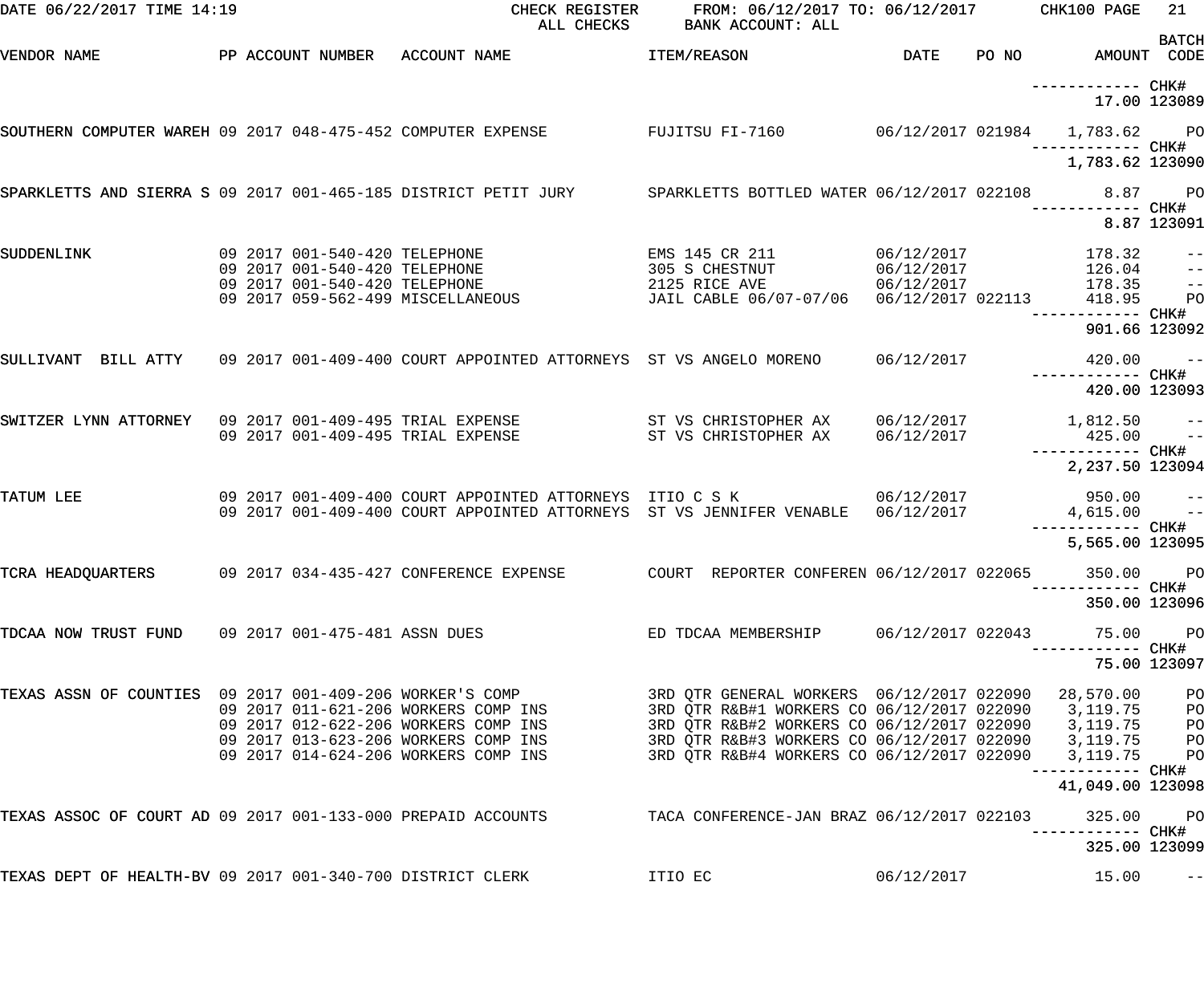|             | DATE 06/22/2017 TIME 14:19 |  |                              | CHECK REGISTER<br>ALL CHECKS                                                                                                | FROM: 06/12/2017 TO: 06/12/2017 CHK100 PAGE<br>BANK ACCOUNT: ALL                                  |                          |       |                                       | 22                     |
|-------------|----------------------------|--|------------------------------|-----------------------------------------------------------------------------------------------------------------------------|---------------------------------------------------------------------------------------------------|--------------------------|-------|---------------------------------------|------------------------|
| VENDOR NAME |                            |  | PP ACCOUNT NUMBER            | ACCOUNT NAME                                                                                                                | ITEM/REASON                                                                                       | <b>DATE</b>              | PO NO | AMOUNT CODE                           | <b>BATCH</b>           |
|             |                            |  |                              |                                                                                                                             |                                                                                                   |                          |       | 15.00 123100                          |                        |
|             |                            |  |                              | TEXAS FACILITIES COMMIS 09 2017 014-624-300 SUPPLIES & HARDWARE                                                             | WRENCH                                                                                            | 06/12/2017 020377        |       | 6.00                                  | PO                     |
|             |                            |  |                              | 09 2017 014-624-300 SUPPLIES & HARDWARE                                                                                     | WRENCH                                                                                            | 06/12/2017 020377        |       | 4.00                                  | PO                     |
|             |                            |  |                              | 09 2017 014-624-300 SUPPLIES & HARDWARE                                                                                     | MAGNET                                                                                            | 06/12/2017 020377        |       | 4.00                                  | PO                     |
|             |                            |  |                              | 09 2017 014-624-300 SUPPLIES & HARDWARE                                                                                     | BATTERY CHARGER                                                                                   | 06/12/2017 020377        |       | 250.00                                | PO                     |
|             |                            |  |                              | 09 2017 014-624-457 MACHINERY & EQUIP-NON CAPI SNOW PLOW                                                                    |                                                                                                   | 06/12/2017 020377        |       | 250.00                                | PO                     |
|             |                            |  |                              | 09 2017 014-624-457 MACHINERY & EQUIP-NON CAPI CHEVY S-10 TRUCK                                                             |                                                                                                   | 06/12/2017 020377        |       | 2,000.00                              | PO                     |
|             |                            |  |                              |                                                                                                                             |                                                                                                   |                          |       | 2,514.00 123101                       |                        |
|             |                            |  |                              | TEXAS JUVENILE JUSTICE 09 2017 001-495-427 CONFERENCE EXPENSE TREFERENCE TJPC-17-0021                                       |                                                                                                   | 06/12/2017 022078        |       | 75.00                                 | P <sub>O</sub><br>CHK# |
|             |                            |  |                              |                                                                                                                             |                                                                                                   |                          |       | 75.00 123102                          |                        |
|             |                            |  |                              |                                                                                                                             | TEXAS PARKS & WILDLIFE 09 2017 001-208-100 DUE TO TEXAS PARKS & WILDL JOSHUA MIDDLETON 06/12/2017 |                          |       | 63.75<br>------------                 | $\qquad -$<br>CHK#     |
|             |                            |  |                              |                                                                                                                             |                                                                                                   |                          |       | 63.75 123103                          |                        |
|             |                            |  |                              | TEXAS PARKS & WILDLIFE 09 2017 001-208-100 DUE TO TEXAS PARKS & WILDL CHARLES WHITTINGTON                                   |                                                                                                   | 06/12/2017               |       | 42.50                                 | $- -$                  |
|             |                            |  |                              | 09 2017 001-208-100 DUE TO TEXAS PARKS & WILDL ROBERT KILCREASE                                                             |                                                                                                   | 06/12/2017               |       | 148.75                                | $\qquad \qquad -$      |
|             |                            |  |                              | 09 2017 001-208-100 DUE TO TEXAS PARKS & WILDL ADAM CHAPMAN                                                                 |                                                                                                   | 06/12/2017               |       | 43.35                                 | $ -$                   |
|             |                            |  |                              | 09 2017 001-208-100 DUE TO TEXAS PARKS & WILDL TAMMY RUPP                                                                   |                                                                                                   | 06/12/2017               |       | 42.50                                 | $ -$                   |
|             |                            |  |                              | 09 2017 001-208-100 DUE TO TEXAS PARKS & WILDL KRISTOPHER LAMAR                                                             |                                                                                                   | 06/12/2017               |       | 85.00                                 | $-$                    |
|             |                            |  |                              | 09 2017 001-208-000 DUE TO OTHER GOVERNMENTS                                                                                | JOHN FRENCH                                                                                       | 06/12/2017               |       | 85.00                                 | $-$                    |
|             |                            |  |                              | 09 2017 001-208-100 DUE TO TEXAS PARKS & WILDL DILLON MACKY                                                                 |                                                                                                   | 06/12/2017               |       | 63.75                                 | $ -$                   |
|             |                            |  |                              | 09 2017 001-208-100 DUE TO TEXAS PARKS & WILDL STASHA SMITH                                                                 |                                                                                                   | 06/12/2017               |       | 85.00                                 | $ -$                   |
|             |                            |  |                              | 09 2017 001-208-100 DUE TO TEXAS PARKS & WILDL JOSHUA NORWOOD                                                               |                                                                                                   | 06/12/2017               |       | 85.00                                 | $-$                    |
|             |                            |  |                              | 09 2017 001-208-100 DUE TO TEXAS PARKS & WILDL JONATHAN PULLEN                                                              |                                                                                                   | 06/12/2017               |       | 85.00                                 | $-$                    |
|             |                            |  |                              | 09 2017 001-208-100 DUE TO TEXAS PARKS & WILDL BENJAMIN MORGAN                                                              |                                                                                                   | 06/12/2017               |       | 85.00                                 | $\frac{-}{1}$          |
|             |                            |  |                              | 09 2017 001-208-100 DUE TO TEXAS PARKS & WILDL BRANDYN MITCHELL                                                             |                                                                                                   | 06/12/2017               |       | 42.50                                 |                        |
|             |                            |  |                              | 09 2017 001-208-100 DUE TO TEXAS PARKS & WILDL STEVEN MARTIN<br>09 2017 001-208-100 DUE TO TEXAS PARKS & WILDL ASHLEY LAMAR |                                                                                                   | 06/12/2017<br>06/12/2017 |       | 42.50                                 | $- -$                  |
|             |                            |  |                              | 09 2017 001-208-100 DUE TO TEXAS PARKS & WILDL DANNY RITCHEY                                                                |                                                                                                   | 06/12/2017               |       | 85.00<br>85.00                        | $- -$<br>$- -$         |
|             |                            |  |                              | 09 2017 001-208-100 DUE TO TEXAS PARKS & WILDL RICHARD BECKUM                                                               |                                                                                                   | 06/12/2017               |       | 42.50                                 | $- -$                  |
|             |                            |  |                              | 09 2017 001-208-100 DUE TO TEXAS PARKS & WILDL JOSEPH JOHNSON                                                               |                                                                                                   | 06/12/2017               |       | 21.25                                 | $- -$                  |
|             |                            |  |                              |                                                                                                                             |                                                                                                   |                          |       | --------                              | CHK#                   |
|             |                            |  |                              |                                                                                                                             |                                                                                                   |                          |       | 1,169.60 123104                       |                        |
|             |                            |  |                              | TEXAS PUBLIC HEALTH ASS 09 2017 001-403-427 CONFERENCE EXPENSE                                                              | VITAL SUMMER CONF.                                                                                | 06/12/2017 022053        |       | 145.00                                | PO                     |
|             |                            |  |                              | 09 2017 001-403-427 CONFERENCE EXPENSE                                                                                      | AMBER SCHRADER                                                                                    | 06/12/2017 022053        |       | 145.00<br>$\qquad \qquad - - - - - -$ | PO<br>CHK#             |
|             |                            |  |                              |                                                                                                                             |                                                                                                   |                          |       | 290.00 123105                         |                        |
|             |                            |  |                              | TEXAS ROAD AND SIGN SUP 09 2017 013-623-300 SUPPLIES & HARDWARE                                                             | MARKER                                                                                            | 06/12/2017 021158        |       | 1,485.90<br>---------                 | PO<br>CHK#             |
|             |                            |  |                              |                                                                                                                             |                                                                                                   |                          |       | 1,485.90 123106                       |                        |
|             | TEXAS STAR EMBROIDERY      |  | 09 2017 001-540-392 UNIFORMS |                                                                                                                             | UNIFORMS                                                                                          | 06/12/2017 020208        |       | 44.00                                 | PO                     |
|             |                            |  | 09 2017 001-540-392 UNIFORMS |                                                                                                                             | UNIFORMS                                                                                          | 06/12/2017 020208        |       | 39.00                                 | PO                     |
|             |                            |  | 09 2017 001-540-392 UNIFORMS |                                                                                                                             | UNIFORMS                                                                                          | 06/12/2017 020208        |       | 90.00                                 | PO                     |
|             |                            |  | 09 2017 001-540-392 UNIFORMS |                                                                                                                             | UNIFORMS                                                                                          | 06/12/2017 020208        |       | 14.00                                 | PO                     |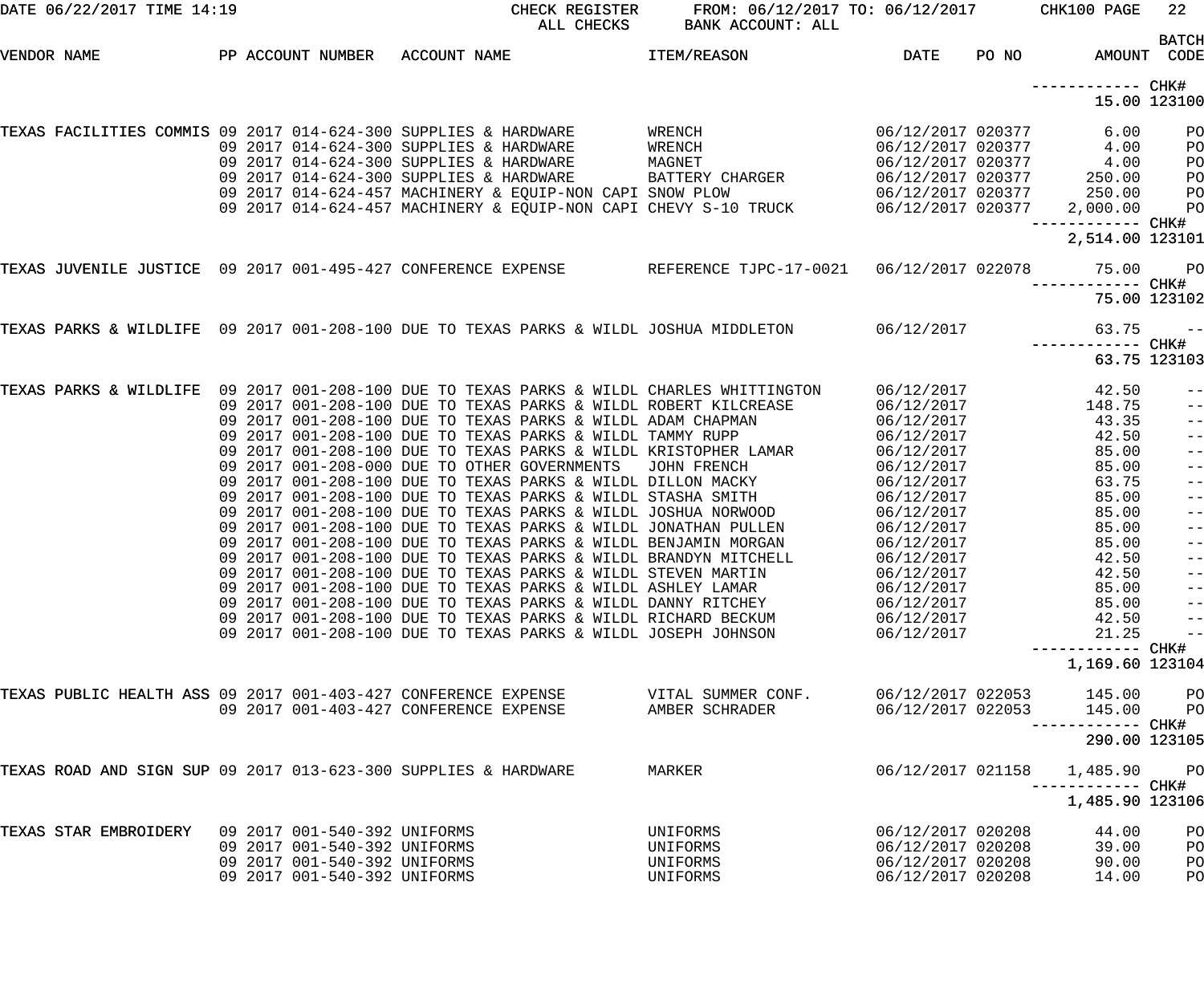| DATE 06/22/2017 TIME 14:19                                     |                                                                                                                                                                                                                                                                                                                                                                                                                                                                                              | CHECK REGISTER<br>ALL CHECKS                                                                                                                           | FROM: 06/12/2017 TO: 06/12/2017<br>BANK ACCOUNT: ALL                                                                                                                                                                                                                           |                                                                                                                                                                                                                                                                                                                                              |       | CHK100 PAGE                                                                                                                                                                                                                    | 23                                                                                           |
|----------------------------------------------------------------|----------------------------------------------------------------------------------------------------------------------------------------------------------------------------------------------------------------------------------------------------------------------------------------------------------------------------------------------------------------------------------------------------------------------------------------------------------------------------------------------|--------------------------------------------------------------------------------------------------------------------------------------------------------|--------------------------------------------------------------------------------------------------------------------------------------------------------------------------------------------------------------------------------------------------------------------------------|----------------------------------------------------------------------------------------------------------------------------------------------------------------------------------------------------------------------------------------------------------------------------------------------------------------------------------------------|-------|--------------------------------------------------------------------------------------------------------------------------------------------------------------------------------------------------------------------------------|----------------------------------------------------------------------------------------------|
| <b>VENDOR NAME</b>                                             | PP ACCOUNT NUMBER                                                                                                                                                                                                                                                                                                                                                                                                                                                                            | ACCOUNT NAME                                                                                                                                           | <b>ITEM/REASON</b>                                                                                                                                                                                                                                                             | DATE                                                                                                                                                                                                                                                                                                                                         | PO NO | AMOUNT                                                                                                                                                                                                                         | <b>BATCH</b><br>CODE                                                                         |
|                                                                | 09 2017 001-540-392 UNIFORMS                                                                                                                                                                                                                                                                                                                                                                                                                                                                 |                                                                                                                                                        | UNIFORMS                                                                                                                                                                                                                                                                       | 06/12/2017 020208                                                                                                                                                                                                                                                                                                                            |       | 39.00<br>------------                                                                                                                                                                                                          | P <sub>O</sub><br>CHK#                                                                       |
|                                                                |                                                                                                                                                                                                                                                                                                                                                                                                                                                                                              |                                                                                                                                                        |                                                                                                                                                                                                                                                                                |                                                                                                                                                                                                                                                                                                                                              |       | 226.00 123107                                                                                                                                                                                                                  |                                                                                              |
|                                                                |                                                                                                                                                                                                                                                                                                                                                                                                                                                                                              | TEXOMA COUNCIL OF GOVER 09 2017 001-407-476 MITIGATION GRANT EXPENSES MITIGATION PLAN<br>09 2017 001-407-476 MITIGATION GRANT EXPENSES MITIGATION PLAN |                                                                                                                                                                                                                                                                                | 06/12/2017 020758                                                                                                                                                                                                                                                                                                                            |       | 06/12/2017 020758 10,000.00<br>10,000.00<br>------------ CHK#                                                                                                                                                                  | $P$ O<br>P <sub>O</sub>                                                                      |
|                                                                |                                                                                                                                                                                                                                                                                                                                                                                                                                                                                              |                                                                                                                                                        |                                                                                                                                                                                                                                                                                |                                                                                                                                                                                                                                                                                                                                              |       | 20,000.00 123108                                                                                                                                                                                                               |                                                                                              |
| TG WHITTON CO INC                                              |                                                                                                                                                                                                                                                                                                                                                                                                                                                                                              | 09 2017 012-622-354 MACHINERY REPAIRS<br>09 2017 012-622-354 MACHINERY REPAIRS                                                                         | REPAIRS<br>SPINDLE FOR BOOM MOWER  06/12/2017 020245                                                                                                                                                                                                                           | 06/12/2017 020245                                                                                                                                                                                                                                                                                                                            |       | 225.00<br>450.00<br>------------ CHK#                                                                                                                                                                                          | PO<br>PO                                                                                     |
|                                                                |                                                                                                                                                                                                                                                                                                                                                                                                                                                                                              |                                                                                                                                                        |                                                                                                                                                                                                                                                                                |                                                                                                                                                                                                                                                                                                                                              |       | 675.00 123109                                                                                                                                                                                                                  |                                                                                              |
| THOMPSON J R INC<br>THOMSON WEST                               | 09 2017 014-624-302 GRAVEL<br>09 2017 014-624-302 GRAVEL<br>09 2017 014-624-302 GRAVEL<br>09 2017 014-624-302 GRAVEL<br>09 2017 014-624-302 GRAVEL<br>09 2017 011-621-302 GRAVEL<br>09 2017 011-621-302 GRAVEL<br>09 2017 011-621-302 GRAVEL<br>09 2017 011-621-302 GRAVEL<br>09 2017 014-624-302 GRAVEL<br>09 2017 014-624-302 GRAVEL<br>09 2017 014-624-302 GRAVEL<br>09 2017 014-624-302 GRAVEL<br>09 2017 014-624-302 GRAVEL<br>09 2017 014-624-302 GRAVEL<br>09 2017 014-624-302 GRAVEL |                                                                                                                                                        | #2 FLEX BASE<br>#2 FLEX BASE<br>#2 FLEX BASE<br>#2 FLEX BASE<br>#1 FLEX BASE<br>1/2" CRUSHER<br>$1\ 1/2$ " CRUSHER<br>$1\ 1/2$ " CRUSHER<br>$1\ 1/2$ " CRUSHER<br>#2 FLEX BASE<br>#2 FLEX BASE<br>#2 FLEX BASE<br>#2 FLEX BASE<br>#2 FLEX BASE<br>#2 FLEX BASE<br>#2 FLEX BASE | 06/12/2017 020238<br>06/12/2017 020238<br>06/12/2017 020238<br>06/12/2017 020238<br>06/12/2017 020238<br>06/12/2017 020215<br>06/12/2017 020215<br>06/12/2017 020215<br>06/12/2017 020215<br>06/12/2017 020238<br>06/12/2017 020238<br>06/12/2017 020238<br>06/12/2017 020238<br>06/12/2017 020238<br>06/12/2017 020238<br>06/12/2017 020238 |       | 4,293.30<br>3,823.73<br>4,062.90<br>4,409.04<br>2,061.97<br>810.00<br>295.19<br>422.19<br>1,452.89<br>4,090.68<br>4,488.12<br>387.06<br>1,340.76<br>3,110.34<br>2,848.20<br>5,320.32<br>------------ CHK#<br>43, 216.69 123110 | PO<br>PO<br>PO<br>PO<br>PO<br>PO<br>PO<br>PO<br>PO<br>PO<br>PO<br>PO<br>PO<br>PO<br>PO<br>PO |
|                                                                |                                                                                                                                                                                                                                                                                                                                                                                                                                                                                              | 09 2017 001-475-390 SUBSCRIPTIONS                                                                                                                      | APRIL 2017                                                                                                                                                                                                                                                                     | 06/12/2017 020466                                                                                                                                                                                                                                                                                                                            |       | 318.00 PO<br>318.00 123111                                                                                                                                                                                                     |                                                                                              |
| TONY'S SEED & FEED INC 09 2017 014-624-300 SUPPLIES & HARDWARE |                                                                                                                                                                                                                                                                                                                                                                                                                                                                                              |                                                                                                                                                        | CORNERSTONE PLUS                                                                                                                                                                                                                                                               | 06/12/2017 020374                                                                                                                                                                                                                                                                                                                            |       | 345.00 PO                                                                                                                                                                                                                      |                                                                                              |
|                                                                |                                                                                                                                                                                                                                                                                                                                                                                                                                                                                              |                                                                                                                                                        |                                                                                                                                                                                                                                                                                |                                                                                                                                                                                                                                                                                                                                              |       | 345.00 123112                                                                                                                                                                                                                  |                                                                                              |
| TRACTOR SUPPLY PLAN                                            |                                                                                                                                                                                                                                                                                                                                                                                                                                                                                              | 09 2017 012-622-300 SUPPLIES & HARDWARE                                                                                                                | BATTERY POWER<br>SUPPLIES                                                                                                                                                                                                                                                      | 06/12/2017 020372<br>06/12/2017 020244                                                                                                                                                                                                                                                                                                       |       | 159.98 PO<br>31.97 PO                                                                                                                                                                                                          |                                                                                              |
|                                                                |                                                                                                                                                                                                                                                                                                                                                                                                                                                                                              |                                                                                                                                                        |                                                                                                                                                                                                                                                                                |                                                                                                                                                                                                                                                                                                                                              |       | 191.95 123113                                                                                                                                                                                                                  |                                                                                              |
|                                                                |                                                                                                                                                                                                                                                                                                                                                                                                                                                                                              | TRANSUNION RISK AND ALT 09 2017 001-411-310 SUPPLIES<br>09 2017 001-476-495 TRIAL EXPENSE                                                              | MAY 2017<br>MAY 2017                                                                                                                                                                                                                                                           | 06/12/2017 020462<br>06/12/2017 020462                                                                                                                                                                                                                                                                                                       |       | 12.50 16<br>12.50 16                                                                                                                                                                                                           |                                                                                              |
|                                                                |                                                                                                                                                                                                                                                                                                                                                                                                                                                                                              |                                                                                                                                                        |                                                                                                                                                                                                                                                                                |                                                                                                                                                                                                                                                                                                                                              |       | 25.00 123114                                                                                                                                                                                                                   |                                                                                              |
| TXTAG                                                          |                                                                                                                                                                                                                                                                                                                                                                                                                                                                                              | 09 2017 013-623-499 MISCELLANEOUS                                                                                                                      | TOLL                                                                                                                                                                                                                                                                           | 06/12/2017 022055                                                                                                                                                                                                                                                                                                                            |       |                                                                                                                                                                                                                                | 30.98 PO                                                                                     |
|                                                                |                                                                                                                                                                                                                                                                                                                                                                                                                                                                                              |                                                                                                                                                        |                                                                                                                                                                                                                                                                                |                                                                                                                                                                                                                                                                                                                                              |       |                                                                                                                                                                                                                                | 30.98 123115                                                                                 |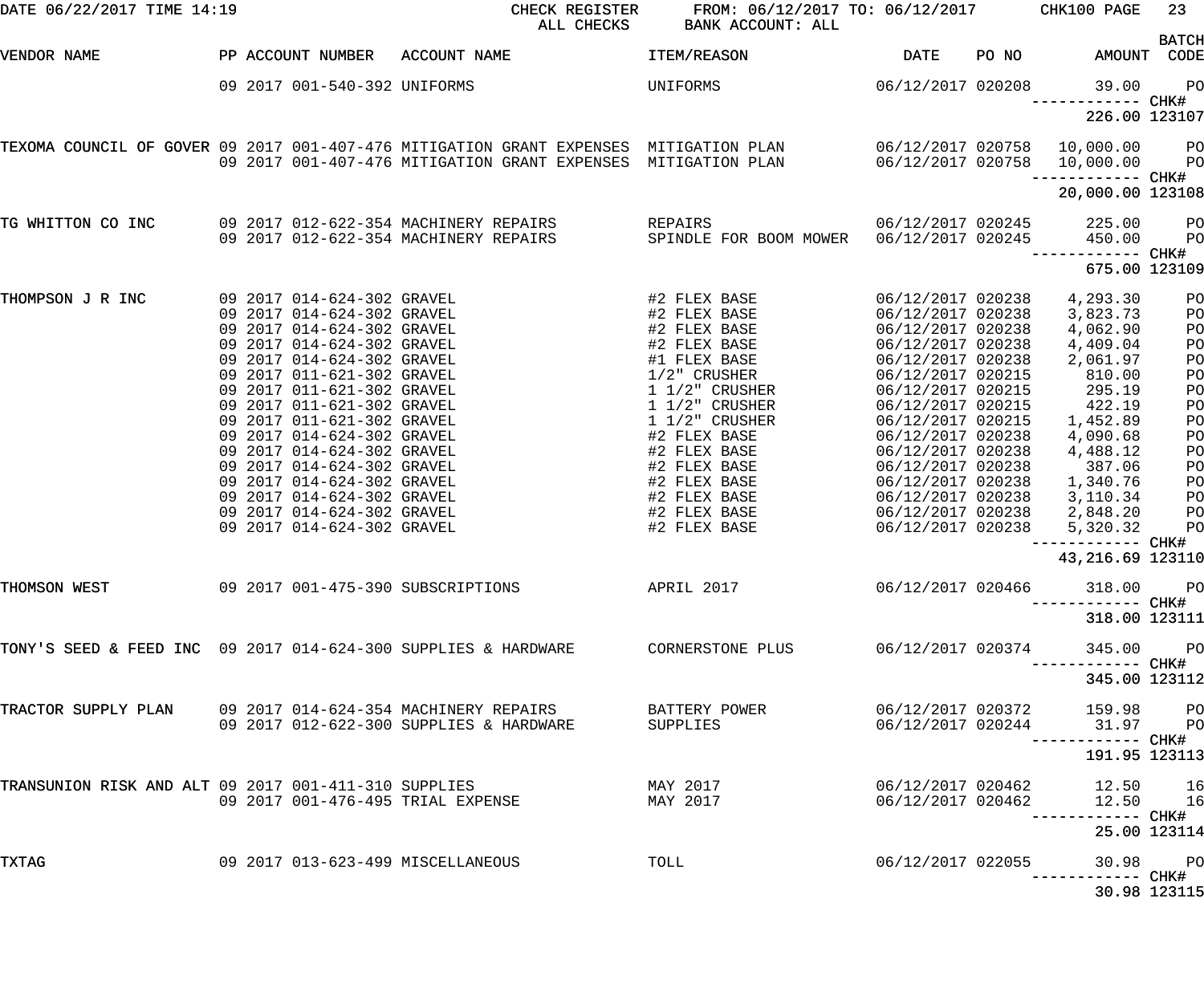| DATE 06/22/2017 TIME 14:19 |                                                              | CHECK REGISTER<br>ALL CHECKS                                                                                                             | FROM: 06/12/2017 TO: 06/12/2017 CHK100 PAGE<br>BANK ACCOUNT: ALL |                                                             |       |                                              | 24                          |
|----------------------------|--------------------------------------------------------------|------------------------------------------------------------------------------------------------------------------------------------------|------------------------------------------------------------------|-------------------------------------------------------------|-------|----------------------------------------------|-----------------------------|
| VENDOR NAME                |                                                              | PP ACCOUNT NUMBER ACCOUNT NAME                                                                                                           | ITEM/REASON                                                      | DATE                                                        | PO NO | AMOUNT                                       | <b>BATCH</b><br>CODE        |
| UNIFIRST HOLDINGS INC      | 09 2017 013-623-392 UNIFORMS<br>09 2017 013-623-392 UNIFORMS | 09 2017 011-621-392 UNIFORMS - EMPLOYEES & PRI UNIFORMS                                                                                  | UNIFORMS<br>UNIFORMS                                             | 06/12/2017 020222<br>06/12/2017 021974<br>06/12/2017 021974 |       | 58.40<br>106.75<br>81.74                     | PO<br>PO<br>PO              |
|                            | 09 2017 013-623-392 UNIFORMS                                 | 09 2017 012-622-392 UNIFORMS - EMPLOYEES & PRI UNIFORMS<br>09 2017 011-621-392 UNIFORMS - EMPLOYEES & PRI UNIFORMS                       | UNIFORMS                                                         | 06/12/2017 021974<br>06/12/2017 020239                      |       | 88.50<br>61.46                               | PO<br>PO                    |
|                            |                                                              | 09 2017 012-622-392 UNIFORMS - EMPLOYEES & PRI UNIFORMS<br>09 2017 012-622-392 UNIFORMS - EMPLOYEES & PRI UNIFORMS                       |                                                                  | 06/12/2017 020222<br>06/12/2017 020239<br>06/12/2017 020239 |       | 58.40<br>61.30<br>66.50                      | PO<br>PO<br>PO              |
|                            | 09 2017 013-623-392 UNIFORMS                                 | 09 2017 012-622-392 UNIFORMS - EMPLOYEES & PRI UNIFORMS<br>09 2017 012-622-392 UNIFORMS - EMPLOYEES & PRI UNIFORMS                       | UNIFORMS                                                         | 06/12/2017 021974<br>06/12/2017 020239<br>06/12/2017 020239 |       | 81.74<br>61.30<br>61.30                      | PO<br>PO<br>PO              |
|                            | 09 2017 013-623-392 UNIFORMS                                 | 09 2017 011-621-392 UNIFORMS - EMPLOYEES & PRI UNIFORMS                                                                                  | UNIFORMS<br>06/12/2017 020222                                    | 06/12/2017 021974                                           |       | 81.74<br>58.40<br>------------ CHK#          | PO<br>PO                    |
|                            |                                                              |                                                                                                                                          |                                                                  |                                                             |       | 927.53 123116                                |                             |
|                            |                                                              | UNITED ELECTRIC SERVICE 09 2017 013-623-354 MACHINERY REPAIRS REPAIRS REPAIRS 06/12/2017 021927<br>09 2017 013-623-354 MACHINERY REPAIRS | 06/12/2017 021927<br>REPAIRS                                     |                                                             |       | 176.04<br>171.76<br>------------ CHK#        | <b>PO</b><br>P <sub>O</sub> |
|                            |                                                              |                                                                                                                                          |                                                                  |                                                             |       | 347.80 123117                                |                             |
|                            |                                                              | VELA PRIVATE INVESTIGAT 09 2017 001-409-495 TRIAL EXPENSE NA SUNVESTIGATOR SERVICE FOR 06/12/2017 022110                                 |                                                                  |                                                             |       | 518.10<br>------------ CHK#<br>518.10 123118 | <b>PO</b>                   |
| WADE JASON                 |                                                              | 09 2017 001-561-427 CONFERENCE EXPENSE TEXAS JAIL CONFERENCE                                                                             |                                                                  | 06/12/2017                                                  |       | 185.00                                       | $ -$                        |
|                            |                                                              |                                                                                                                                          |                                                                  |                                                             |       | ------------ CHK#<br>185.00 123119           |                             |
|                            | 09 2017 001-510-300 SUPPLIES<br>09 2017 001-510-300 SUPPLIES | WAGNER SUPPLY COMPANY 09 2017 001-510-300 SUPPLIES TISSUE, TOWELS, TRASH LI 06/12/2017 020502<br>09 2017 011-621-300 SUPPLIES & HARDWARE | TOWEL ROLL 06/12/2017 020204<br>TOWELS                           | 06/12/2017 020502                                           |       | 672.12<br>163.36<br>102.26<br>160.82 PO      | PO<br>PO<br>PO              |
|                            | 09 2017 001-510-300 SUPPLIES                                 |                                                                                                                                          | DUST MOPS                                                        | 06/12/2017 020502                                           |       | 102.69 PO<br>1,201.25 123120                 |                             |
| WALTERSCHEID CINDY         |                                                              | 09 2017 001-403-427 CONFERENCE EXPENSE                                                                                                   | MILEAGE                                                          | 06/12/2017                                                  |       | 74.90                                        | $ -$                        |
|                            |                                                              |                                                                                                                                          |                                                                  |                                                             |       |                                              | 74.90 123121                |
| WASTE MANAGEMENT           | 09 2017 001-510-442 WATER                                    | 09 2017 012-622-301 TRASH DISPOSAL                                                                                                       | JP 4 TRASH<br>PCT 2 TRASH                                        | 06/12/2017<br>06/12/2017                                    |       | $91.69 - -$<br>$138.93 - -$                  |                             |
| WEAVER STEPHANIE           | 09 2017 001-476-425 MILEAGE                                  |                                                                                                                                          | MILEAGE                                                          | 06/12/2017                                                  |       | 230.62 123122<br>5.13                        | $\sim$ $-$                  |
|                            |                                                              |                                                                                                                                          |                                                                  |                                                             |       | ----------- CHK#                             | 5.13 123123                 |
| WILSON JESSICA             | 09 2017 001-409-311 POSTAGE                                  |                                                                                                                                          | REFUND                                                           | 06/12/2017                                                  |       |                                              | $6.65 - -$                  |
|                            |                                                              |                                                                                                                                          |                                                                  |                                                             |       |                                              | 6.65 123124                 |